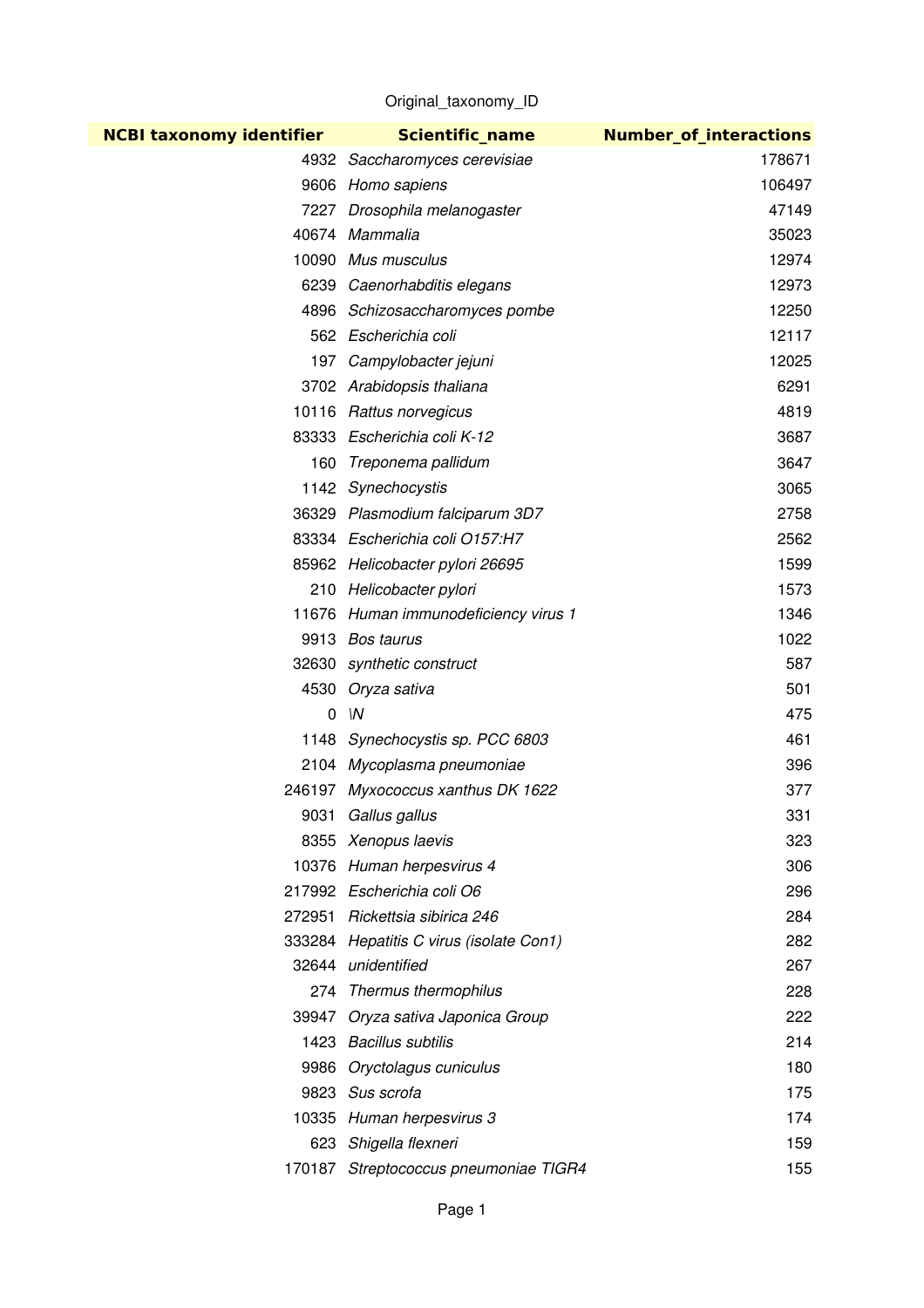|        | $-2$ $\sqrt{N}$                             | 151 |
|--------|---------------------------------------------|-----|
| 10377  | Human herpesvirus 4 (strain B95-8)          | 144 |
|        | 2336 Thermotoga maritima                    | 136 |
|        | 7955 Danio rerio                            | 132 |
|        | 11103 Hepatitis C virus                     | 126 |
|        | 53953 Pyrococcus horikoshii                 | 125 |
|        | 333760 Human papillomavirus type 16         | 124 |
|        | 37296 Human herpesvirus 8                   | 119 |
| 602 IN |                                             | 118 |
|        | 1773 Mycobacterium tuberculosis             | 117 |
|        | 10299 Herpes simplex virus (type 1 / strain | 113 |
|        | 287 Pseudomonas aeruginosa                  | 104 |
|        | 44689 Dictyostelium discoideum              | 99  |
|        | 10254 Vaccinia virus WR                     | 93  |
|        | 10633 Simian virus 40                       | 92  |
|        | 4102 Petunia x hybrida                      | 89  |
|        | 10070 Akodon aerosus                        | 89  |
|        | 146786 Thermosynechococcus elongatus        | 86  |
|        | 3888 Pisum sativum                          | 85  |
|        | 28285 Human adenovirus 5                    | 79  |
|        | 1422 Geobacillus stearothermophilus         | 75  |
| 3562   | Spinacia oleracea                           | 75  |
|        | 1280 Staphylococcus aureus                  | 73  |
|        | 9615 Canis lupus familiaris                 | 69  |
| 5691   | Trypanosoma brucei                          | 67  |
| 4565   | Triticum aestivum                           | 64  |
|        | 10245 Vaccinia virus                        | 62  |
|        | 1063 Rhodobacter sphaeroides                | 60  |
| 303    | Pseudomonas putida                          | 59  |
|        | 727 Haemophilus influenzae                  | 57  |
| 2261   | Pyrococcus furiosus                         | 53  |
| 3055   | Chlamydomonas reinhardtii                   | 53  |
|        | 190486 Xanthomonas axonopodis pv. citri si  | 51  |
|        | 11320 Influenza A virus                     | 50  |
| 4081   | Solanum lycopersicum                        | 50  |
|        | 4577 Zea mays                               | 49  |
| 333761 | Human papillomavirus type 18                | 48  |
|        | 11908 Human T-lymphotropic virus 1          | 47  |
|        | 2287 Sulfolobus solfataricus                | 46  |
|        | 4113 Solanum tuberosum                      | 46  |
|        | 358 Agrobacterium tumefaciens               | 45  |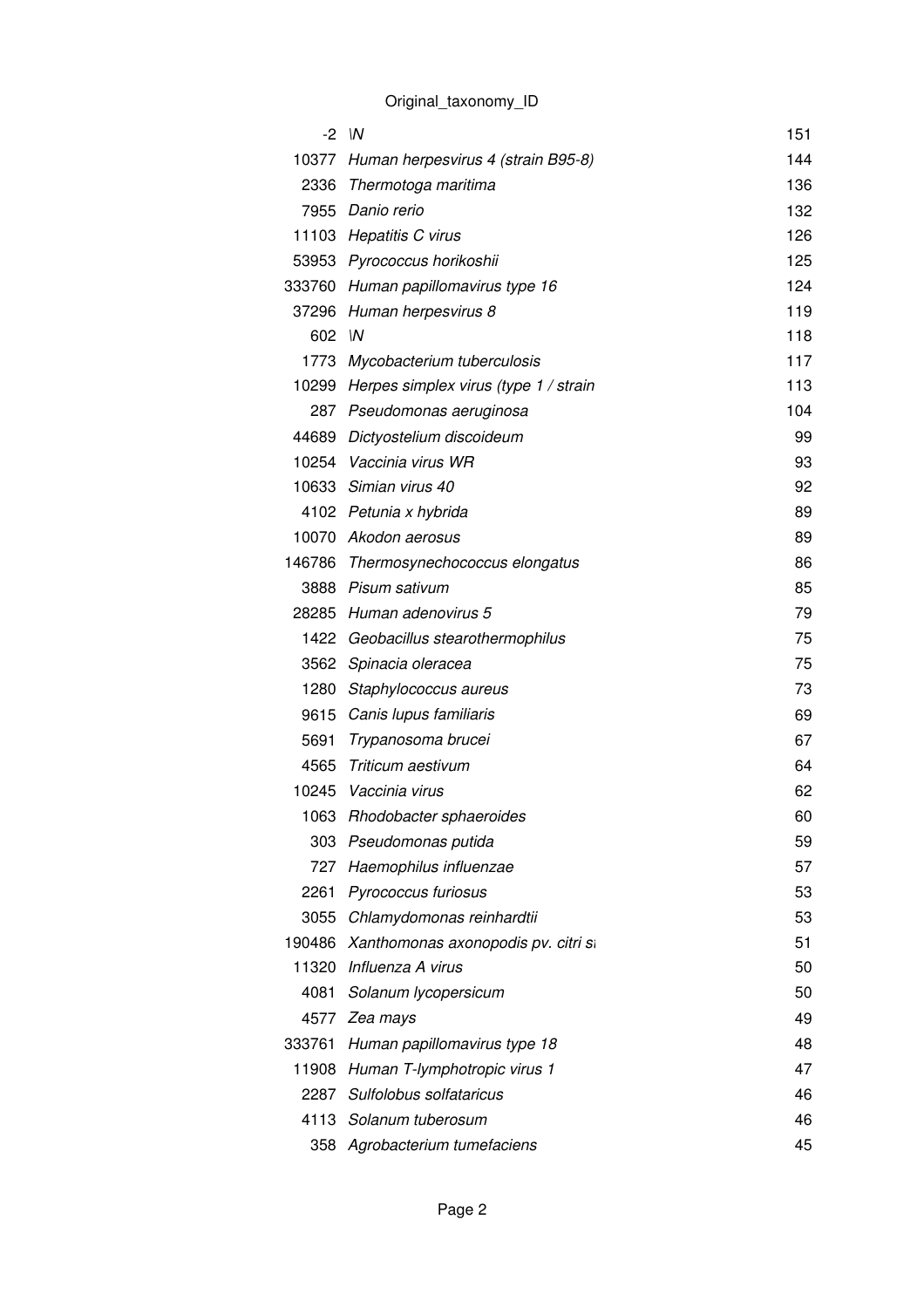|       | 32046 Synechococcus elongatus                | 44 |
|-------|----------------------------------------------|----|
|       | 284812 Schizosaccharomyces pombe 972h        | 44 |
|       | 2190 Methanocaldococcus jannaschii           | 43 |
|       | 6421 Hirudo medicinalis                      | 43 |
|       | 266 Paracoccus denitrificans                 | 42 |
|       | 4097 Nicotiana tabacum                       | 41 |
| 271   | Thermus aquaticus                            | 41 |
|       | 2234 Archaeoglobus fulgidus                  | 41 |
|       | 511145 Escherichia coli str. K-12 substr. MC | 40 |
|       | 10407 Hepatitis B virus                      | 39 |
|       | 10580 Human papillomavirus type 11           | 39 |
|       | 10559 Bovine papillomavirus type 1           | 38 |
|       | 10760 Enterobacteria phage T7                | 38 |
|       | 2238 Haloarcula marismortui                  | 38 |
|       | 5833 Plasmodium falciparum                   | 37 |
|       | 4513 Hordeum vulgare                         | 37 |
|       | 63363 Aquifex aeolicus                       | 34 |
|       | 145262 Methanothermobacter thermautotrop     | 34 |
|       | 187420 Methanothermobacter thermautotrol     | 34 |
|       | 1895 Streptomyces avidinii                   | 33 |
|       | 243274 Thermotoga maritima MSB8              | 33 |
|       | 31647 Hepatitis C virus subtype 1b           | 33 |
|       | 10298 Human herpesvirus 1                    | 33 |
|       | 9534 Chlorocebus aethiops                    | 32 |
|       | 1390 Bacillus amyloliquefaciens              | 32 |
|       | 10665 Enterobacteria phage T4                | 31 |
| 666   | Vibrio cholerae                              | 31 |
|       | 9103 Meleagris gallopavo                     | 30 |
|       | 1392 Bacillus anthracis                      | 30 |
| 1140  | Synechococcus elongatus PCC 794              | 29 |
| -1    | W                                            | 29 |
|       | 10515 Human adenovirus 2                     | 29 |
|       | 573 Klebsiella pneumoniae                    | 28 |
|       | 5476 Candida albicans                        | 27 |
|       | 10249 Vaccinia virus Copenhagen              | 27 |
|       | 176299 Agrobacterium tumefaciens str. C58    | 26 |
|       | 208964 Pseudomonas aeruginosa PAO1           | 26 |
|       | 1313 Streptococcus pneumoniae                | 26 |
|       | 1314 Streptococcus pyogenes                  | 26 |
| 11309 | unidentified influenza virus                 | 26 |
|       | 28282 Human adenovirus 12                    | 24 |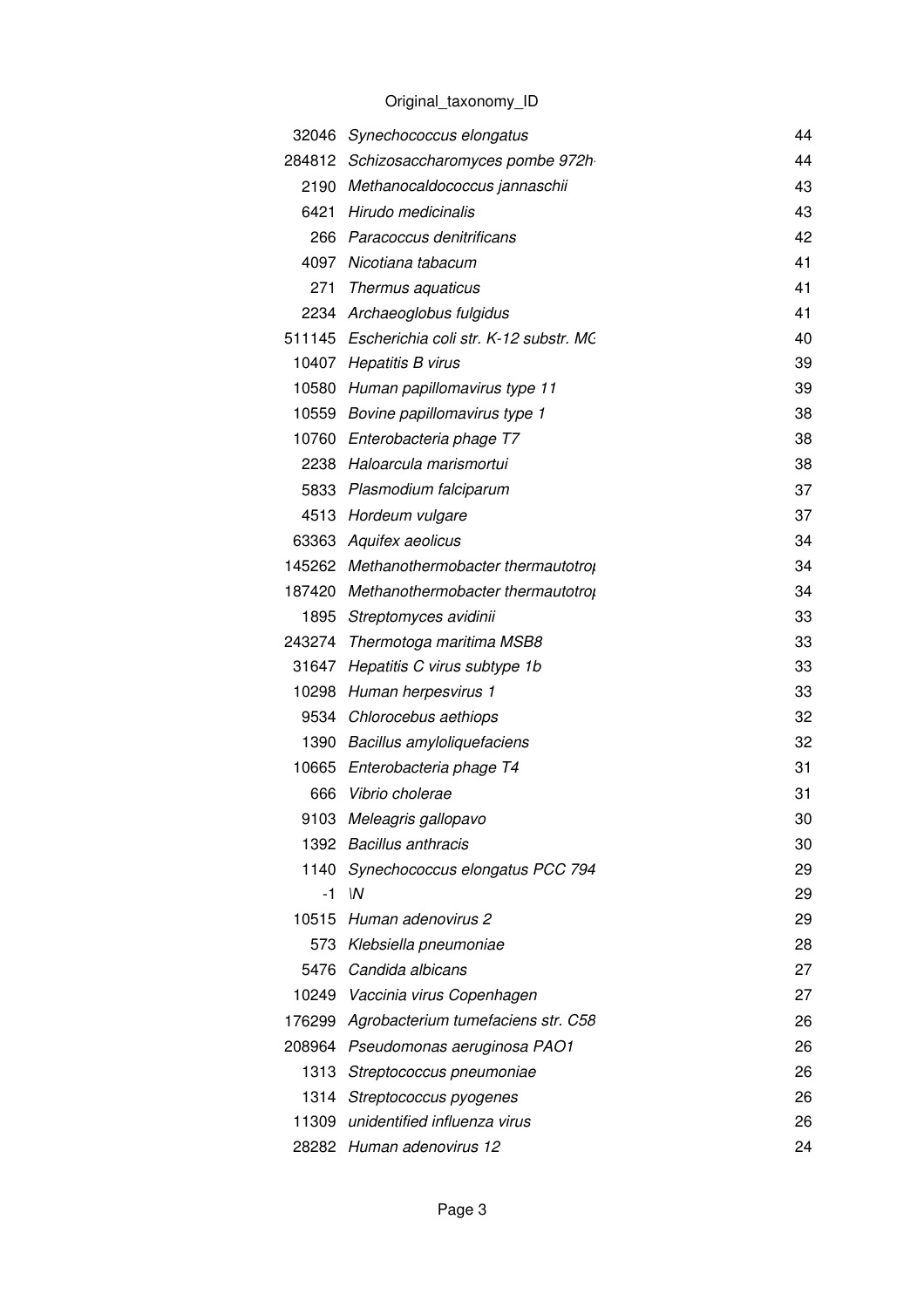|       | 360111 Campylobacter jejuni subsp. jejuni C | 24 |
|-------|---------------------------------------------|----|
| 1911  | Streptomyces griseus                        | 24 |
|       | 10029 Cricetulus griseus                    | 23 |
|       | 354 Azotobacter vinelandii                  | 23 |
|       | 354242 Campylobacter jejuni subsp. jejuni 8 | 23 |
| 83541 | Mastigocladus laminosus                     | 23 |
| 1299  | Deinococcus radiodurans                     | 23 |
|       | 3847 Glycine max                            | 23 |
|       | 5116 Cryphonectria parasitica               | 22 |
|       | 83332 Mycobacterium tuberculosis H37Rv      | 22 |
|       | 155892 Caulobacter vibrioides               | 22 |
|       | 300852 Thermus thermophilus HB8             | 21 |
|       | 10710 Enterobacteria phage lambda           | 21 |
|       | 11886 Rous sarcoma virus                    | 21 |
|       | 1061 Rhodobacter capsulatus                 | 20 |
| 5141  | Neurospora crassa                           | 20 |
|       | 4922 Pichia pastoris                        | 20 |
|       | 9598 Pan troglodytes                        | 20 |
|       | 9796 Equus caballus                         | 20 |
|       | 85963 Helicobacter pylori J99               | 19 |
|       | 12110 Foot-and-mouth disease virus          | 19 |
|       | 306 Pseudomonas sp.                         | 19 |
| 12133 | $\mathsf{M}$                                | 19 |
|       | 227859 SARS coronavirus                     | 18 |
|       | 2303 Thermoplasma acidophilum               | 18 |
|       | 632 Yersinia pestis                         | 17 |
|       | 1351 Enterococcus faecalis                  | 17 |
|       | 1491 Clostridium botulinum                  | 17 |
| 615   | Serratia marcescens                         | 17 |
| 10600 | Human papillomavirus type 6b                | 16 |
| 56636 | Aeropyrum pernix                            | 16 |
| 556   | Erwinia chrysanthemi                        | 16 |
| 520   | Bordetella pertussis                        | 16 |
| 70601 | Pyrococcus horikoshii OT3                   | 16 |
| 10117 | Rattus rattus                               | 16 |
| 8616  | <b>Bungarus multicinctus</b>                | 15 |
| 10036 | Mesocricetus auratus                        | 15 |
|       | 9838 Camelus dromedarius                    | 15 |
| 7787  | Torpedo californica                         | 15 |
| 4151  | Antirrhinum majus                           | 15 |
|       | 9940 Ovis aries                             | 15 |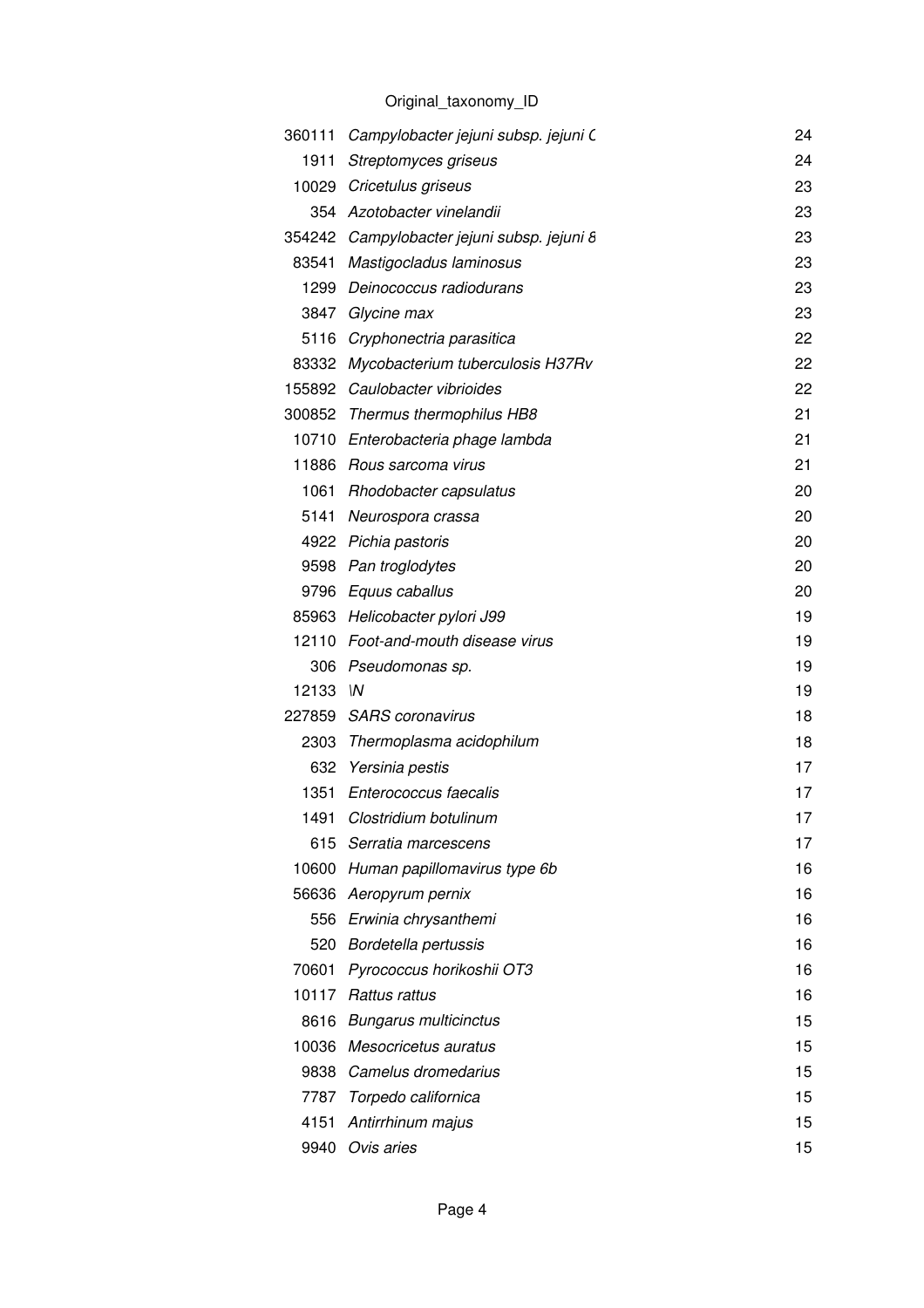|       | 630 Yersinia enterocolitica                 | 15 |
|-------|---------------------------------------------|----|
|       | 11679 Human immunodeficiency virus type     | 15 |
|       | 3858 Lathyrus ochrus                        | 14 |
|       | 1393 Brevibacillus brevis                   | 14 |
|       | 99287 Salmonella enterica subsp. enterica   | 14 |
|       | 12721 Human immunodeficiency virus          | 14 |
|       | 1358 Lactococcus lactis                     | 14 |
|       | 283166 Bartonella henselae str. Houston-1   | 14 |
|       | 360110 Campylobacter jejuni subsp. jejuni 8 | 14 |
|       | 1902 Streptomyces coelicolor                | 14 |
|       | 5693 Trypanosoma cruzi                      | 14 |
|       | 1502 Clostridium perfringens                | 14 |
|       | 10585 Human papillomavirus type 31          | 13 |
|       | 11234 Measles virus                         | 13 |
|       | 13773 Pyrobaculum aerophilum                | 13 |
|       | 28451 Klebsiella aerogenes                  | 13 |
|       | 31531 Vaccinia virus L-IPV                  | 13 |
|       | 1079 Blastochloris viridis                  | 13 |
|       | 211044 Influenza A virus (A/Puerto Rico/8/1 | 13 |
|       | 11276 Vesicular stomatitis virus            | 13 |
|       | 197221 Thermosynechococcus elongatus B      | 13 |
|       | 12130 Human rhinovirus 2                    | 13 |
|       | 1085 Rhodospirillum rubrum                  | 13 |
|       | 12215 Potato virus A                        | 13 |
|       | 186497 Pyrococcus furiosus DSM 3638         | 13 |
|       | 31199 Argopecten irradians                  | 12 |
|       | 10754 Enterobacteria phage P22              | 12 |
|       | 294 Pseudomonas fluorescens                 | 12 |
| 11084 | Tick-borne encephalitis virus               | 12 |
|       | 11723 Simian immunodeficiency virus         | 12 |
|       | 11623 Lymphocytic choriomeningitis virus    | 12 |
|       | 11060 Dengue virus 2                        | 12 |
|       | 1396 Bacillus cereus                        | 12 |
|       | 1515 Clostridium thermocellum               | 12 |
|       | 3823 Canavalia ensiformis                   | 12 |
|       | 11709 Human immunodeficiency virus 2        | 12 |
|       | 139 Borrelia burgdorferi                    | 11 |
| 633   | Yersinia pseudotuberculosis                 | 11 |
|       | 10141 Cavia porcellus                       | 11 |
|       | 1916 Streptomyces lividans                  | 11 |
|       | 414 Methylococcus capsulatus                | 11 |
|       | 7757 Petromyzon marinus                     | 11 |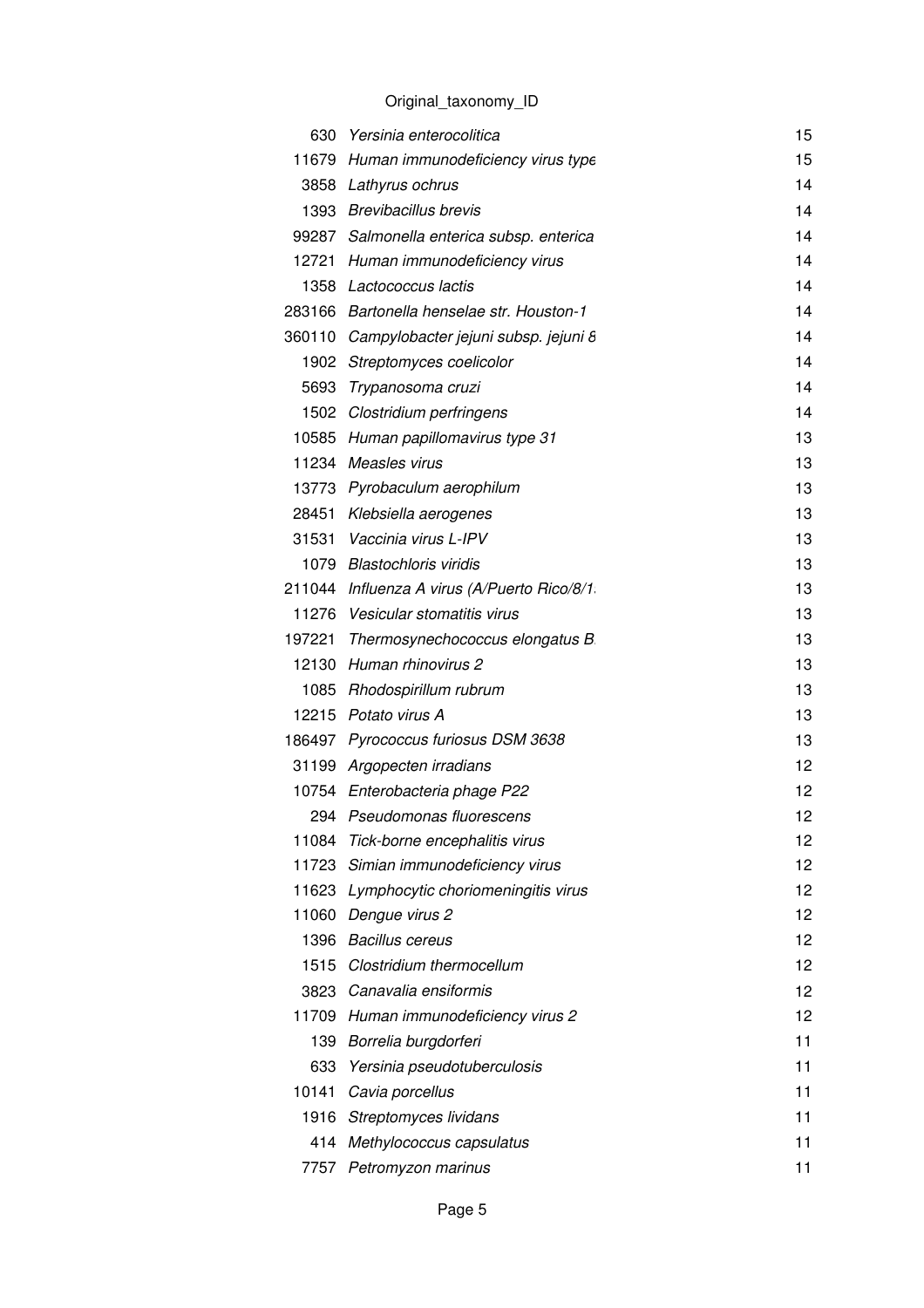| 511   | Alcaligenes faecalis                            | 11 |
|-------|-------------------------------------------------|----|
|       | 3489 Artocarpus heterophyllus                   | 11 |
|       | 10678 Enterobacteria phage P1                   | 11 |
|       | 5811 Toxoplasma gondii                          | 11 |
|       | 1639 Listeria monocytogenes                     | 11 |
|       | 11105 Hepatitis C virus (isolate BK)            | 11 |
|       | 11685 HIV-1 M:B_ARV2/SF2                        | 10 |
|       | 10359 Human herpesvirus 5                       | 10 |
|       | $-3$ $\sqrt{N}$                                 | 10 |
| 11475 | $\mathsf{M}$                                    | 10 |
|       | 12075 Swine vesicular disease virus             | 10 |
| 601   | W                                               | 10 |
|       | 224308 Bacillus subtilis subsp. subtilis str. 1 | 10 |
|       | 243233 Methylococcus capsulatus str. Bath       | 10 |
|       | 12081 Human poliovirus 1 Mahoney                | 10 |
|       | 1833 Rhodococcus erythropolis                   | 10 |
| 10581 | $\mathsf{M}$                                    | 10 |
|       | 32053 Thermosynechococcus vulcanus              | 10 |
|       | 1168 Nostoc sp. PCC 7119                        | 10 |
|       | 323 Pseudomonas syringae pv. tomato             | 10 |
|       | 11108 Hepatitis C virus (isolate H)             | 10 |
| 5702  | Trypanosoma brucei brucei                       | 9  |
|       | 190386 Agrobacterium tumefaciens (strain 1      | 9  |
|       | 10635 Mouse polyomavirus (strain 3)             | 9  |
| 12637 | Dengue virus                                    | 9  |
|       | 7224 Drosophila hydei                           | 9  |
|       | 10360 Human herpesvirus 5 strain AD169          | 9  |
|       | 844 Wolinella succinogenes                      | 9  |
|       | 2208 Methanosarcina barkeri                     | 9  |
|       | 5664 Leishmania major                           | 9  |
|       | 1427 Bacillus thermoproteolyticus               | 9  |
| 11191 | Sendai virus                                    | 9  |
|       | 224325 Archaeoglobus fulgidus DSM 4304          | 9  |
| 1901  | Streptomyces clavuligerus                       | 9  |
| 73239 | Plasmodium yoelii yoelii                        | 9  |
| 7091  | Bombyx mori                                     | 9  |
| 10583 | Human papillomavirus type 1a                    | 9  |
| 6621  | Loligo pealei                                   | 9  |
| 10847 | Enterobacteria phage phiX174                    | 8  |
| 10684 | Bacillus phage PBS2                             | 8  |
|       | 238 Elizabethkingia meningoseptica              | 8  |
| 97228 | Daboia russellii pulchella                      | 8  |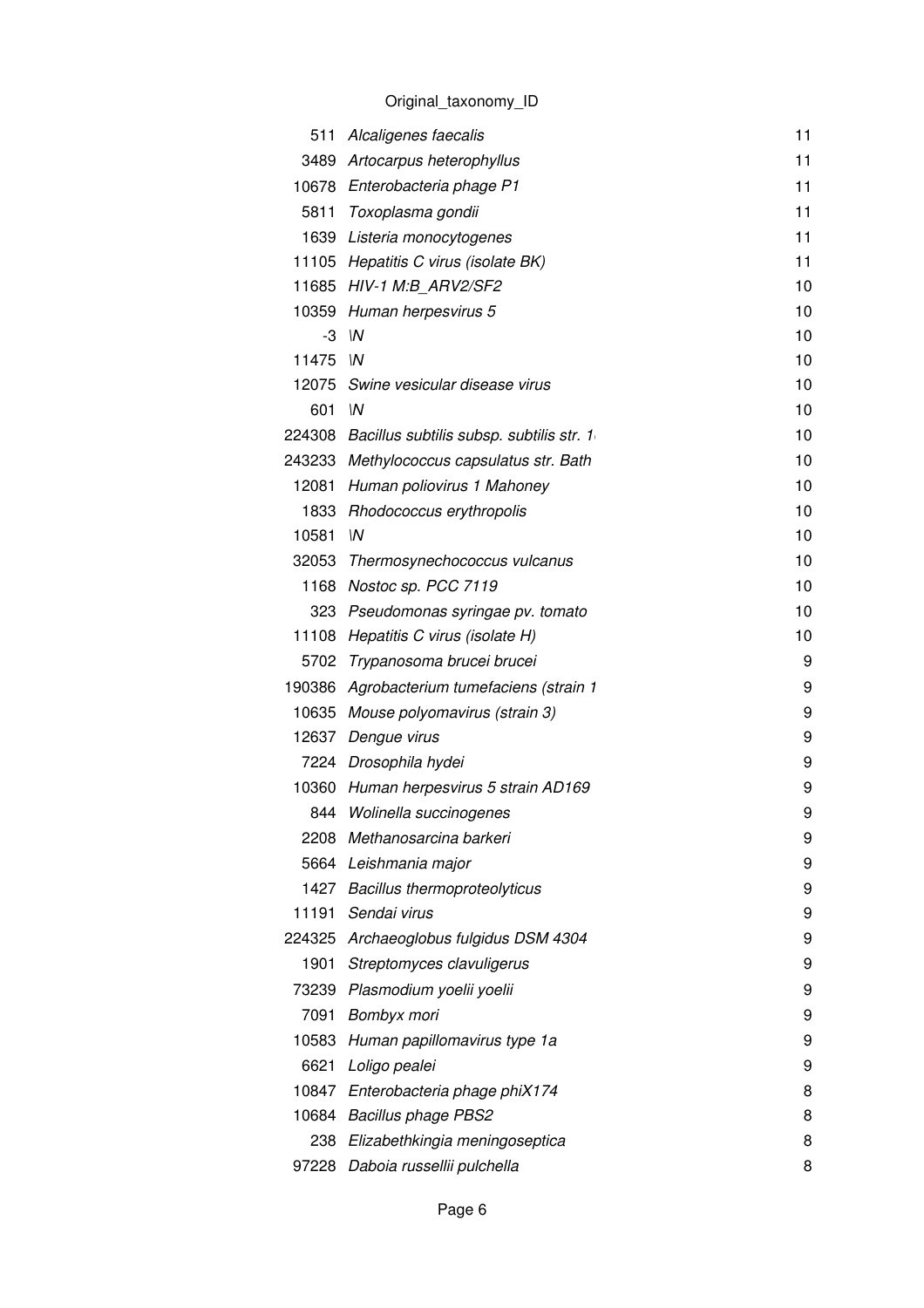| 5558   | $\mathsf{M}$                            | 8 |
|--------|-----------------------------------------|---|
| 8618   | Dendroaspis angusticeps                 | 8 |
| 4100   | Nicotiana benthamiana                   | 8 |
| 510    | $\mathsf{M}$                            | 8 |
| 6398   | Lumbricus terrestris                    | 8 |
|        | 2320 Methanopyrus kandleri              | 8 |
|        | 8724 Bothrops jararaca                  | 8 |
| 3885   | Phaseolus vulgaris                      | 8 |
| 1260   | Finegoldia magna                        | 8 |
| 4558   | Sorghum bicolor                         | 8 |
| 6500   | Aplysia californica                     | 8 |
| 10579  | Human papillomavirus type 8             | 8 |
| 8656   | Naja atra                               | 8 |
| 317    | Pseudomonas syringae                    | 8 |
| 10891  | Reovirus sp.                            | 8 |
| 3649   | Carica papaya                           | 8 |
|        | 11678 Human immunodeficiency virus type | 8 |
| 12088  | Poliovirus type 3 (strains P3/LEON/:    | 8 |
| 103690 | Nostoc sp. PCC 7120                     | 7 |
| 132504 | Influenza A virus (A/X-31(H3N2))        | 7 |
| 158    | Treponema denticola                     | 7 |
| 10756  | Bacillus phage phi29                    | 7 |
| 585    | Proteus vulgaris                        | 7 |
| 227321 | Aspergillus nidulans FGSC A4            | 7 |
| 296    | Pseudomonas fragi                       | 7 |
| 3544   | Mesembryanthemum crystallinum           | 7 |
| 12069  | Human coxsackievirus A21                | 7 |
|        | 9825 Sus scrofa domestica               | 7 |
| 1352   | Enterococcus faecium                    | 7 |
| 5207   | Filobasidiella neoformans               | 7 |
| 5911   | Tetrahymena thermophila                 | 7 |
| 3457   | Dioscoreophyllum cumminsii              | 7 |
| 45659  | Human adenovirus 3                      | 7 |
| 7788   | Torpedo marmorata                       | 7 |
| 12208  | Pea seed-borne mosaic virus             | 7 |
| 10804  | Adeno-associated virus - 2              | 7 |
| 33708  | Murid herpesvirus 4                     | 7 |
| 11801  | Moloney murine leukemia virus           | 7 |
| 1402   | <b>Bacillus licheniformis</b>           | 7 |
| 11901  | Bovine leukemia virus                   | 7 |
| 7067   | Tenebrio molitor                        | 7 |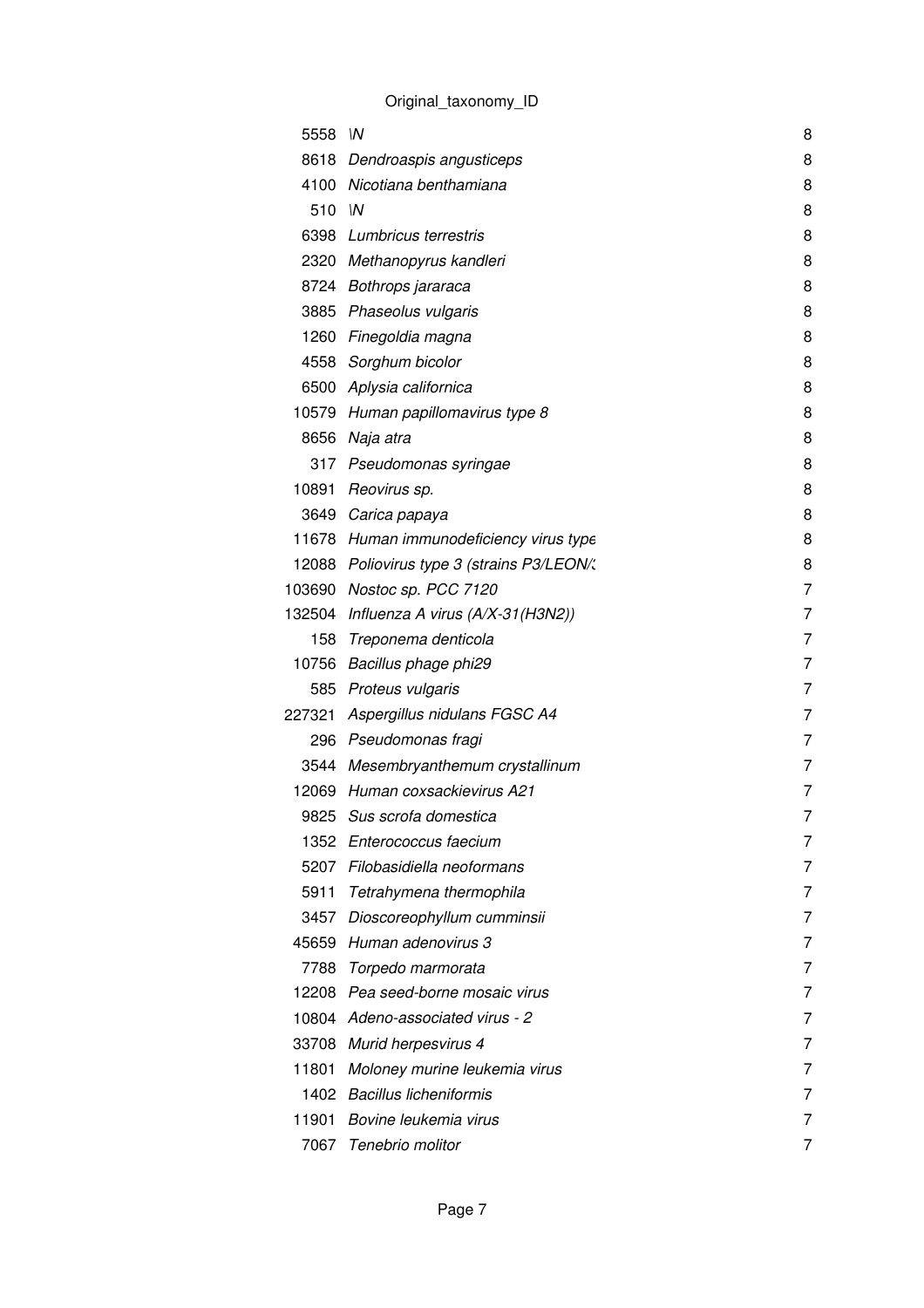|       | 669 Vibrio harveyi                        | 7 |
|-------|-------------------------------------------|---|
|       | 36409 Rinderpest virus (strain RBOK)      | 7 |
|       | 1404 Bacillus megaterium                  | 7 |
|       | 7153 Chironomus tentans                   | 7 |
|       | 285 Comamonas testosteroni                | 7 |
|       | 881 Desulfovibrio vulgaris                | 7 |
|       | 69 Lysobacter enzymogenes                 | 7 |
|       | 11599 Hantaan virus                       | 7 |
|       | 4084 Solanum pimpinellifolium             | 7 |
|       | 485 Neisseria gonorrhoeae                 | 6 |
|       | 2285 Sulfolobus acidocaldarius            | 6 |
|       | 1131 Synechococcus sp.                    | 6 |
|       | 487 Neisseria meningitidis                | 6 |
|       | 2286 Sulfolobus shibatae                  | 6 |
|       | 47421 Hydrogenophaga pseudoflava          | 6 |
|       | 12067 Human coxsackievirus A9             | 6 |
|       | 3972 Viscum album                         | 6 |
|       | 408 Methylobacterium extorquens           | 6 |
|       | 3712 Brassica oleracea                    | 6 |
|       | 162425 Emericella nidulans                | 6 |
|       | 5855 Plasmodium vivax                     | 6 |
|       | 41529 Salmonella enterica subsp. enterica | 6 |
|       | 10658 Enterobacteria phage PRD1           | 6 |
|       | 2026 Thermoactinomyces vulgaris           | 6 |
|       | 5656 Crithidia fasciculata                | 6 |
|       | 550 Enterobacter cloacae                  | 6 |
|       | 3988 Ricinus communis                     | 6 |
| 42897 | Shigella flexneri 2a                      | 6 |
|       | 12078 Human echovirus 11                  | 6 |
|       | 876 Desulfovibrio desulfuricans           | 6 |
|       | 1525 Moorella thermoacetica               | 6 |
|       | 5791 Physarum polycephalum                | 6 |
|       | 6253 Ascaris suum                         | 6 |
| 83374 | Galdieria partita                         | 6 |
|       | 10884 Mammalian orthoreovirus 1 Lang      | 6 |
|       | 421877 Hepatitis C virus isolate HC-J1    | 6 |
|       | 730 Haemophilus ducreyi                   | 6 |
| 44130 | Human rhinovirus 3                        | 6 |
|       | 879 Desulfovibrio gigas                   | 6 |
|       | 10527 Human adenovirus 9                  | 6 |
|       | 111955 Sulfolobus tokodaii                | 6 |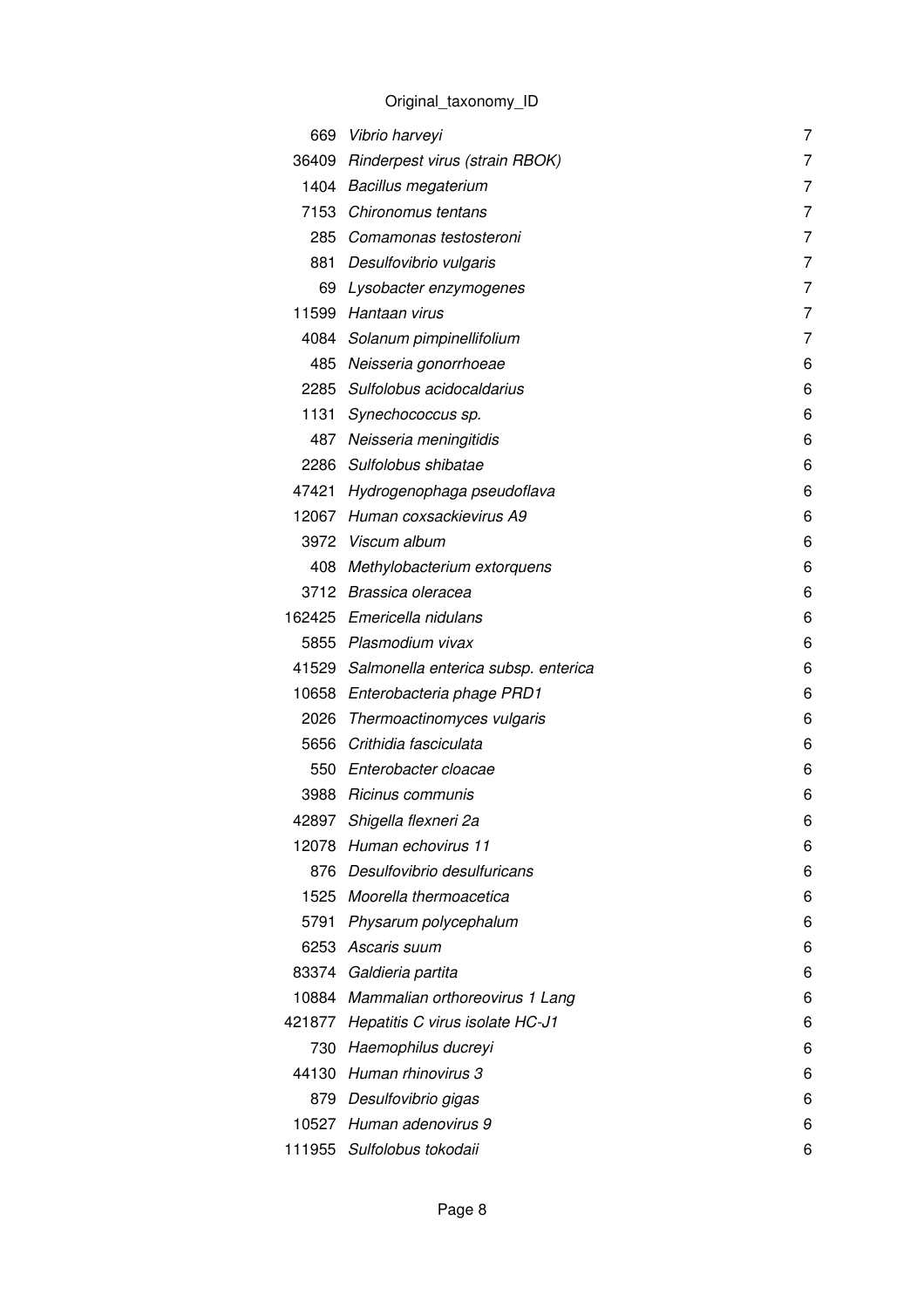|        | 1752 Propionibacterium freudenreichii sul | 6 |
|--------|-------------------------------------------|---|
| 1167   | Anabaena sp.                              | 6 |
|        | 8839 Anas platyrhynchos                   | 6 |
|        | 12084 Poliovirus type 2 (strain Lansing)  | 6 |
|        | 46633 Human echovirus 1                   | 6 |
|        | 12064 Bovine enterovirus                  | 6 |
|        | 226185 Enterococcus faecalis V583         | 6 |
| 2166   | $\mathsf{M}$                              | 6 |
|        | 1049 Allochromatium vinosum               | 6 |
|        | 3708 Brassica napus                       | 6 |
|        | 293 Brevundimonas diminuta                | 5 |
|        | 195058 Naja sagittifera                   | 5 |
|        | 272943 Rhodobacter sphaeroides 2.4.1      | 5 |
|        | 1866 Actinoplanes missouriensis           | 5 |
|        | 11113 Hepatitis C virus isolate HC-J6     | 5 |
|        | 8022 Oncorhynchus mykiss                  | 5 |
|        | 3661 Cucurbita maxima                     | 5 |
|        | 1050 Thermochromatium tepidum             | 5 |
|        | 11610 Seoul virus SR11                    | 5 |
|        | 148305 Magnaporthe grisea                 | 5 |
| 216593 | $\mathsf{M}$                              | 5 |
|        | 10384 Herpesvirus saimiri (strain 488)    | 5 |
|        | 5722 Trichomonas vaginalis                | 5 |
|        | 8030 Salmo salar                          | 5 |
|        | 8846 Anser indicus                        | 5 |
|        | 1306 Streptococcus sp.                    | 5 |
|        | 644 Aeromonas hydrophila                  | 5 |
|        | 905 Acidaminococcus fermentans            | 5 |
| 7111   | Trichoplusia ni                           | 5 |
| 29292  | Pyrococcus abyssi                         | 5 |
| 115711 | Chlamydophila pneumoniae AR39             | 5 |
|        | 10243 Cowpox virus                        | 5 |
|        | 1772 Mycobacterium smegmatis              | 5 |
| 47881  | Pseudomonas pavonaceae                    | 5 |
| 86665  | <b>Bacillus halodurans</b>                | 5 |
| 55676  | Oligobrachia mashikoi                     | 5 |
| 847    | Oxalobacter formigenes                    | 5 |
|        | 5482 Candida tropicalis                   | 5 |
| 103944 | Protobothrops mucrosquamatus              | 5 |
| 1076   | Rhodopseudomonas palustris                | 5 |
| 1311   | Streptococcus agalactiae                  | 5 |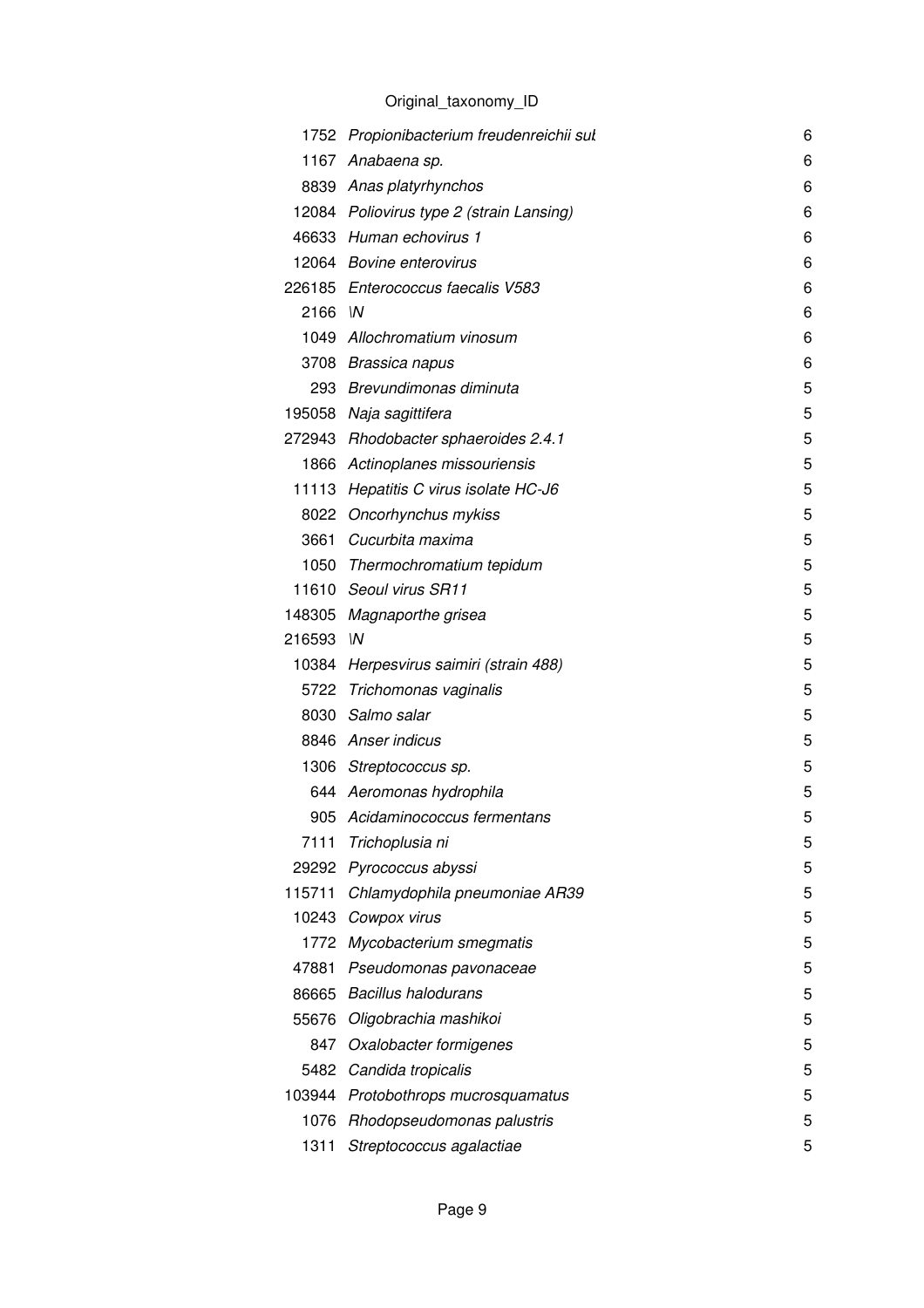|         | 5061 Aspergillus niger                      | 5 |
|---------|---------------------------------------------|---|
|         | 6707 Homarus gammarus                       | 5 |
|         | 1143 Synechocystis sp.                      | 5 |
|         | 11698 Human immunodeficiency virus type     | 5 |
|         | 129875 Human adenovirus A                   | 5 |
| 11489 M |                                             | 5 |
|         | 12126 Theiler's encephalomyelitis virus (S. | 5 |
|         | 554 Pectobacterium carotovorum              | 5 |
|         | 5062 Aspergillus oryzae                     | 5 |
|         | 5665 Leishmania mexicana                    | 5 |
|         | 17 Methylophilus methylotrophus             | 5 |
|         | 10879 Pseudomonas phage phi6                | 5 |
|         | 6523 Lymnaea stagnalis                      | 5 |
|         | 211586 Shewanella oneidensis MR-1           | 5 |
|         | 69488 Penicillium simplicissimum            | 5 |
|         | 10624 Polyomavirus                          | 5 |
|         | 2265 Thermococcus litoralis                 | 5 |
|         | 878 Desulfovibrio fructosovorans            | 5 |
|         | 11706 HIV-1 M:B HXB2R                       | 5 |
|         | 1831 Rhodococcus sp.                        | 5 |
|         | 360108 Campylobacter jejuni subsp. jejuni 2 | 5 |
|         | 1282 Staphylococcus epidermidis             | 5 |
|         | 11033 Semliki forest virus                  | 5 |
|         | 11673 Feline immunodeficiency virus         | 5 |
|         | 1720 Corynebacterium sp.                    | 5 |
|         | 10626 Hamster polyomavirus                  | 5 |
|         | 622 Shigella dysenteriae                    | 5 |
| 1156 IN |                                             | 5 |
| 8766    | $\mathsf{M}$                                | 5 |
|         | 1501 Clostridium pasteurianum               | 5 |
|         | 12134 Human rhinovirus 1A                   | 5 |
|         | 28901 Salmonella enterica                   | 5 |
|         | 571 Klebsiella oxytoca                      | 5 |
|         | 112509 Hordeum vulgare subsp. vulgare       | 5 |
|         | 59405 Thauera aromatica                     | 5 |
|         | 31159 Daboia russellii russellii            | 5 |
|         | 235 Brucella abortus                        | 5 |
|         | 1505 Clostridium sordellii                  | 4 |
|         | 11082 West Nile virus                       | 4 |
|         | 11720 Human immunodeficiency virus type     | 4 |
|         | 9601 Pongo abelii                           | 4 |
|         | 226186 Bacteroides thetaiotaomicron VPI-5.  | 4 |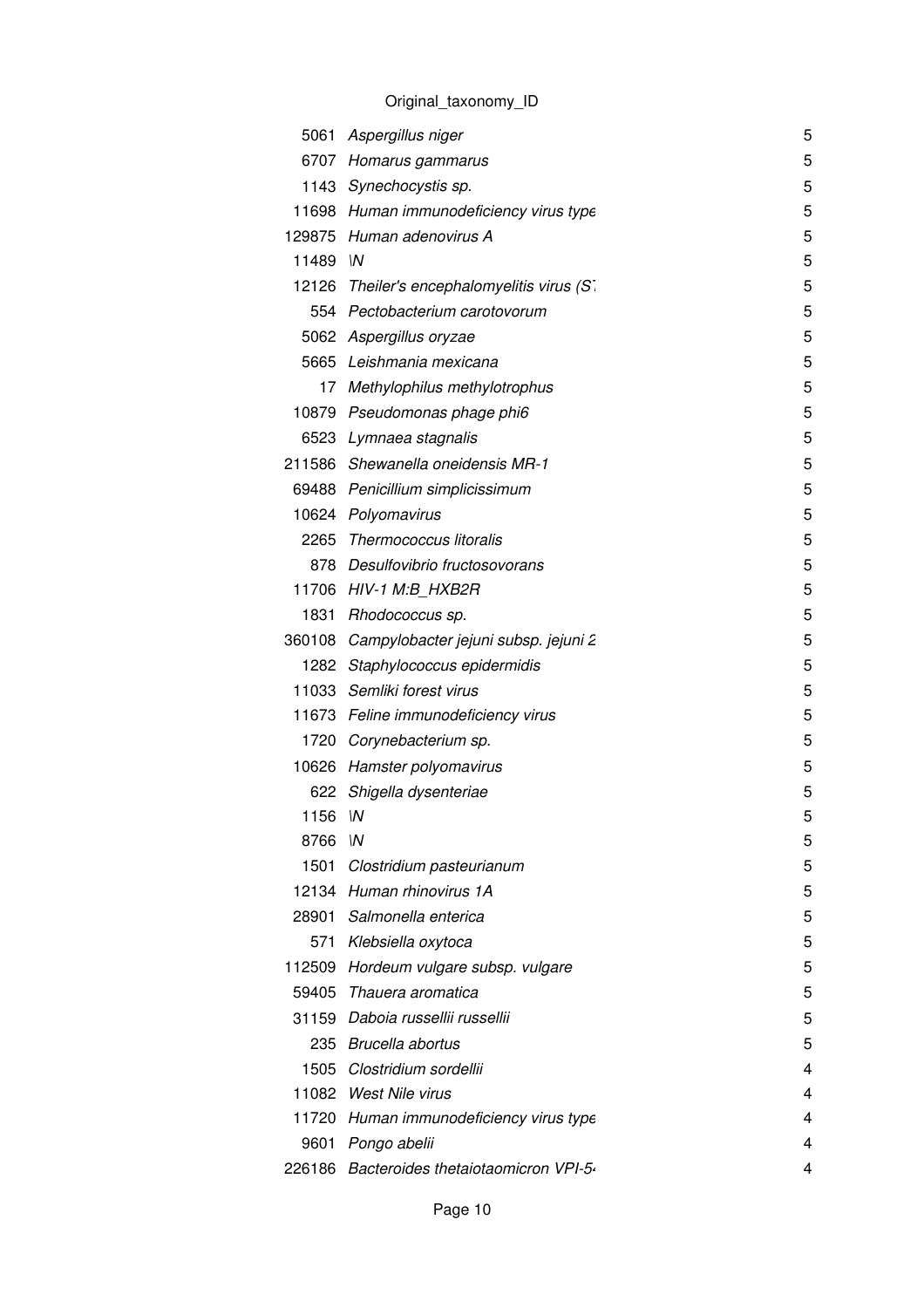|         | 542 Zymomonas mobilis                     | 4 |
|---------|-------------------------------------------|---|
|         | 3916 Vigna radiata var. radiata           | 4 |
|         | 1409 Bacillus sp.                         | 4 |
|         | 6183 Schistosoma mansoni                  | 4 |
|         | 79257 Rhodomonas sp. CS24                 | 4 |
|         | 818 Bacteroides thetaiotaomicron          | 4 |
|         | 226900 Bacillus cereus ATCC 14579         | 4 |
|         | 10849 Enterobacteria phage alpha3         | 4 |
|         | 3864 Lens culinaris                       | 4 |
|         | 65404 Polysiphonia urceolata              | 4 |
|         | 203119 Clostridium thermocellum ATCC 274  | 4 |
|         | 3329 Picea abies                          | 4 |
|         | 10030 Cricetulus longicaudatus            | 4 |
|         | 12243 Tobacco mosaic virus (vulgare)      | 4 |
|         | 381666 Ralstonia eutropha H16             | 4 |
|         | 546 Citrobacter freundii                  | 4 |
|         | 3673 Momordica charantia                  | 4 |
|         | 6945 Ixodes scapularis                    | 4 |
|         | 3879 Medicago sativa                      | 4 |
|         | 12072 Human coxsackievirus B3             | 4 |
|         | 8090 Oryzias latipes                      | 4 |
|         | 3677 Trichosanthes kirilowii              | 4 |
|         | 1074 Rhodoblastus acidophilus             | 4 |
|         | 1309 Streptococcus mutans                 | 4 |
|         | 4843 Rhizopus microsporus var. chinensi.  | 4 |
|         | 11696 HIV-1 M:B MN                        | 4 |
|         | 33067 Pseudomonas sp. 101                 | 4 |
| 915     | Nitrosomonas europaea                     | 4 |
|         | 12124 Theiler's encephalomyelitis virus   | 4 |
| 1894    | Streptomyces aureofaciens                 | 4 |
|         | 88087 Trimeresurus flavoviridis           | 4 |
|         | 10991 Rice dwarf virus                    | 4 |
|         | 10506 Paramecium bursaria Chlorella virus | 4 |
|         | 10872 Pseudomonas phage Pf3               | 4 |
|         | 36307 Deinagkistrodon acutus              | 4 |
| 40137   | Oligotropha carboxidovorans               | 4 |
|         | 1590 Lactobacillus plantarum              | 4 |
|         | 2209 Methanosarcina mazei                 | 4 |
|         | 2787 Porphyra purpurea                    | 4 |
| 1312 IN |                                           | 4 |
|         | 4905 Pichia angusta                       | 4 |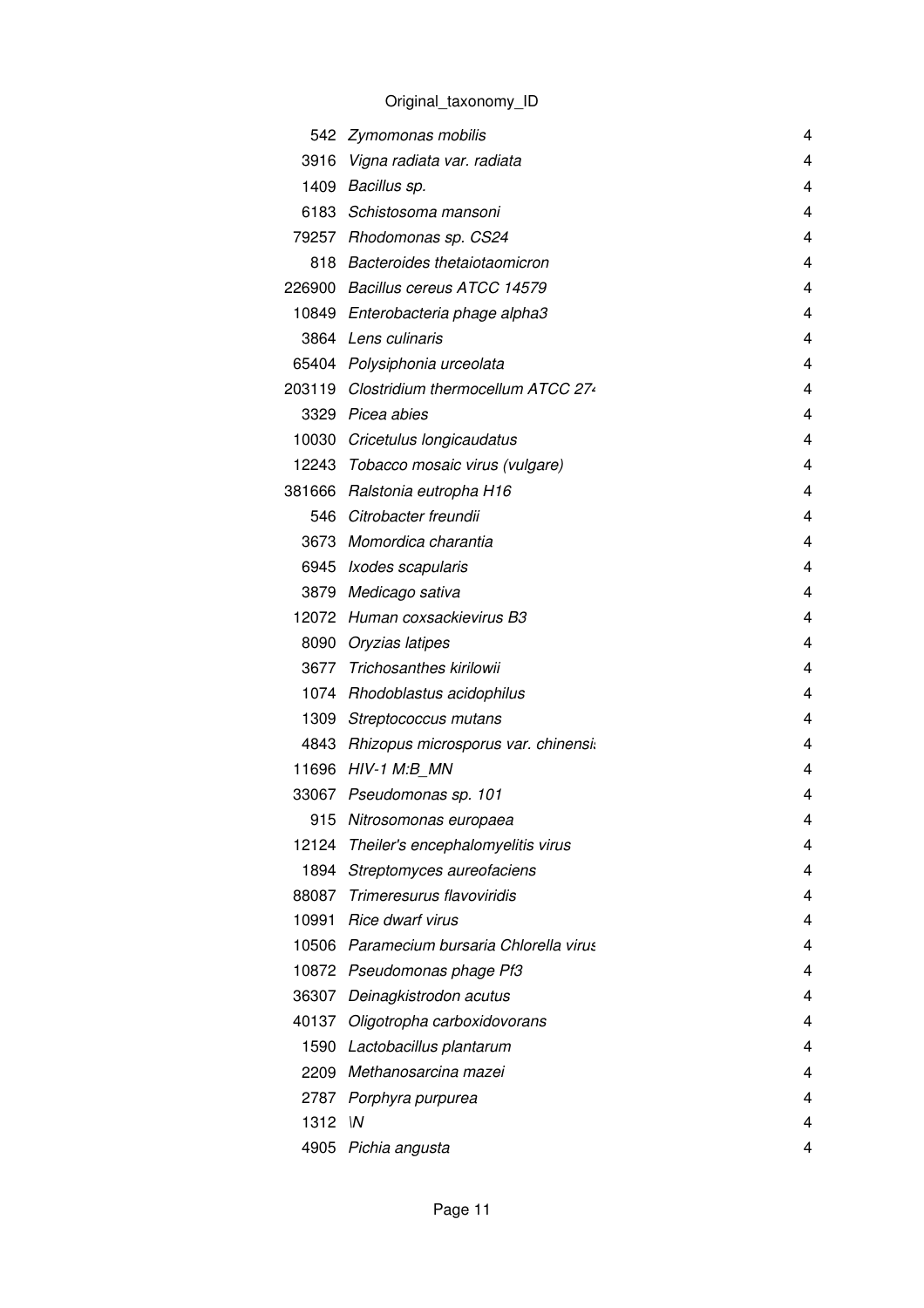| 275     | Thermus sp.                               | 4 |
|---------|-------------------------------------------|---|
|         | 2262 Pyrococcus woesei                    | 4 |
|         | 9544 Macaca mulatta                       | 4 |
|         | 2334 Bacillus sp. PS3                     | 4 |
|         | 8730 Crotalus atrox                       | 4 |
|         | 1591 Lactobacillus sp.                    | 4 |
|         | 13037 Danaus plexippus                    | 4 |
|         | 307796 Saccharomyces cerevisiae YJM789    | 4 |
|         | 5507 Fusarium oxysporum                   | 4 |
|         | 2214 Methanosarcina acetivorans           | 4 |
|         | 31646 Hepatitis C virus subtype 1a        | 4 |
|         | 46015 Autographa californica nucleopolyhe | 4 |
|         | 6426 Riftia pachyptila                    | 4 |
| 30591   | Aotus azarai                              | 4 |
|         | 3906 Vicia faba                           | 4 |
|         | 11855 Mason-Pfizer monkey virus           | 4 |
|         | 6108 Anemonia sulcata                     | 4 |
| 144556  | $\mathsf{M}$                              | 4 |
|         | 1320 Streptococcus sp. 'group G'          | 4 |
|         | 8692 Bitis arietans                       | 4 |
|         | 272562 Clostridium acetobutylicum ATCC 8. | 4 |
|         | 1836 Saccharopolyspora erythraea          | 4 |
| 10582 M |                                           | 4 |
|         | 290579 HIV-1 M:B_Lai                      | 4 |
|         | 8364 Xenopus (Silurana) tropicalis        | 4 |
|         | 1098 Prosthecochloris vibrioformis        | 4 |
|         | 12227 Tobacco etch virus                  | 4 |
| 10381   | Saimiriine herpesvirus 2                  | 4 |
|         | 6848 Carcinoscorpius rotundicauda         | 4 |
| 1582    | Lactobacillus casei                       | 4 |
| 73841   | Vipera ammodytes meridionalis             | 4 |
| 1665    | Arthrobacter globiformis                  | 4 |
| 12591   | W                                         | 4 |
| 28985   | Kluyveromyces lactis                      | 4 |
| 382     | Sinorhizobium meliloti                    | 4 |
|         | 2242 Halobacterium salinarum              | 4 |
| 13689   | Sphingomonas paucimobilis                 | 3 |
| 82367   | Paracoccus pantotrophus                   | 3 |
| 121791  | Nipah virus                               | 3 |
| 237561  | Candida albicans SC5314                   | 3 |
| 2180    | Methanothermus fervidus                   | 3 |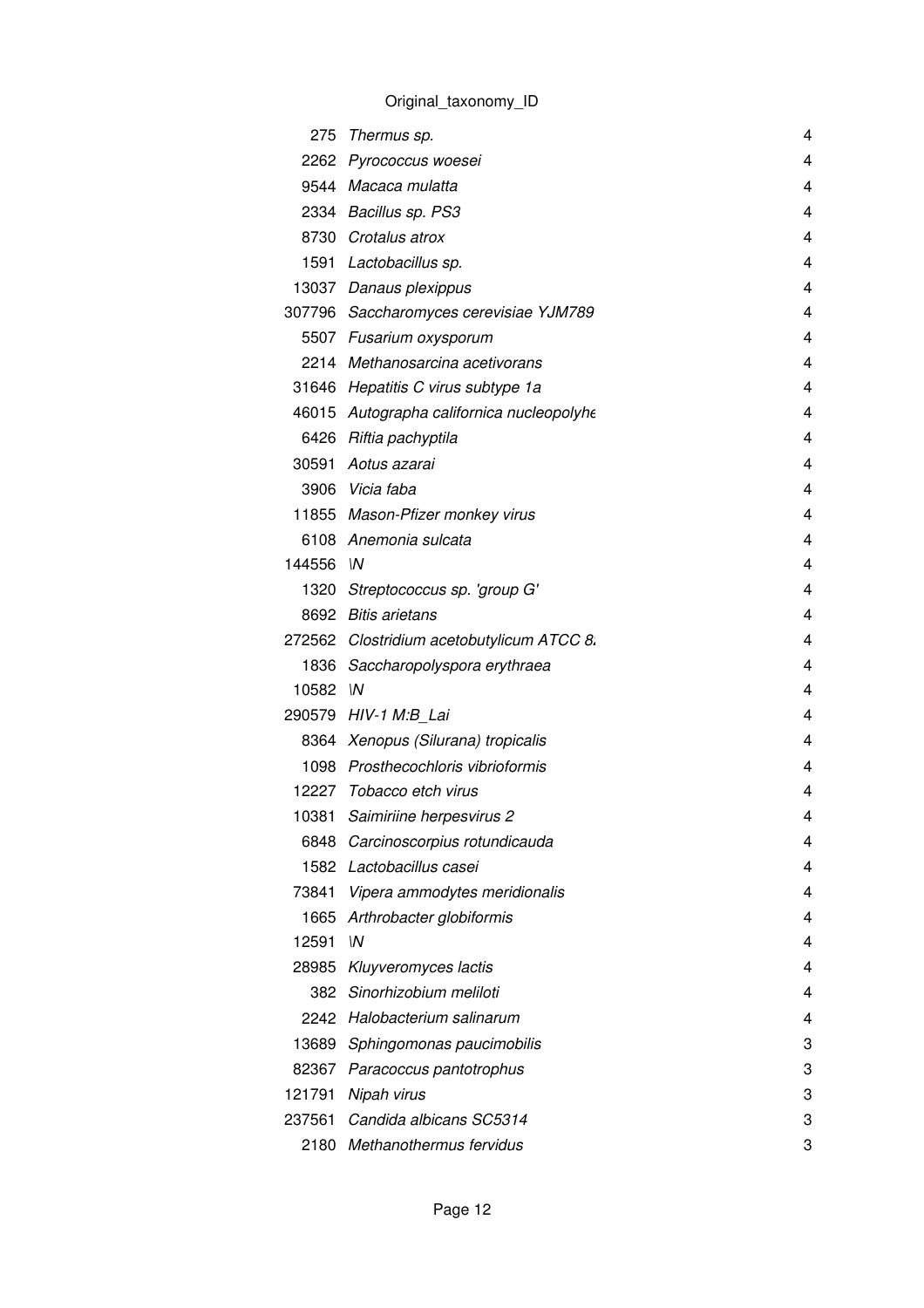|           | 10923 Simian rotavirus A/SA11            | 3 |
|-----------|------------------------------------------|---|
|           | 7102 Heliothis virescens                 | 3 |
|           | 40690 Trematomus bernacchii              | 3 |
|           | 4682 Allium sativum                      | 3 |
|           | 1667 Arthrobacter sp.                    | 3 |
|           | 31767 Hepatitis E virus (strain Burma)   | 3 |
|           | 3711 Brassica rapa                       | 3 |
|           | 1765 Mycobacterium bovis                 | 3 |
|           | 35816 Pelobacter acidigallici            | 3 |
|           | 1394 Bacillus caldolyticus               | 3 |
|           | 7108 Spodoptera frugiperda               | 3 |
|           | 103782 Pariacato virus                   | 3 |
|           | 2502 Plasmid RK2                         | 3 |
|           | 1474 Sporosarcina pasteurii              | 3 |
|           | 12145 Tomato bushy stunt virus           | 3 |
|           | 253435 SARS coronavirus PUMC03           | 3 |
|           | 11241 Rinderpest virus                   | 3 |
|           | 5724 Tritrichomonas foetus               | 3 |
|           | 1769 Mycobacterium leprae                | 3 |
|           | 345076 Vibrio cholerae V52               | 3 |
|           | 6938 Ornithodoros moubata                | 3 |
|           | 35889 Nicotiana glutinosa                | 3 |
|           | 1197 Fremyella diplosiphon               | 3 |
|           | 10144 Cavia cutleri                      | 3 |
|           | 1887 Streptomyces albogriseolus          | 3 |
|           | 340 Xanthomonas campestris pv. campe     | 3 |
|           | 8053 Gadus callarias                     | 3 |
| 133899 IN |                                          | 3 |
| 1307      | Streptococcus suis                       | 3 |
| 1421      | Lysinibacillus sphaericus                | 3 |
|           | 68728 Chrysocyon brachyurus              | 3 |
| 92520     | ۱N                                       | 3 |
|           | 2257 Natronomonas pharaonis              | 3 |
|           | 11246 Bovine respiratory syncytial virus | 3 |
|           | 11689 Human immunodeficiency virus type  | 3 |
|           | 12253 Tomato mosaic virus                | 3 |
| 71421     | Haemophilus influenzae Rd KW20           | 3 |
|           | 15957 Phleum pratense                    | 3 |
|           | 10864 Enterobacteria phage fd            | 3 |
| 1587      | Lactobacillus helveticus                 | 3 |
|           | 12353 Enterobacteria phage RB69          | 3 |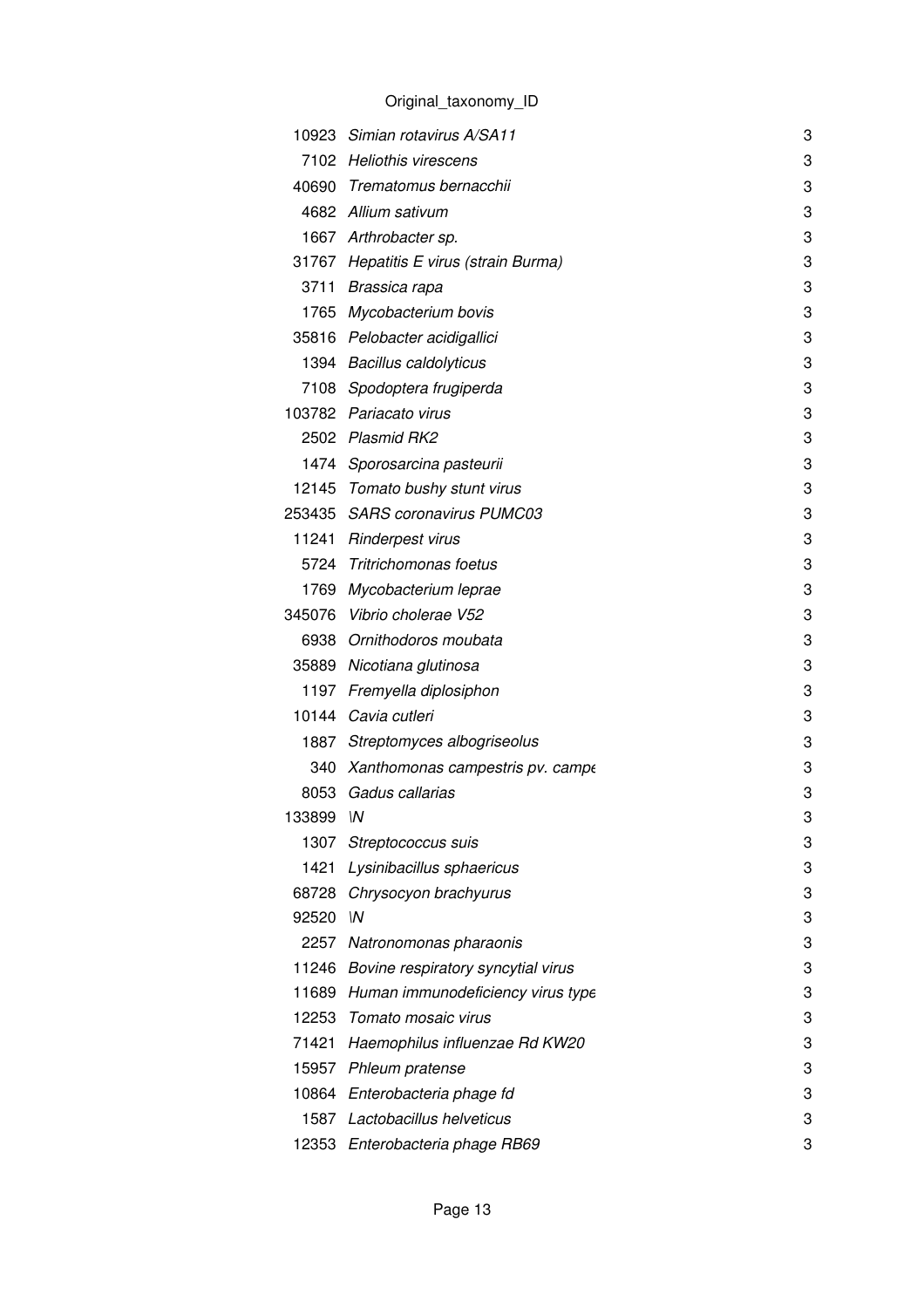|        | 173 Leptospira interrogans                 | 3 |
|--------|--------------------------------------------|---|
| 5861   | Plasmodium yoelii                          | 3 |
|        | 42003 Griffithsia monilis                  | 3 |
|        | 1488 Clostridium acetobutylicum            | 3 |
|        | 10366 Murid herpesvirus 1                  | 3 |
|        | 257313 Bordetella pertussis Tohama I       | 3 |
| 426    | Methylosinus trichosporium                 | 3 |
|        | 11250 Human respiratory syncytial virus    | 3 |
|        | 1354 Enterococcus hirae                    | 3 |
|        | 227984 SARS coronavirus Tor2               | 3 |
|        | 5270 Ustilago maydis                       | 3 |
|        | 12258 Comovirus                            | 3 |
|        | 11484 Influenza A virus (A/whale/Maine/1/¿ | 3 |
|        | 243230 Deinococcus radiodurans R1          | 3 |
|        | 10566 Human papillomavirus                 | 3 |
|        | 2775 Gracilaria chilensis                  | 3 |
|        | 11149 Transmissible gastroenteritis virus  | 3 |
|        | 8167 Perca flavescens                      | 3 |
|        | 37137 Simian rotavirus A/SA11-both         | 3 |
|        | 11665 Equine infectious anemia virus       | 3 |
|        | 10794 Minute virus of mice                 | 3 |
|        | 92694 Rhodococcus sp. NCIMB12038           | 3 |
| 873    | Desulfovibrio africanus                    | 3 |
| 11268  | $\mathsf{M}$                               | 3 |
|        | 3818 Arachis hypogaea                      | 3 |
| 9541   | Macaca fascicularis                        | 3 |
|        | 62977 Acinetobacter sp. ADP1               | 3 |
|        | 72579 Bacillus sp. YM-1                    | 3 |
| 7004   | Locusta migratoria                         | 3 |
| 2327   | Methylophilus methylotrophus W3A:          | 3 |
| 10315  | Human herpesvirus 2 strain HG52            | 3 |
| 243232 | Methanocaldococcus jannaschii DS.          | 3 |
| 5945   | W                                          | 3 |
| 31553  | Papillomavirus sylvilagi (STRAIN K/        | 3 |
| 4043   | Petroselinum crispum                       | 3 |
| 9874   | Odocoileus virginianus                     | 3 |
| 51453  | Hypocrea jecorina                          | 3 |
|        | 1494 Clostridium cochlearium               | 3 |
| 12161  | <b>Beet yellows virus</b>                  | 3 |
| 1717   | Corynebacterium diphtheriae                | 3 |
| 10623  | Cottontail rabbit papillomavirus           | 3 |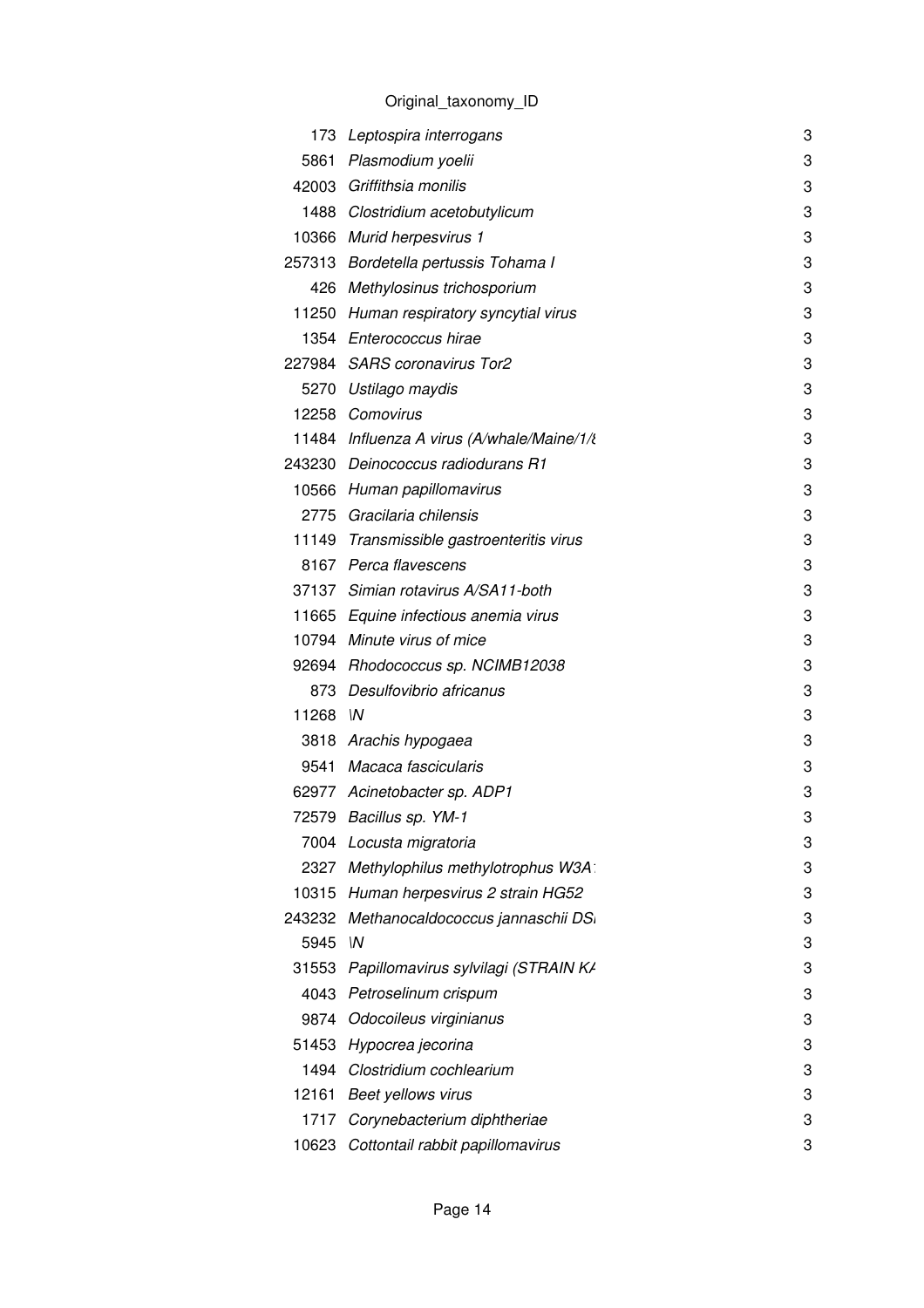|         | 316 Pseudomonas stutzeri                   | 3 |
|---------|--------------------------------------------|---|
|         | 6419 Hirudinaria manillensis               | 3 |
|         | 9685 Felis catus                           | 3 |
|         | 12475 Hepatitis delta virus                | 3 |
|         | 10712 Phage 434                            | 3 |
|         | 89020 Mustelus griseus                     | 3 |
|         | 2210 Methanosarcina thermophila            | 3 |
| 8212 IN |                                            | 3 |
|         | 1083 Phaeospirillum molischianum           | 3 |
|         | 93050 Echis multisquamatus                 | 3 |
|         | 34 Myxococcus xanthus                      | 3 |
|         | 518 Bordetella bronchiseptica              | 3 |
|         | 100673 Influenza C virus (C/Johannesburg/: | 3 |
|         | 8732 Crotalus durissus terrificus          | 3 |
|         | 10326 Equid herpesvirus 1                  | 3 |
|         | 1593 Lactobacillus sp. 30A                 | 3 |
|         | 6100 Aequorea victoria                     | 3 |
|         | 8237 Thunnus thynnus                       | 3 |
|         | 4076 Datura stramonium                     | 3 |
|         | 9925 Capra hircus                          | 3 |
|         | 5076 Penicillium chrysogenum               | 3 |
|         | 119072 Thermoanaerobacter tengcongensis    | 3 |
|         | 3490 Artocarpus integer                    | 3 |
|         | 158879 Staphylococcus aureus subsp. aure   | 3 |
|         | 272558 Bacillus halodurans C-125           | 3 |
|         | 2111 Mycoplasma arthritidis                | 3 |
|         | 11034 Sindbis virus                        | 3 |
|         | 37554 Enterobacteria phage HK97            | 3 |
|         | 1097 Chlorobaculum tepidum                 | 3 |
| 10632   | JC polyomavirus                            | 3 |
|         | 9597 Pan paniscus                          | 3 |
|         | 10279 Molluscum contagiosum virus          | 3 |
| 5821    | Plasmodium berghei                         | 3 |
|         | 36436 Simian rotavirus A/SA11-4F           | 3 |
| 40410   | Cryptococcus neoformans var. neof          | 3 |
|         | 48465 Prosthecobacter dejongeii            | 3 |
| 1406    | Paenibacillus polymyxa                     | 3 |
| 1905    | Streptomyces exfoliatus                    | 3 |
| 263374  | <b>Bordetella phage BMP-1</b>              | 3 |
| 10843   | Enterobacteria phage G4                    | 3 |
|         | 35730 Trematomus newnesi                   | 3 |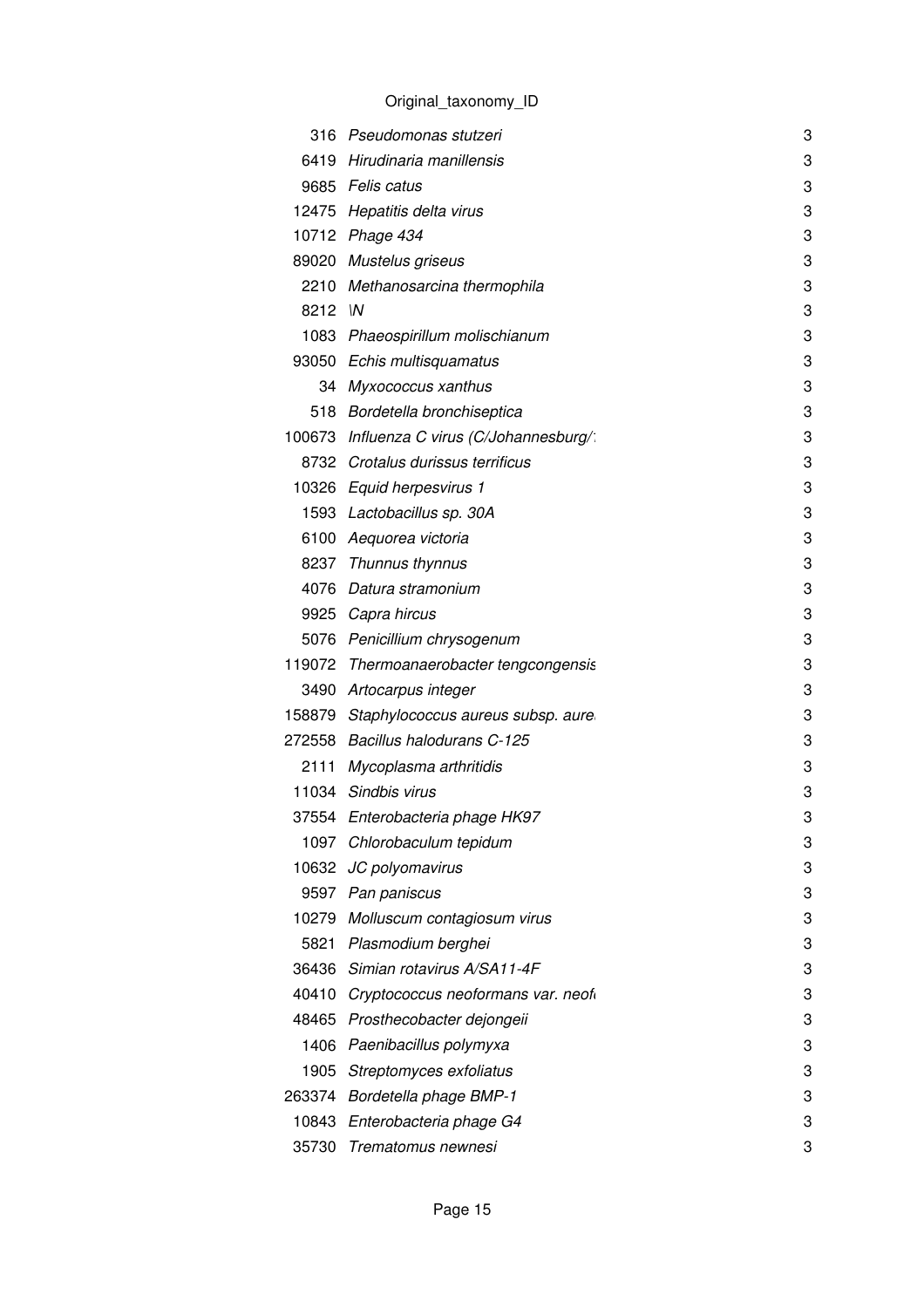|         | 4498 Avena sativa                          | 3              |
|---------|--------------------------------------------|----------------|
|         | 10530 Murine adenovirus 1                  | 3              |
|         | 362651 Human immunodeficiency virus type   | 3              |
|         | 102746 Hieracium piloselloides             | 3              |
|         | 8843 Anser anser                           | 3              |
|         | 10333 Equine herpesvirus type 4 (strain 19 | 3              |
|         | 817 Bacteroides fragilis                   | 3              |
|         | 11216 Human parainfluenza virus 3          | 3              |
|         | 1108 Chloroflexus aurantiacus              | 3              |
|         | 10634 Murine polyomavirus                  | $\overline{c}$ |
|         | 7719 Ciona intestinalis                    | $\overline{c}$ |
|         | 3505 Betula pendula                        | $\overline{c}$ |
|         | 4511 Eleusine coracana                     | $\overline{c}$ |
|         | 12066 Coxsackievirus                       | 2              |
|         | 6437 Themiste zostericola                  | $\overline{c}$ |
|         | 36773 Burkholderia sp.                     | $\overline{c}$ |
|         | 8844 Anser anser anser                     | 2              |
|         | 200597 Sterkiella nova                     | $\overline{c}$ |
|         | 67831 Rhipicephalus bursa                  | $\overline{c}$ |
|         | 394 Rhizobium sp. NGR234                   | $\overline{c}$ |
|         | 11053 Dengue virus 1                       | $\overline{c}$ |
|         | 9490 Saguinus oedipus                      | $\overline{c}$ |
|         | 1338 Streptococcus intermedius             | $\overline{c}$ |
| 5138 IN |                                            | $\overline{c}$ |
|         | 265874 Ectromelia virus Moscow             | 2              |
|         | 122586 Neisseria meningitidis MC58         | 2              |
|         | 3527 Phytolacca americana                  | 2              |
|         | 899 Desulfomicrobium baculatum             | 2              |
| 10553   | Fowl adenovirus 1                          | 2              |
|         | 28450 Burkholderia pseudomallei            | 2              |
|         | 337 Burkholderia glumae                    | $\overline{c}$ |
|         | 10685 Bacillus phage SPO1                  | 2              |
|         | 6442 Phascolopsis gouldii                  | 2              |
| 132961  | <b>Bungarus caeruleus</b>                  | $\overline{c}$ |
|         | 3663 Cucurbita pepo                        | $\overline{c}$ |
|         | 176674 Influenza A virus (A/Duck/Hong Kon  | 2              |
|         | 11876 Avian sarcoma virus                  | $\overline{c}$ |
|         | 4754 Pneumocystis carinii                  | $\overline{c}$ |
|         | 12107 Mengo virus                          | $\overline{c}$ |
|         | 54914 Brevibacillus parabrevis             | $\overline{c}$ |
|         | 29170 Ancylostoma caninum                  | 2              |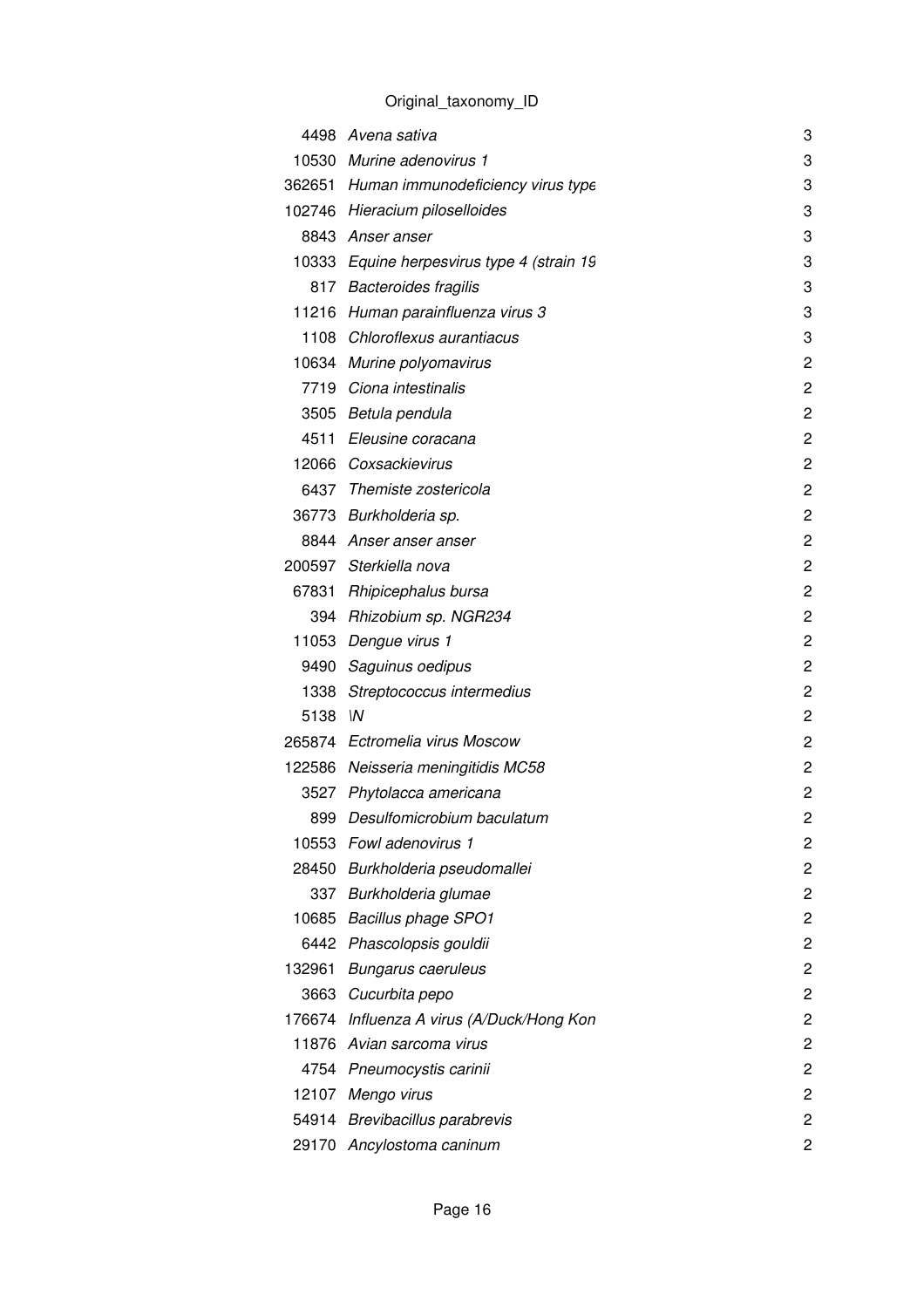|           | 91753 Cucurbit aphid-borne yellows virus    | $\overline{c}$ |
|-----------|---------------------------------------------|----------------|
| 1139 IN   |                                             | 2              |
|           | 11686 Human immunodeficiency virus type     | 2              |
|           | 9521 Saimiri sciureus                       | 2              |
|           | 10641 Cauliflower mosaic virus              | 2              |
|           | 6359 Platynereis dumerilii                  | 2              |
|           | 11088 Tick-borne encephalitis virus (WEST   | $\overline{c}$ |
|           | 123217 Anopheles cracens                    | 2              |
|           | 8717 Calloselasma rhodostoma                | $\overline{c}$ |
|           | 47519 Calystegia sepium                     | $\overline{c}$ |
|           | 240269 Paramecium bursaria Chlorella virus  | 2              |
|           | 5386 Xerocomus chrysenteron                 | 2              |
|           | 65406 Pseudomonas sp. 7A                    | $\overline{2}$ |
|           | 273057 Sulfolobus solfataricus P2           | 2              |
|           | 2188 Methanococcus voltae                   | 2              |
|           | 2743 Marinobacter hydrocarbonoclasticus     | 2              |
|           | 3981 Hevea brasiliensis                     | 2              |
|           | 50339 Thermoplasma volcanium                | $\overline{c}$ |
|           | 55084 Pandinus imperator                    | 2              |
|           | 12147 Tomato bushy stunt virus (STRAIN (    | 2              |
|           | 12643 Ectromelia virus                      | 2              |
|           | 6192 Fasciola hepatica                      | 2              |
|           | 79676 Pseudomonas sp. CF600                 | $\overline{c}$ |
|           | 6703 Pandalus borealis                      | 2              |
|           | 31902 Dasyatis akajei                       | 2              |
|           | 11063 Dengue virus 2 Malaysia M3            | $\overline{c}$ |
| 150147 IN |                                             | $\overline{c}$ |
|           | 45441 Enterobacteria phage L                | 2              |
|           | 348776 Mycobacterium tuberculosis C         | 2              |
| 83331     | Mycobacterium tuberculosis CDC15            | 2              |
|           | 11089 Yellow fever virus                    | 2              |
|           | 1245 Leuconostoc mesenteroides              | 2              |
|           | 11741 Visna/Maedi virus                     | 2              |
| 196620    | Staphylococcus aureus subsp. aure           | $\overline{c}$ |
| 10560     | Bovine papillomavirus type 2                | 2              |
|           | 28502 Amaranthus hypochondriacus            | 2              |
|           | 387139 Influenza A virus (A/Aichi/2/1968(H3 | 2              |
|           | 11138 Murine hepatitis virus                | 2              |
|           | 11641 Human foamy virus                     | 2              |
|           | 11879 Avian sarcoma virus PR2257            | 2              |
|           | 51336 Cabbage leaf curl virus               | 2              |
|           | 5059 Aspergillus flavus                     | 2              |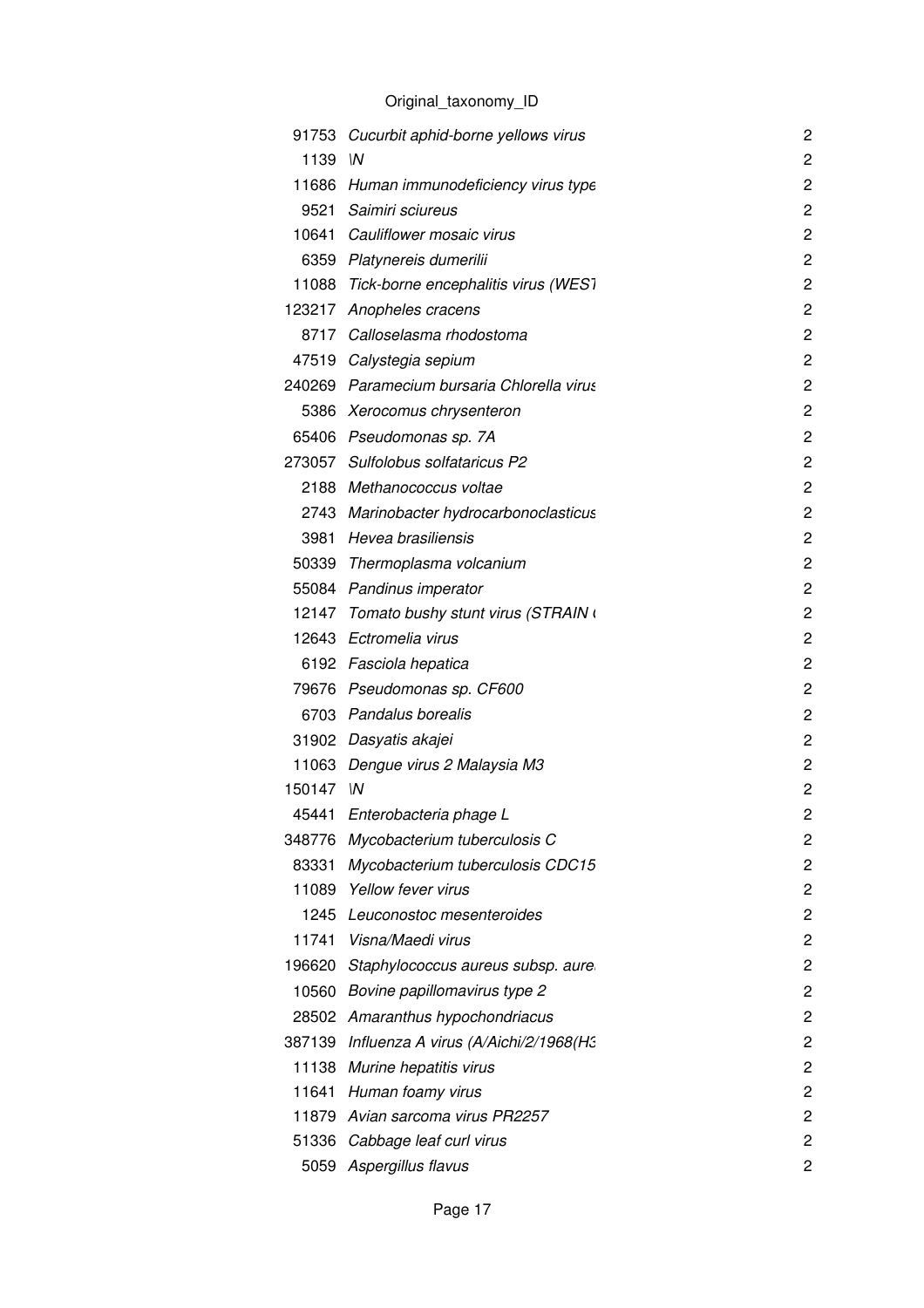|      | 69000 Bacillus sp. B-0618                 | $\overline{2}$ |
|------|-------------------------------------------|----------------|
|      | 301447 Streptococcus pyogenes serotype M  | 2              |
|      | 29303 Streptomyces cattleya               | $\overline{c}$ |
|      | 31958 Amycolatopsis orientalis            | $\overline{c}$ |
|      | 11065 Dengue virus 2 Thailand/NGS-C/19.   | $\overline{c}$ |
| 8631 | Laticauda semifasciata                    | $\overline{c}$ |
|      | 155077 Cellvibrio japonicus               | $\overline{c}$ |
|      | 223283 Pseudomonas syringae pv. tomato s  | 2              |
|      | 1520 Clostridium beijerinckii             | $\overline{c}$ |
|      | 305 Ralstonia solanacearum                | $\overline{c}$ |
|      | 47914 Brevibacterium fuscum               | $\overline{c}$ |
|      | 1398 Bacillus coagulans                   | $\overline{c}$ |
|      | 10310 Human herpesvirus 2                 | $\overline{c}$ |
|      | 12371 Phage h30                           | $\overline{c}$ |
|      | 350 Zoogloea ramigera                     | $\overline{c}$ |
| 715  | Actinobacillus pleuropneumoniae           | $\overline{c}$ |
|      | 3679 Ecballium elaterium                  | $\overline{c}$ |
|      | 180454 Anopheles gambiae str. PEST        | $\overline{c}$ |
|      | 11885 Fujinami sarcoma virus              | $\overline{c}$ |
|      | 210007 Streptococcus mutans UA159         | $\overline{c}$ |
|      | 12154 Turnip yellow mosaic virus          | $\overline{c}$ |
|      | 258594 Rhodopseudomonas palustris CGA     | $\overline{c}$ |
|      | 69014 Thermococcus kodakarensis KOD1      | $\overline{c}$ |
| 1697 | Corynebacterium ammoniagenes              | $\overline{c}$ |
|      | 10614 Human papillomavirus type 3         | $\overline{2}$ |
|      | 6238 Caenorhabditis briggsae              | $\overline{c}$ |
|      | 1929 Streptomyces rubiginosus             | $\overline{c}$ |
|      | 32002 Achromobacter denitrificans         | 2              |
|      | 5271 Ustilago sphaerogena                 | 2              |
|      | 269446 Rous sarcoma virus (strain Schmidt | $\overline{c}$ |
|      | 5759 Entamoeba histolytica                | 2              |
|      | 512 Alcaligenes sp.                       | $\overline{c}$ |
| 920  | Acidithiobacillus ferrooxidans            | $\overline{c}$ |
| 9675 | Paguma larvata                            | $\overline{c}$ |
|      | 192 Azospirillum brasilense               | $\overline{c}$ |
|      | 10995 Infectious bursal disease virus     | $\overline{c}$ |
|      | 11176 Newcastle disease virus             | 2              |
|      | 8175 Sparus aurata                        | 2              |
|      | 69156 Murine cytomegalovirus (strain K18: | 2              |
|      | 80863 Populus tremula x Populus alba      | 2              |
| 1931 | Streptomyces sp.                          | 2              |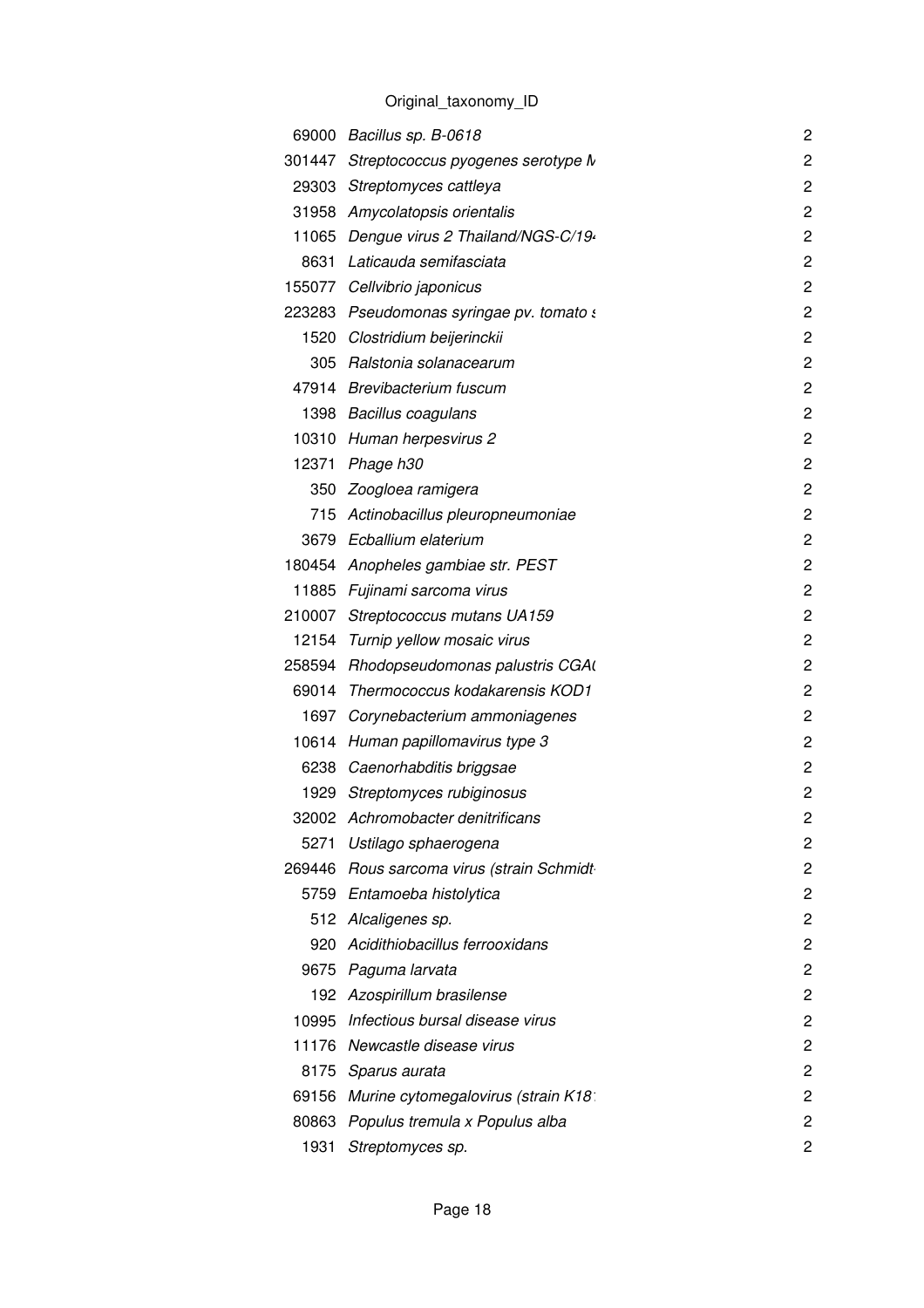|        | 3488 Artocarpus                             | $\overline{c}$ |
|--------|---------------------------------------------|----------------|
|        | 1147 Synechocystis sp. PCC 6714             | $\overline{c}$ |
|        | 12022 Enterobacterio phage MS2              | 2              |
|        | 224324 Aquifex aeolicus VF5                 | $\overline{c}$ |
|        | 228407 SARS coronavirus BJ01                | $\overline{c}$ |
|        | 1829 Rhodococcus rhodochrous                | $\overline{c}$ |
|        | 30077 Triatoma pallidipennis                | $\overline{c}$ |
|        | 7010 Schistocerca gregaria                  | $\overline{c}$ |
|        | 129910 Arthrospira maxima                   | $\overline{c}$ |
|        | 11520 Influenza B virus                     | $\overline{c}$ |
|        | 12080 Human poliovirus 1                    | $\overline{c}$ |
|        | 6087 Hydra vulgaris                         | $\overline{c}$ |
|        | 416870 Lactococcus lactis subsp. cremoris I | $\overline{c}$ |
|        | 7130 Manduca sexta                          | 2              |
|        | 4906 Williopsis saturnus                    | $\overline{c}$ |
| 5072 M |                                             | $\overline{c}$ |
|        | 5689 Leishmania tarentolae                  | $\overline{c}$ |
|        | 1718 Corynebacterium glutamicum             | $\overline{c}$ |
|        | 1932 Streptomyces tendae                    | $\overline{c}$ |
|        | 11070 Dengue virus 4                        | 2              |
|        | 158878 Staphylococcus aureus subsp. aure    | $\overline{c}$ |
|        | 1360 Lactococcus lactis subsp. lactis       | $\overline{c}$ |
|        | 12023 Pseudomonas phage PP7                 | $\overline{c}$ |
|        | 5306 Phanerochaete chrysosporium            | $\overline{c}$ |
|        | 12285 Black beetle virus                    | $\overline{c}$ |
|        | 272557 Aeropyrum pernix K1                  | $\overline{c}$ |
|        | 5807 Cryptosporidium parvum                 | 2              |
|        | 129951 Human adenovirus C                   | $\overline{c}$ |
| 927    | Halothiobacillus neapolitanus               | 2              |
| 198214 | Shigella flexneri 2a str. 301               | 2              |
|        | 1428 Bacillus thuringiensis                 | 2              |
| 12131  | Human rhinovirus 14                         | 2              |
|        | 77133 uncultured bacterium                  | 2              |
|        | 28875 Rotavirus A                           | $\overline{c}$ |
|        | 6526 Biomphalaria glabrata                  | $\overline{c}$ |
| 89476  | $\mathsf{M}$                                | 2              |
| 109171 | Pachyrhizus erosus                          | $\overline{c}$ |
|        | 1498 Clostridium histolyticum               | 2              |
|        | 262338 SARS coronavirus GD03T0013           | 2              |
|        | 280 Xanthobacter autotrophicus              | $\overline{c}$ |
|        | 6279 Brugia malayi                          | 2              |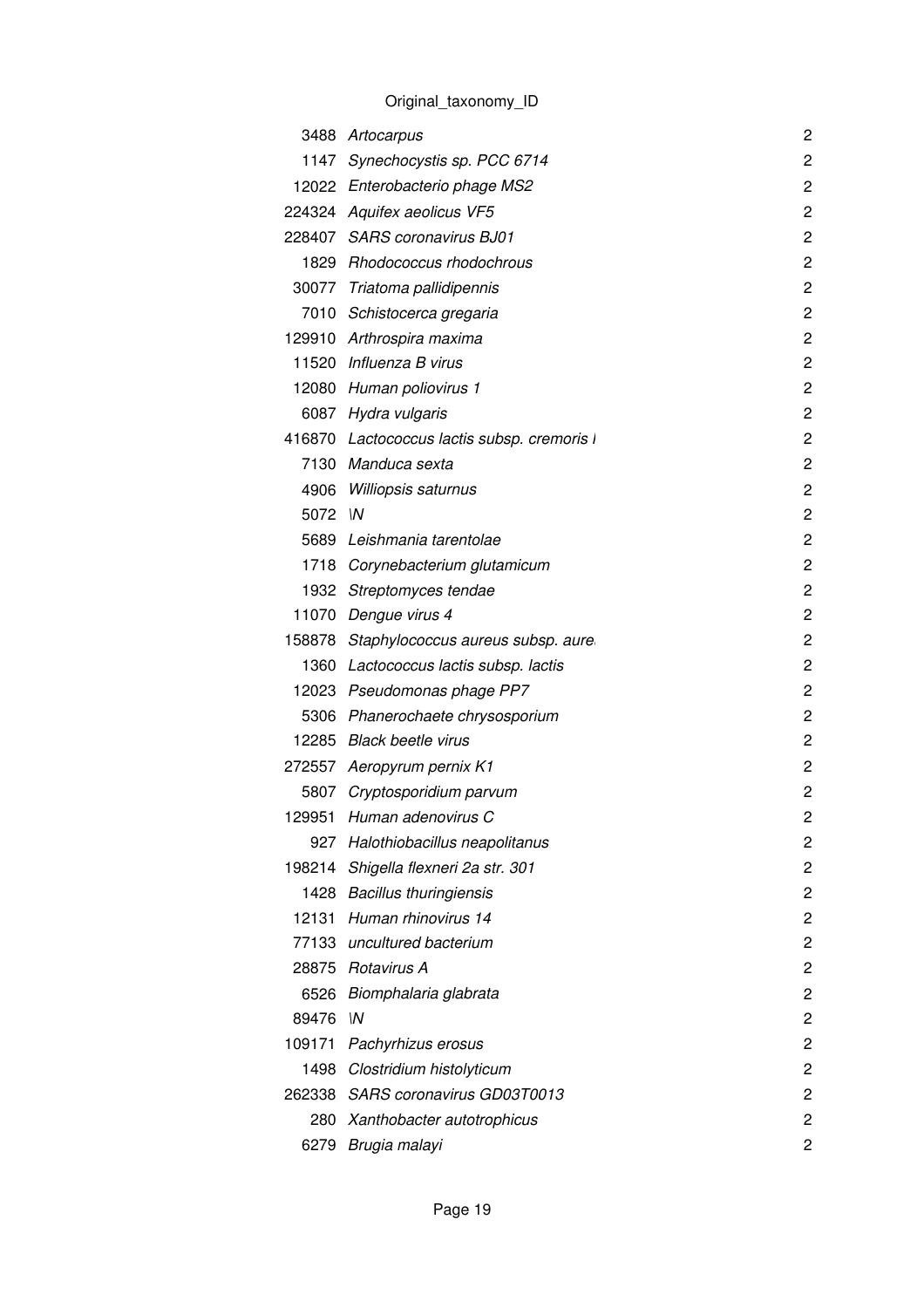|        | 81759 Hyacinthoides hispanica                | 2              |
|--------|----------------------------------------------|----------------|
| 2271   | Thermoproteus tenax                          | 2              |
|        | 11072 Japanese encephalitis virus            | $\overline{c}$ |
|        | 3840 Vigna unguiculata subsp. cylindrica     | $\overline{c}$ |
|        | 11707 Human immunodeficiency virus type      | 2              |
|        | 12042 Beet western yellows virus             | 2              |
|        | 224326 Borrelia burgdorferi B31              | $\overline{c}$ |
|        | 10258 Orf virus                              | 2              |
|        | 1553 Clostridium tetanomorphum               | 2              |
|        | 319 Pseudomonas syringae pv. phaseol.        | 2              |
|        | 11104 Hepatitis C virus (isolate 1)          | 2              |
|        | 40353 Echis carinatus                        | 2              |
|        | 48386 Perilla frutescens                     | 2              |
|        | 12082 Human poliovirus 1 strain Sabin        | 2              |
|        | 5514 Fusarium sporotrichioides               | 2              |
| 223.   | Achromobacter cycloclastes                   | 2              |
| 375    | Bradyrhizobium japonicum                     | 2              |
| 426430 | Staphylococcus aureus subsp. aure            | 2              |
| 6550   | Mytilus edulis                               | 2              |
|        | 11207 Parainfluenza virus 5                  | 2              |
|        | 322710 Azotobacter vinelandii DJ             | $\overline{c}$ |
|        | 10832 Tomato yellow leaf curl virus          | 2              |
|        | 119602 Streptococcus dysgalactiae subsp.     | 2              |
|        | 11285 Vesicular stomatitis Indiana virus str | 2              |
|        | 3843 Erythrina corallodendron                | 2              |
|        | 194439 Chlorobium tepidum TLS                | 2              |
| 1580   | Lactobacillus brevis                         | $\overline{c}$ |
|        | 12288 Nodamura virus                         | $\overline{c}$ |
| 529    | Ochrobactrum anthropi                        | 2              |
| 670    | Vibrio parahaemolyticus                      | 2              |
|        | 130308 Human adenovirus E                    | 2              |
| 171101 | Streptococcus pneumoniae R6                  | 2              |
|        | 9793 Equus asinus                            | 2              |
| 198628 | Dickeya dadantii 3937                        | 2              |
|        | 1642 Listeria innocua                        | 2              |
| 381    | Mesorhizobium loti                           | 2              |
|        | 10724 Bacillus phage SPP1                    | 2              |
|        | 90371 Salmonella enterica subsp. enterica    | 2              |
|        | 31708 Human rhinovirus 16                    | 2              |
|        | 7159 Aedes aegypti                           | 2              |
|        | 11208 Simian virus 5 (strain W3)             | 2              |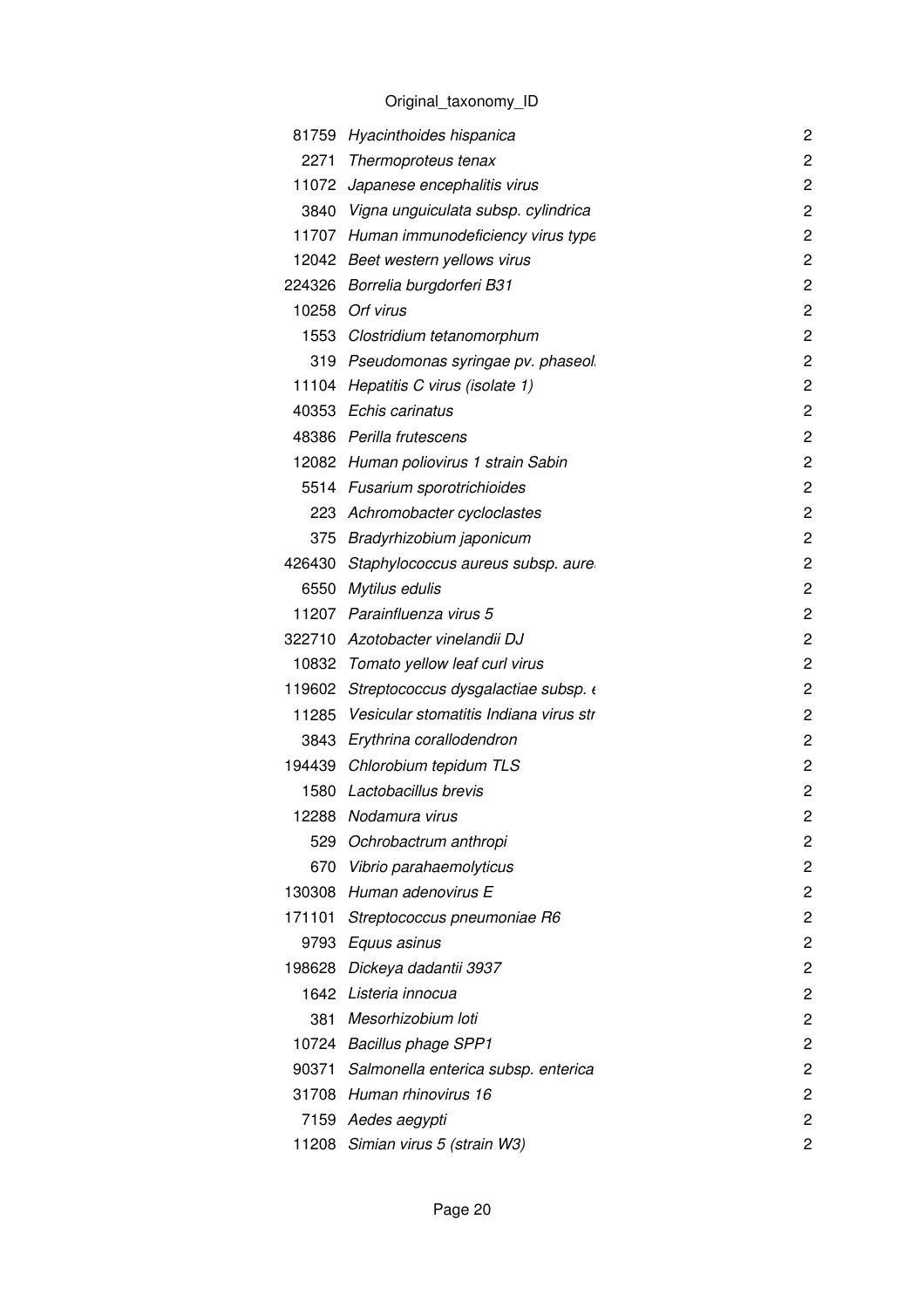|        | 3704 Armoracia rusticana                    | $\overline{c}$ |
|--------|---------------------------------------------|----------------|
|        | 1324 Streptococcus sp. G148                 | $\overline{c}$ |
|        | 4931 Saccharomyces bayanus                  | $\overline{c}$ |
|        | 5085 Aspergillus fumigatus                  | $\overline{c}$ |
|        | 70698 M28 virus                             | $\overline{c}$ |
|        | 1956 Streptomyces diastaticus               | $\overline{c}$ |
|        | 480 Moraxella catarrhalis                   | $\overline{c}$ |
|        | 2280 Staphylothermus marinus                | $\overline{c}$ |
|        | 11077 Kunjin virus                          | $\overline{c}$ |
|        | 7668 Strongylocentrotus purpuratus          | $\overline{c}$ |
|        | 883 Desulfovibrio vulgaris str. 'Miyazaki . | 2              |
|        | 8705 Vipera ammodytes ammodytes             | $\overline{c}$ |
|        | 194699 Bordetella phage BPP-1               | $\overline{c}$ |
|        | 5341 Agaricus bisporus                      | $\overline{c}$ |
|        | 64574 Radiomyces spectabilis                | $\overline{2}$ |
|        | 12302 Brome mosaic virus                    | $\overline{c}$ |
|        | 1848 Pseudonocardia thermophila             | $\overline{c}$ |
|        | 6436 Themiste dyscritum                     | $\overline{c}$ |
|        | 11604 Puumala virus                         | $\overline{c}$ |
|        | 1301 Streptococcus                          | $\overline{c}$ |
|        | 11868 Avian myelocytomatosis virus 29       | $\overline{c}$ |
|        | 198803 Bacillus sp. MN-32                   | $\overline{c}$ |
|        | 1408 Bacillus pumilus                       | $\overline{c}$ |
|        | 12136 Cricket paralysis virus               | $\overline{c}$ |
|        | 244589 Sulfolobus virus 1                   | 2              |
|        | 67825 Citrobacter rodentium                 | $\overline{c}$ |
|        | 6182 Schistosoma japonicum                  | 2              |
| 7165   | Anopheles gambiae                           | $\overline{c}$ |
| 4087   | Nicotiana alata                             | 2              |
|        | 11983 Norwalk virus                         | 2              |
| 59511  | Pseudomonas syringae pv. maculico           | 1              |
|        | 12230 Turnip mosaic virus                   | 1              |
|        | 10383 Herpesvirus saimiri (strain 11)       | 1              |
| 265872 | Cowpox virus (Brighton Red)                 | 1              |
| 70821  | Desmodium yellow mottle virus               |                |
|        | 1763 Mycobacterium                          | 1              |
| 6339   | Heligmosomoides polygyrus                   |                |
|        | 1963 Streptomyces olivochromogenes          |                |
|        | 29459 Brucella melitensis                   | 1              |
| 6853   | Tachypleus tridentatus                      |                |
| 96471  | Bacillus sp. YM55-1                         |                |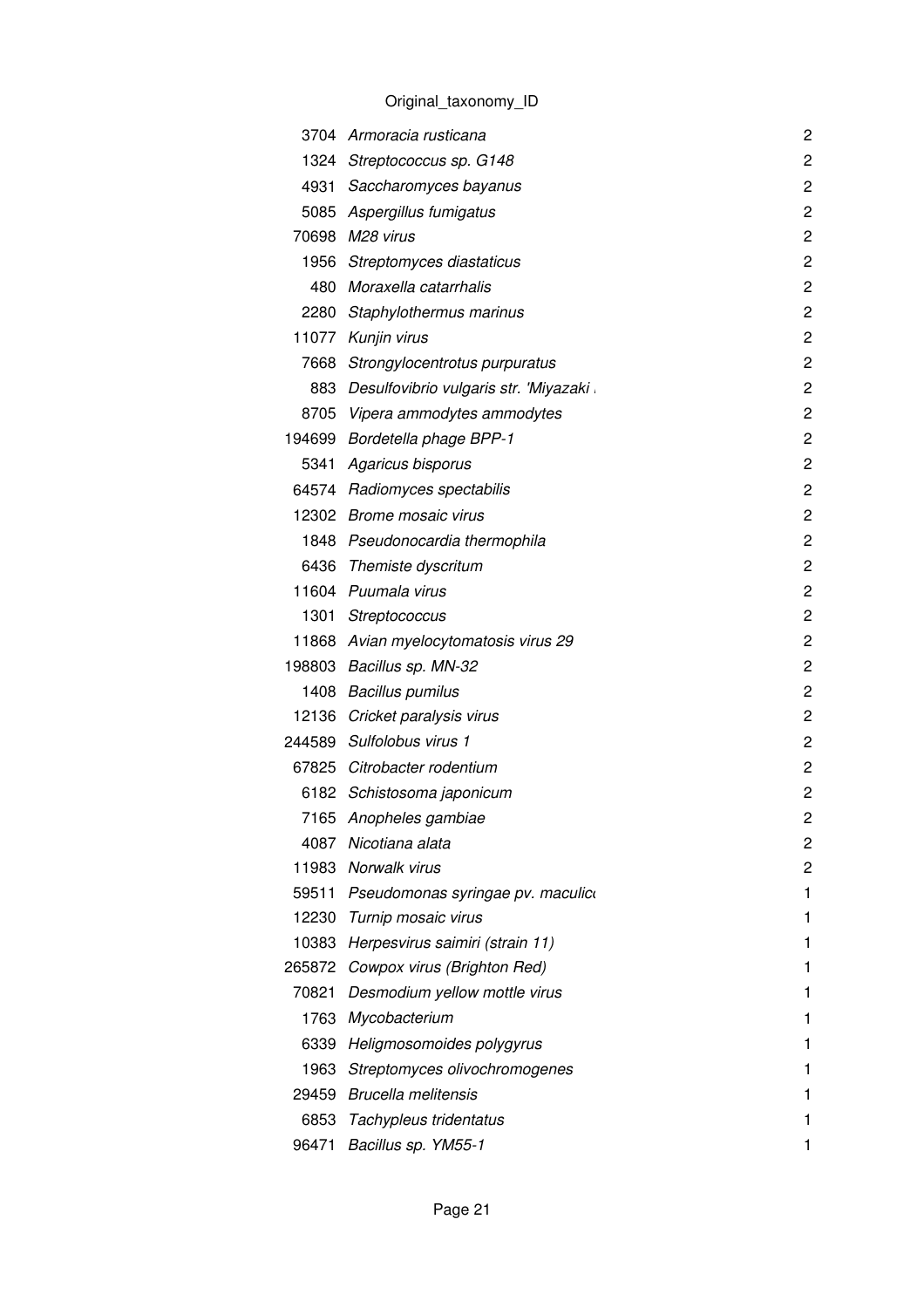|          | 32060 Phormidium lapideum                  | 1 |
|----------|--------------------------------------------|---|
|          | 35806 Rhodovulum sulfidophilum             | 1 |
| 887 IN   |                                            | 1 |
| 8708 IN  |                                            | 1 |
|          | 160490 Streptococcus pyogenes M1 GAS       | 1 |
|          | 39682 Viridovipera stejnegeri              | 1 |
|          | 1172 Anabaena variabilis                   | 1 |
|          | 46758 Lobophyllia hemprichii               | 1 |
|          | 10118 Rattus sp.                           | 1 |
|          | 5346 Coprinopsis cinerea                   | 1 |
|          | 64608 Agrocybe cylindracea                 | 1 |
|          | 1583 Weissella confusa                     | 1 |
|          | 12303 Cowpea chlorotic mottle virus        | 1 |
|          | 10533 Human adenovirus 1                   | 1 |
|          | 74567 Flavobacterium sp. ATCC 27551        | 1 |
|          | 28344 Porcine reproductive and respiratory | 1 |
|          | 329 Ralstonia pickettii                    | 1 |
|          | 367830 Staphylococcus aureus subsp. aure   | 1 |
|          | 2489 Plasmid R483                          | 1 |
|          | 33931 Bacillus caldovelox                  | 1 |
|          | 674 Vibrio mimicus                         | 1 |
|          | 1302 Streptococcus gordonii                | 1 |
|          | 11873 Avian musculoaponeurotic fibrosarc   | 1 |
|          | 9798 Equus przewalskii                     | 1 |
|          | 49817 Erythrina crista-galli               | 1 |
|          | 12092 Hepatitis A virus                    | 1 |
|          | 1467 Bacillus lentus                       | 1 |
|          | 12139 Southern bean mosaic virus           |   |
| 5547     | Trichoderma viride                         | 1 |
|          | 12618 Chicken anemia virus                 |   |
|          | 298334 Simian adenovirus A                 |   |
| 1914     | Streptomyces lavendulae                    |   |
| 29015    | W                                          |   |
|          | 452646 Neovison vison                      |   |
| 6644 IN  |                                            |   |
|          | 91201 Gastrodia elata                      |   |
|          | 2243 Halobacterium sp.                     |   |
|          | 584 Proteus mirabilis                      |   |
|          | 7168 Anopheles dirus                       |   |
| 113636   | Populus tremula                            |   |
| 3316     | Thuja plicata                              |   |
| 34864 IN |                                            |   |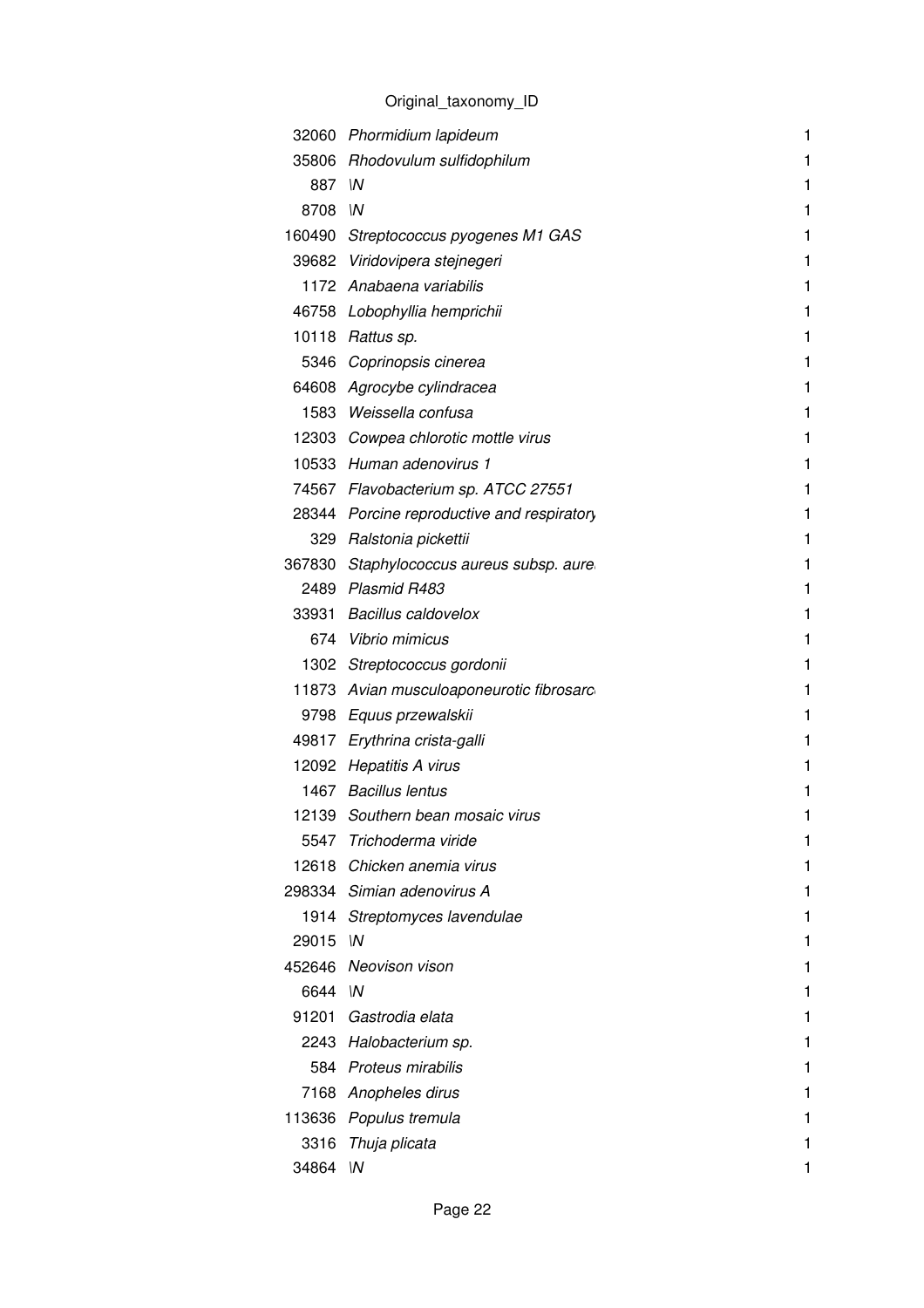|          | 8403 Rana perezi                              | 1 |
|----------|-----------------------------------------------|---|
|          | 37734 Enterococcus casseliflavus              | 1 |
|          | 4092 Nicotiana plumbaginifolia                | 1 |
|          | 45151 Pyrenophora tritici-repentis            | 1 |
|          | 11986 Carnation mottle virus                  | 1 |
|          | 4934 Lachancea kluyveri                       | 1 |
|          | 54571 Streptomyces venezuelae                 | 1 |
|          | 59837 Leiostomus xanthurus                    | 1 |
|          | 1511 Clostridium sticklandii                  | 1 |
|          | 12242 Tobacco mosaic virus                    | 1 |
|          | 70863 Shewanella oneidensis                   | 1 |
| 6352 M   |                                               | 1 |
| 82835 IN |                                               | 1 |
|          | 2017 Streptoalloteichus hindustanus           | 1 |
|          | 29461 Brucella suis                           | 1 |
|          | 6884 Leiurus quinquestriatus hebraeus         | 1 |
|          | 32536 Acinonyx jubatus                        | 1 |
|          | 7723 Polyandrocarpa misakiensis               | 1 |
| 11467    | $\mathsf{M}$                                  | 1 |
|          | 8714 Gloydius halys                           | 1 |
|          | 161736 Pseudomonas phage phi12                | 1 |
|          | 39946 Oryza sativa Indica Group               | 1 |
|          | 1188 Tolypothrix sp. PCC 7601                 | 1 |
|          | 196118 Methanocaldococcus                     | 1 |
|          | 10301 Herpes simplex virus (type 1 / strain   | 1 |
|          | 237895 Cryptosporidium hominis                | 1 |
|          | 5353 Lentinula edodes                         | 1 |
|          | 1584 Lactobacillus delbrueckii                |   |
|          | 12305 Cucumber mosaic virus                   | 1 |
|          | 5850 Plasmodium knowlesi                      | 1 |
|          | 74577 Streptomyces sp. UC5319                 | 1 |
|          | 1883 Streptomyces                             | 1 |
|          | 381517 Influenza A virus (A/Udorn/307/1972    | 1 |
|          | 2186 Methanothermococcus thermolithotr        | 1 |
|          | 31234 Caenorhabditis remanei                  | 1 |
|          | 544 Citrobacter                               | 1 |
| 10924 M  |                                               | 1 |
|          | 33950 Thermoanaerobacterium thermosulf        | 1 |
| 677 IN   |                                               | 1 |
|          | 11122 Avian infectious bronchitis virus (stra | 1 |
|          | 37114 Human papillomavirus type 55            |   |
|          | 40979 Cocksfoot mottle virus                  |   |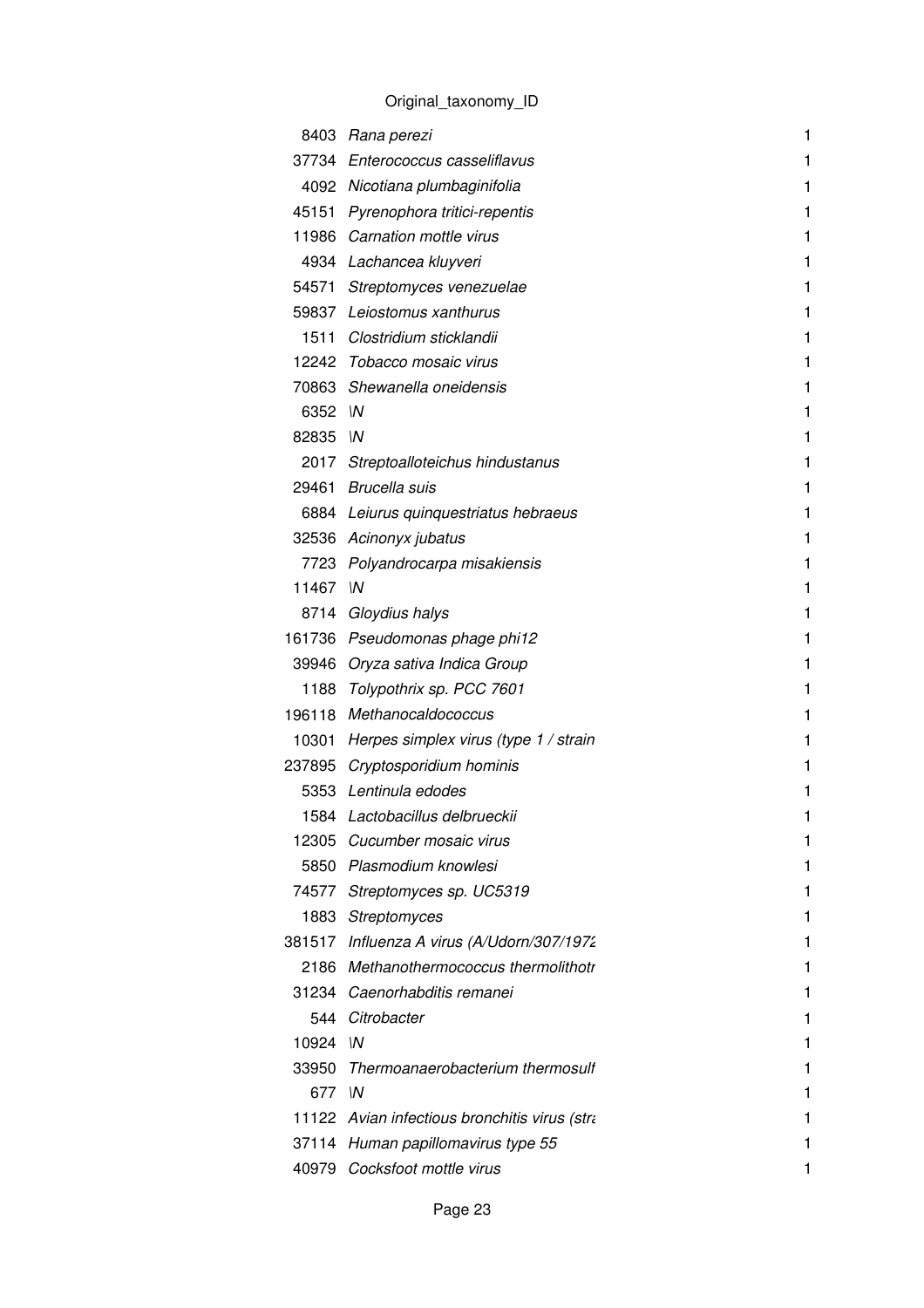| 49899  | Thermococcus profundus<br>Bacillus akibai           | 1 |
|--------|-----------------------------------------------------|---|
| 1411   |                                                     | 1 |
|        | 5554 Trichosporon cutaneum                          | 1 |
|        | 68170 Lechevalieria aerocolonigenes                 | 1 |
|        | 1669 Arthrobacter sp. NRRL B3728                    | 1 |
| 10593  | Human papillomavirus type 45                        | 1 |
|        | 300269 Shigella sonnei Ss046                        | 1 |
|        | 6185 Schistosoma haematobium                        | 1 |
| 79261  | Streptomyces castaneoglobisporus                    | 1 |
| 6689   | Litopenaeus vannamei                                | 1 |
|        | 2246 Haloferax volcanii                             | 1 |
|        | 31768 Hepatitis E virus (strain Mexico)             | 1 |
|        | 115547 uncultured archaeon                          | 1 |
|        | 35170 Corallina officinalis                         | 1 |
|        | 837 Porphyromonas gingivalis                        | 1 |
| 148603 | Mycobacterium phage Bxb1                            | 1 |
|        | 37762 Escherichia coli B                            | 1 |
|        | 190485 Xanthomonas campestris pv. campe             | 1 |
|        | 45332 Prevotella phage phi AR29                     | 1 |
| 11988  | Turnip crinkle virus                                | 1 |
| 4952   | Yarrowia lipolytica                                 | 1 |
|        | 61172 Laguna Negra virus                            | 1 |
|        | 1512 Clostridium symbiosum                          | 1 |
|        | 266835 Mesorhizobium loti MAFF303099                | 1 |
|        | 71366 Staphylococcus phage PVL                      | 1 |
| 13818  | Adiantum capillus-veneris                           | 1 |
| 83131  | Cratylia argentea                                   | 1 |
| 2021   | Thermobifida fusca                                  |   |
| 29549  | <b>Rhodothermus marinus</b>                         | 1 |
| 491    | Neisseria meningitidis serogroup B                  |   |
|        | 10863 Enterobacteria phage f1                       | 1 |
| 97234  | Dryopteris crassirhizoma                            | 1 |
| 7748   | Lampetra fluviatilis                                | 1 |
| 3873   | Lupinus luteus                                      | 1 |
|        | 11733 Simian immunodeficiency virus (MM             | 1 |
| 196590 | $\mathsf{M}$                                        |   |
| 10304  | Herpes simplex virus (type 1 / strain               | 1 |
|        | 1585 Lactobacillus delbrueckii subsp. buly          | 1 |
| 12315  |                                                     | 1 |
| 76114  | Tomato aspermy virus<br>Aromatoleum aromaticum EbN1 |   |
|        |                                                     |   |
|        | 10690 Haemophilus phage HP1                         |   |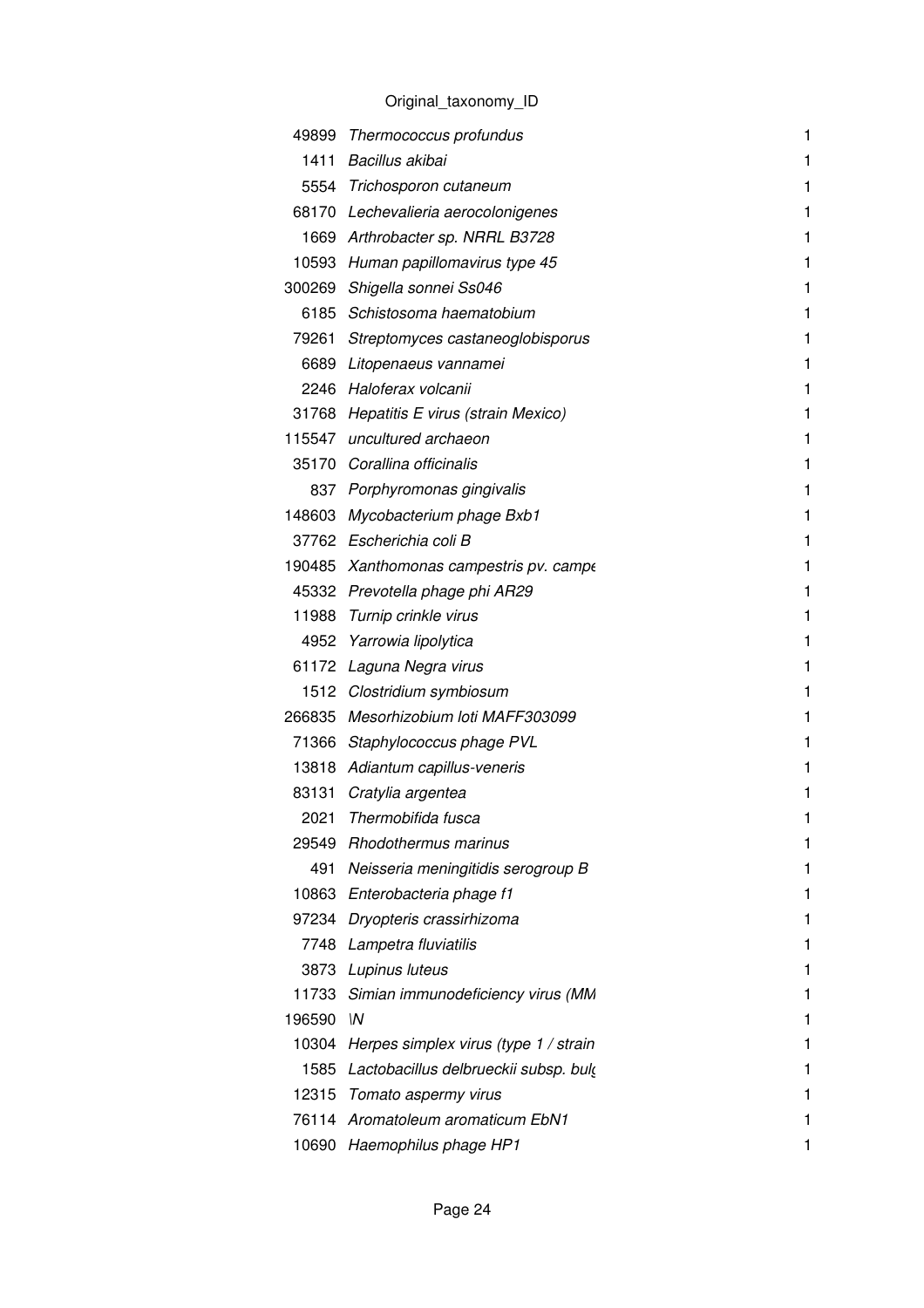|        | 6454 Haliotis rufescens                    | 1 |
|--------|--------------------------------------------|---|
|        | 86600 Discosoma sp.                        | 1 |
|        | 31285 Trypanosoma brucei gambiense         | 1 |
|        | 10927 Bovine rotavirus                     | 1 |
|        | 103904 Coxsackievirus B3 (strain Woodruff) | 1 |
|        | 33953 Clostridium aminobutyricum           | 1 |
|        | 686 Vibrio cholerae O1 biovar El Tor       | 1 |
|        | 11128 Bovine coronavirus                   | 1 |
|        | 37122 Human papillomavirus type 6a         | 1 |
|        | 11636 Reticuloendotheliosis virus          | 1 |
|        | 8932 Columba livia                         | 1 |
|        | 178306 Pyrobaculum aerophilum str. IM2     | 1 |
|        | 11878 Avian sarcoma virus CT10             | 1 |
|        | 204723 Peniophora sp. SG                   | 1 |
|        | 4839 Rhizomucor miehei                     | 1 |
|        | 1479 Bacillus smithii                      | 1 |
|        | 257311 Bordetella parapertussis 12822      | 1 |
|        | 1679 Bifidobacterium longum subsp. long    | 1 |
|        | 10598 Human papillomavirus type 58         | 1 |
|        | 1921 Streptomyces olivaceoviridis          | 1 |
|        | 542959 Bpp-1-like viruses                  | 1 |
|        | 587 Providencia rettgeri                   | 1 |
|        | 7225 Scaptodrosophila lebanonensis         | 1 |
|        | 3349 Pinus sylvestris                      | 1 |
|        | 35304 Bunyamwera virus                     | 1 |
|        | 3750 Malus x domestica                     | 1 |
|        | 37919 Rhodococcus opacus                   | 1 |
|        | 9523 Callicebus moloch                     |   |
| 12009  | W                                          |   |
|        | 221204 Hieracium pilosella                 |   |
|        | 5053 Aspergillus aculeatus                 |   |
| 61861  | Canavalia brasiliensis                     | 1 |
| 10450  | Orgyia pseudotsugata single capsid         |   |
| 269084 | Synechococcus elongatus PCC 630            |   |
| 5741   | Giardia intestinalis                       |   |
|        | 6396 Eisenia fetida                        |   |
| 29760  | Vitis vinifera                             |   |
|        | 648 Aeromonas punctata                     |   |
| 126794 | Vaccinia virus Ankara                      | 1 |
| 3559   | Chenopodium album                          |   |
|        | 35933 Podophyllum peltatum                 |   |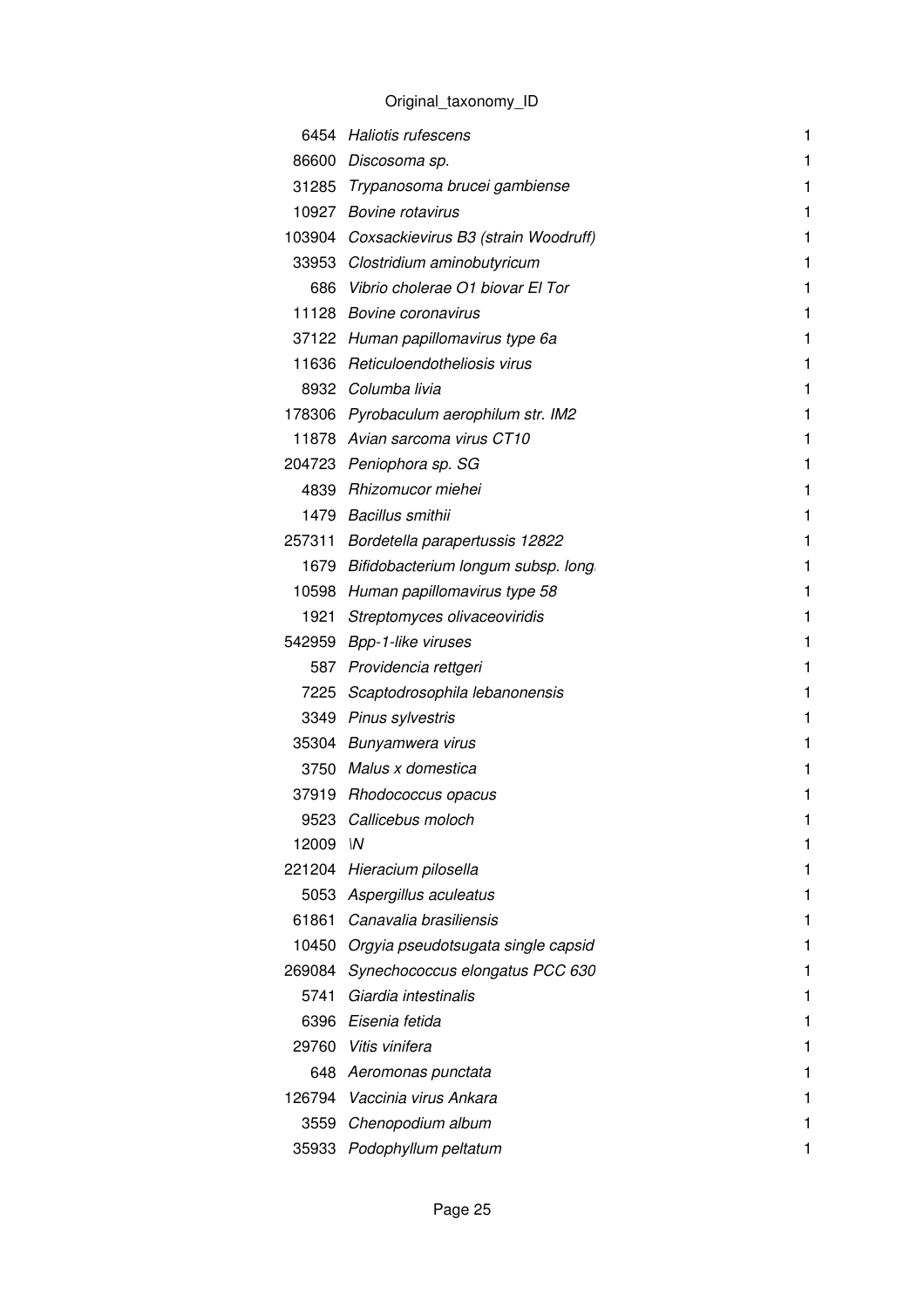|        | 907 Megasphaera elsdenii                    | 1 |
|--------|---------------------------------------------|---|
| 11480  | $\mathsf{M}$                                | 1 |
|        | 8722 Bothrops asper                         | 1 |
| 163106 | $\mathsf{M}$                                | 1 |
|        | 40001 Cellulomonas sp.                      | 1 |
|        | 9634 Helarctos malayanus                    |   |
|        | 4550 Secale cereale                         | 1 |
|        | 1397 Bacillus circulans                     | 1 |
|        | 12118 Foot-and-mouth disease virus - type   |   |
|        | 10308 Herpes simplex virus (type 1 / strain | 1 |
|        | 242619 Porphyromonas gingivalis W83         | 1 |
|        | 65553 Sulfurospirillum deleyianum           | 1 |
|        | 273063 Sulfolobus tokodaji str. 7           | 1 |
|        | 76275 Rhodococcus sp. R312                  | 1 |
|        | 1890 Streptomyces antibioticus              | 1 |
|        | 346 Xanthomonas citri                       |   |
|        | 10703 Corynephage beta                      | 1 |
|        | 6456 Haliotis fulgens                       | 1 |
|        | 549 Pantoea agglomerans                     | 1 |
|        | 10969 Rhesus rotavirus                      |   |
|        | 7116 Pieris brassicae                       | 1 |
|        | 103929 Rabies virus strain Pasteur vaccin   | 1 |
|        | 2771 Cyanidium caldarium                    | 1 |
|        | 34007 Paracoccus versutus                   | 1 |
|        | 713 Actinobacillus                          |   |
|        | 134821 Ureaplasma parvum                    | 1 |
|        | 37133 Tula virus                            | 1 |
| 9030   | Gallus                                      |   |
| 178876 | Cryptococcus neoformans var. grub.          |   |
|        | 3983 Manihot esculenta                      |   |
|        | 12149 Belladonna mottle virus               |   |
|        | 1680 Bifidobacterium adolescentis           |   |
| 273 IN |                                             |   |
| 6206   | Taenia saginata                             |   |
|        | 79679 Thermococcus sp. KS-1                 |   |
|        | 1924 Streptomyces purpurascens              | 1 |
| 10761  | Shigella phage Sf6                          |   |
|        | 574521 Escherichia coli O127:H6 str. E2348  |   |
|        | 6706 Homarus americanus                     |   |
| 92652  | Shrimp white spot syndrome virus            |   |
| 2260   | Pyrococcus                                  |   |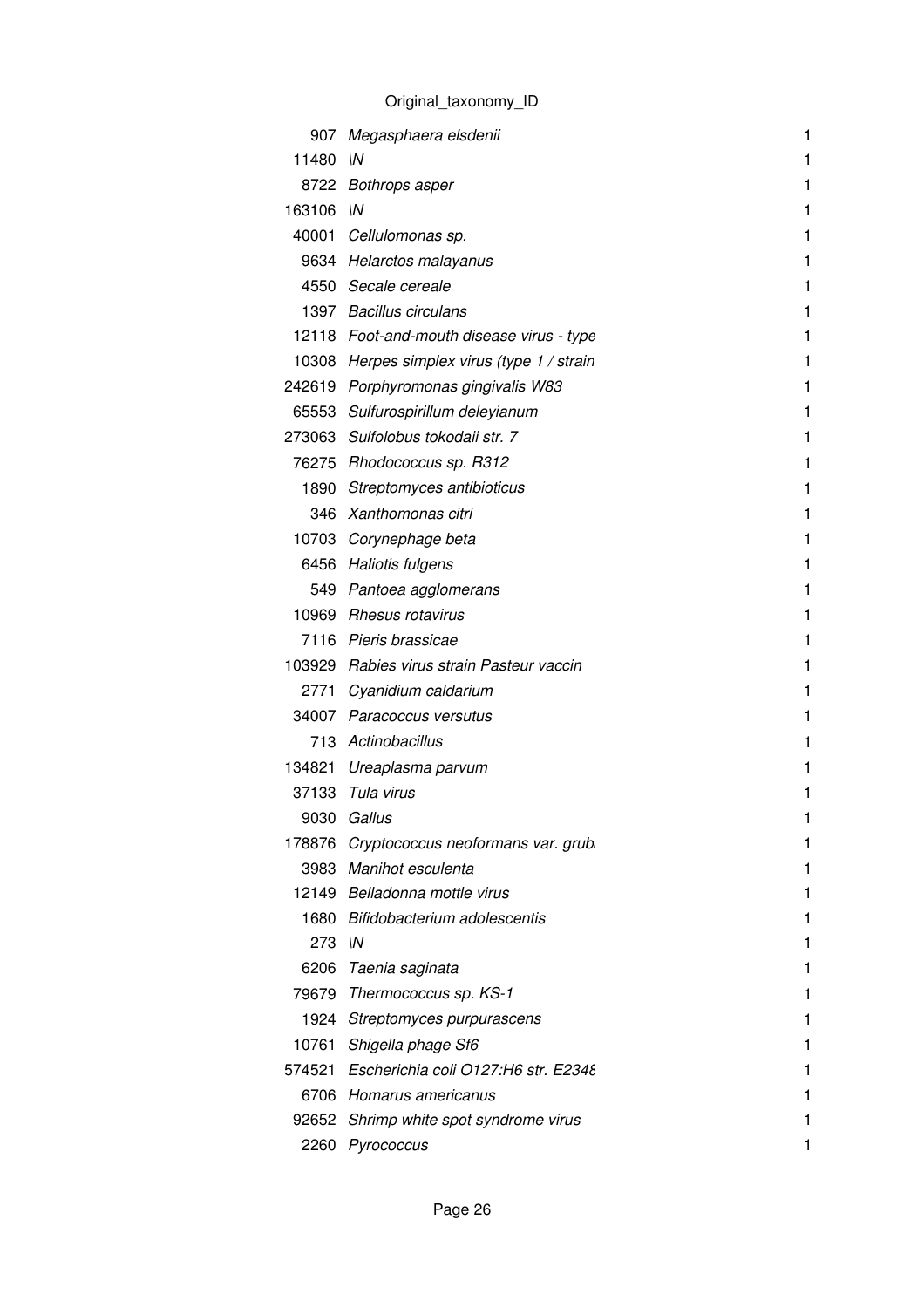| 592 IN   |                                              | 1 |
|----------|----------------------------------------------|---|
|          | 117138 Brome streak virus (strain 11-Cal)    | 1 |
|          | 3352 Pinus taeda                             | 1 |
|          | 35345 Lactococcus phage TP901-1              | 1 |
|          | 3816 Abrus precatorius                       | 1 |
| 38437 IN |                                              | 1 |
|          | 190650 Caulobacter crescentus CB15           | 1 |
|          | 45596 Candida tenuis                         | 1 |
|          | 12017 Enterobacteria phage fr                | 1 |
|          | 62887 Gliocladium                            | 1 |
|          | 10497 African swine fever virus              | 1 |
|          | 269145 Sulfolobus turreted icosahedral virus | 1 |
|          | 5755 Acanthamoeba castellanii                | 1 |
|          | 72539 Physalis mottle virus                  | 1 |
|          | 18101 Gerbera hybrid cultivar                | 1 |
|          | 348780 Natronomonas pharaonis DSM 2160       | 1 |
|          | 2045 Pimelobacter simplex                    | 1 |
|          | 29910 Tolypocladium inflatum                 | 1 |
|          | 10870 Enterobacteria phage M13               | 1 |
|          | 6956 Dermatophagoides pteronyssinus          | 1 |
|          | 99565 Chiba virus                            | 1 |
|          | 658 Photobacterium leiognathi subsp. le      | 1 |
|          | 11090 Yellow fever virus 17D                 | 1 |
|          | 7786 Torpedo                                 | 1 |
|          | 129555 Amphitrite ornata                     | 1 |
|          | 35936 Lablab purpureus                       | 1 |
| 163653   | $\mathsf{M}$                                 | 1 |
|          | 40051 Bluetongue virus                       | 1 |
|          | 11742 Visna lentivirus (strain 1514)         | 1 |
| 9667     | W                                            | 1 |
|          | 196627 Corynebacterium glutamicum ATCC       | 1 |
| 65699    | Neisseria meningitidis serogroup A           | 1 |
|          | 1589 Lactobacillus pentosus                  | 1 |
|          | 188 Magnetospirillum magnetotacticum         | 1 |
| 273075   | Thermoplasma acidophilum DSM 17              | 1 |
|          | 76306 Mimosa pudica                          | 1 |
|          | 28503 Sambucus ebulus                        | 1 |
| 390157   | Seneca valley virus                          | 1 |
|          | 6494 Conus textile                           | 1 |
|          | 31552 Human papillomavirus type 6            | 1 |
| 7119     | Antheraea pernyi                             | 1 |
| 34028    | Comamonas sp.                                | 1 |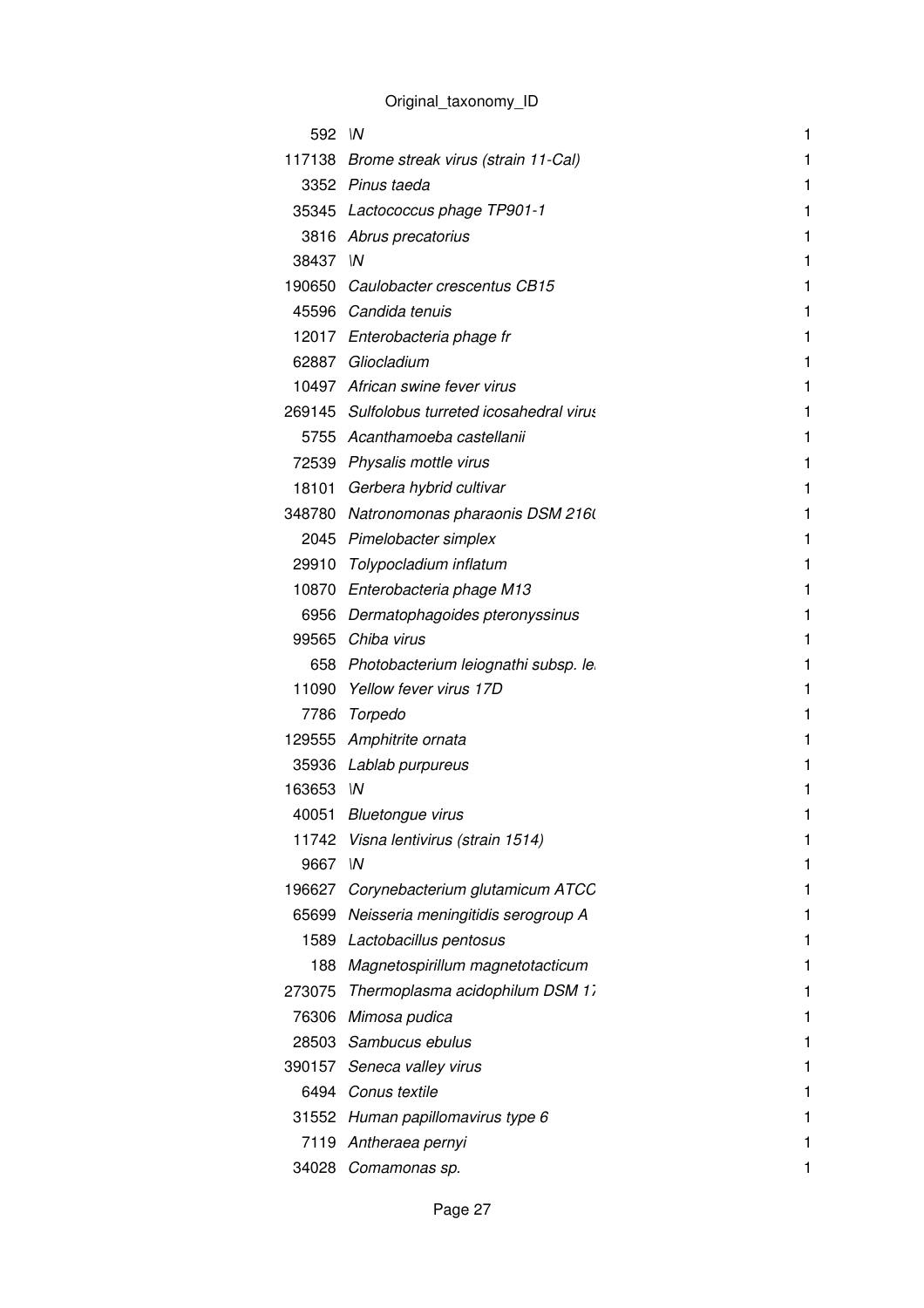| 137208 IN |                                          | 1 |
|-----------|------------------------------------------|---|
|           | 9844 Lama glama                          | 1 |
|           | 51350 Brassica rapa subsp. rapa          | 1 |
|           | 55810 Bulinus truncatus                  | 1 |
|           | 10368 Human herpesvirus 6                | 1 |
|           | 12814 Respiratory syncytial virus        | 1 |
|           | 301887 Echinophyllia sp. SC22            | 1 |
|           | 79930 Methanothermobacter thermautotrol  | 1 |
|           | 29309 Streptomyces verticillus           | 1 |
|           | 435 Acetobacter aceti                    | 1 |
|           | 11066 Dengue virus 2 Puerto Rico/PR159-  | 1 |
|           | 7237 Drosophila pseudoobscura            | 1 |
|           | 117911 Shewanella sp. SIB1               | 1 |
|           | 35621 Streptomyces mobaraensis           | 1 |
|           | 8644 Naja mossambica                     | 1 |
|           | 38577 Bufo arenarum                      | 1 |
|           | 192168 Arthrobacter sp. C2-2             | 1 |
|           | 12018 Enterobacteria phage GA            | 1 |
|           | 228330 SARS coronavirus Urbani           | 1 |
|           | 1521 Clostridium cellulolyticum          | 1 |
|           | 12260 Bean pod mottle virus              | 1 |
|           | 1823 Nocardia otitidiscaviarum           | 1 |
|           | 28039 Lactobacillus leichmannii          | 1 |
| 10668 IN  |                                          | 1 |
|           | 353152 Cryptosporidium parvum Iowa II    | 1 |
|           | 6410 Haementeria officinalis             | 1 |
|           | 2094 Mycoplasma arginini                 | 1 |
|           | 30076 Triatoma infestans                 | 1 |
| 99571     | Dioclea guianensis                       | 1 |
|           | 33178 Aspergillus terreus                | 1 |
|           | 659 Photobacterium phosphoreum           | 1 |
| 11091     | W                                        | 1 |
|           | 3567 Amaranthus caudatus                 | 1 |
|           | 8729 Crotalus adamanteus                 | 1 |
|           | 167644 Ilyobacter tartaricus             | 1 |
|           | 1270 Micrococcus luteus                  | 1 |
|           | 11788 Abelson murine leukemia virus      | 1 |
|           | 196914 Actinoplanes friuliensis          | 1 |
|           | 47935 Mouse polyomavirus (strain p16 sm. | 1 |
| 1399      | <b>Bacillus firmus</b>                   | 1 |
|           | 1426 Geobacillus thermoglucosidasius     |   |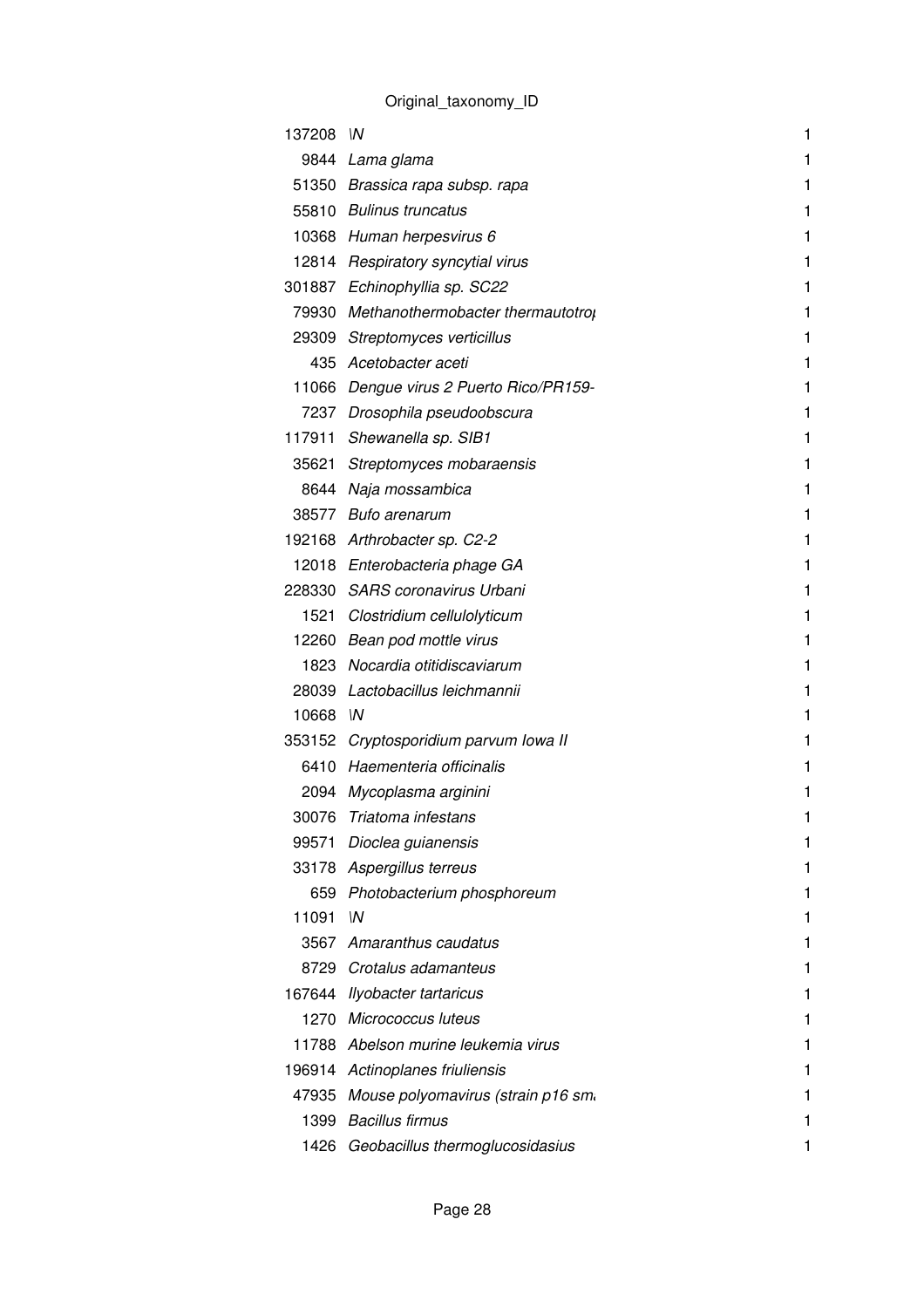|        | 5499 Passalora fulva                         | 1 |
|--------|----------------------------------------------|---|
|        | 66188 Micropechis ikaheka                    | 1 |
| 12391  | $\mathsf{M}$                                 | 1 |
|        | 10571 Bovine papillomavirus                  | 1 |
|        | 280048 Copaifera langsdorffii                | 1 |
|        | 76854 Shewanella massilia                    | 1 |
|        | 28572 Penicillium funiculosum                | 1 |
|        | 10711 Enterobacteria phage P21               | 1 |
|        | 392809 Influenza A virus (A/Victoria/3/1975) | 1 |
|        | 88764 Conus episcopatus                      | 1 |
|        | 7123 Hyalophora cecropia                     | 1 |
|        | 105402 Zoanthus sp.                          | 1 |
|        | 34078 Scytonema hofmanni                     | 1 |
|        | 726 Haemophilus haemolyticus                 | 1 |
|        | 140437 Streptomyces sp. R1128                | 1 |
| 3690   | Populus x canadensis                         | 1 |
|        | 11666 Equine infectious anemia virus (CLC    | 1 |
|        | 9091 Coturnix coturnix                       | 1 |
|        | 182271 Pterocarpus angolensis                | 1 |
|        | 43306 Pseudomonas denitrificans              | 1 |
| 10369  | Human herpesvirus 6 (strain GS)              | 1 |
| 260674 | Citrullus lanatus subsp. vulgaris            | 1 |
| 12879  | $\mathsf{M}$                                 | 1 |
|        | 306263 Campylobacter lari RM2100             | 1 |
| 29323  | Thermoanaerobacter brockii                   | 1 |
|        | 438 Acetobacter pasteurianus                 | 1 |
| 10798  | Human parvovirus B19                         | 1 |
|        | 6715 Astacus astacus                         | 1 |
| 92829  | Xanthomonas axonopodis pv. citri             | 1 |
|        | 32044 Pseudomonas mevalonii                  | 1 |
| 11069  | Dengue virus 3                               | 1 |
| 7242   | Drosophila sp.                               | 1 |
|        | 118562 Arthrospira platensis                 | 1 |
|        | 35631 Conus imperialis                       | 1 |
|        | 8649 Naja kaouthia                           | 1 |
|        | 157732 Rhodococcus sp. NCIMB 9784            | 1 |
| 38868  | Salvia officinalis                           | 1 |
| 11700  | $\mathsf{M}$                                 | 1 |
|        | 192222 Campylobacter jejuni subsp. jejuni N  | 1 |
| 4120   | Ipomoea batatas                              | 1 |
| 45916  | Nostoc ellipsosporum                         | 1 |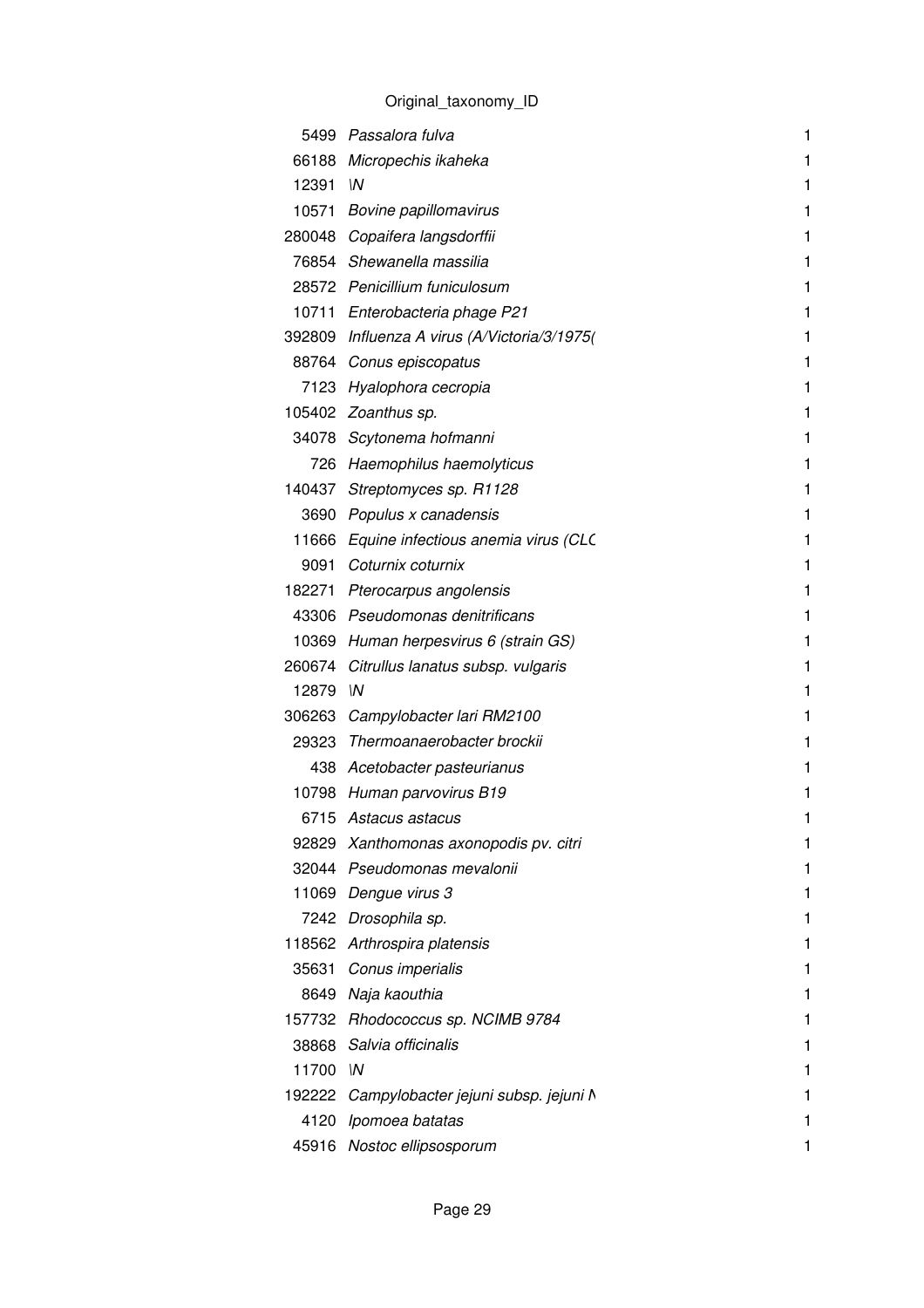|        | 1359 Lactococcus lactis subsp. cremoris     | 1 |
|--------|---------------------------------------------|---|
| 10092  | Mus musculus domesticus                     | 1 |
|        | 5286 Rhodosporidium toruloides              | 1 |
|        | 63330 Hendra virus                          | 1 |
|        | 12264 Cowpea mosaic virus                   | 1 |
|        | 271108 Bombyx mori NPV                      | 1 |
|        | 73044 Streptomyces seoulensis               | 1 |
|        | 28068 Rubrivivax gelatinosus                | 1 |
|        | 10677 Enterobacteria phage Mu               | 1 |
| 515    | $\mathsf{M}$                                | 1 |
|        | 100226 Streptomyces coelicolor A3(2)        | 1 |
|        | 33703 Suid herpesvirus 1 strain Kaplan      | 1 |
|        | 11099 Bovine viral diarrhea virus 1         | 1 |
|        | 3570 Dianthus caryophyllus                  | 1 |
|        | 921 Starkeya novella                        | 1 |
|        | 167804 Dipsochelys dussumieri               | 1 |
|        | 3891 Psophocarpus tetragonolobus            | 1 |
|        | 40245 Cucumaria echinata                    | 1 |
| 11791  | AKR (endogenous) murine leukemia            | 1 |
|        | 47969 Oreochromis aureus                    | 1 |
|        | 1400 Bacillus intermedius                   | 1 |
|        | 10324 Bovine herpesvirus type 1.1 (strain I | 1 |
|        | 5501 Coccidioides immitis                   | 1 |
| 66431  | Streptomyces thioluteus                     | 1 |
|        | 282458 Staphylococcus aureus subsp. aure    | 1 |
|        | 76935 Bacillus agaradhaerens                | 1 |
|        | 1897 Streptomyces carzinostaticus           | 1 |
|        | 28737 Elephantulus edwardii                 |   |
| 31645  | Hepatitis C virus (isolate Taiwan)          | 1 |
| 11008  | Saccharomyces cerevisiae virus L-A          | 1 |
| 108619 | Salmonella enterica subsp. enterica         | 1 |
|        | 2788 Porphyra yezoensis                     | 1 |
| 34381  | Aspergillus japonicus                       | 1 |
|        | 142803 Rice dwarf virus (isolate Akita)     | 1 |
| 3691   | Populus nigra                               | 1 |
| 37487  | Marichromatium purpuratum                   | 1 |
| 11670  | Equine infectious anemia virus (CLC         | 1 |
| 9092   | $\mathsf{M}$                                | 1 |
| 184922 | Giardia lamblia ATCC 50803                  | 1 |
| 4072   | Capsicum annuum                             | 1 |
| 43759  | Streptomyces wedmorensis                    | 1 |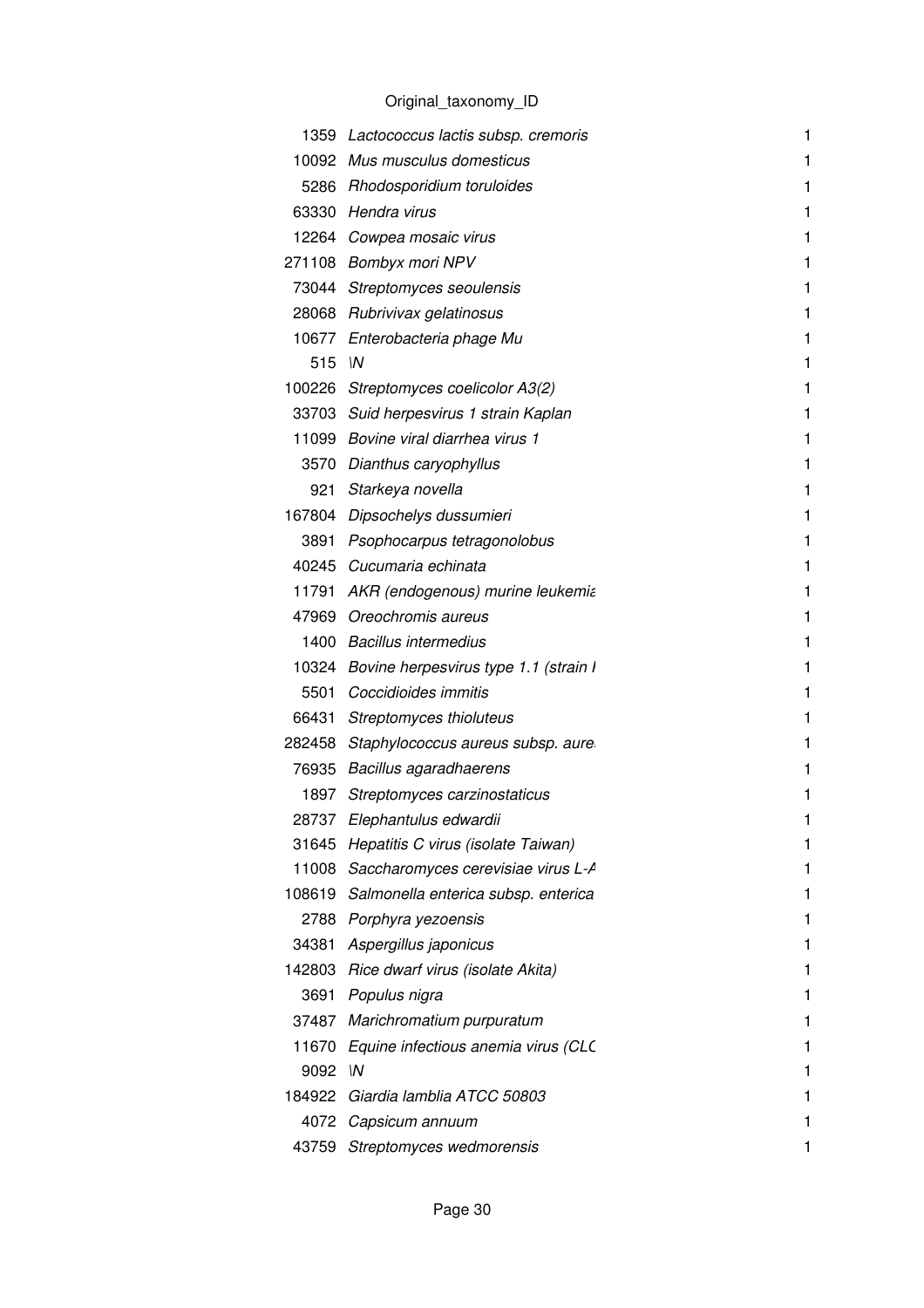|          | 11888 Rous sarcoma virus - Prague C         | 1 |
|----------|---------------------------------------------|---|
|          | 52853 Silene latifolia subsp. alba          | 1 |
|          | 56812 Shewanella frigidimarina              | 1 |
|          | 1496 Clostridium difficile                  | 1 |
|          | 10370 Human herpesvirus 6 (strain Ugand.    | 1 |
|          | 261594 Bacillus anthracis str. 'Ames Ancest | 1 |
|          | 276 Thermus filiformis                      | 1 |
|          | 80866 Delftia acidovorans                   | 1 |
|          | 29342 Clostridium botulinum D phage         | 1 |
|          | 442 Gluconobacter oxydans                   | 1 |
|          | 6717 Pontastacus leptodactylus              | 1 |
|          | 7370 Musca domestica                        | 1 |
|          | 118974 Stromatopelma griseipes              | 1 |
|          | 35670 Naja naja                             | 1 |
|          | 11277 Vesicular stomatitis Indiana virus    | 1 |
|          | 3837 Dioclea grandiflora                    | 1 |
|          | 38945 Flammulina velutipes                  | 1 |
|          | 9548 Macaca radiata                         | 1 |
|          | 192387 Alicyclobacillus sendaiensis         | 1 |
|          | 45920 Araneus diadematus                    | 1 |
|          | 10095 Mus sp.                               | 1 |
|          | 10255 Variola virus                         | 1 |
|          | 228410 Nitrosomonas europaea ATCC 1971      | 1 |
|          | 1550 Clostridium subterminale               | 1 |
|          | 10519 Human adenovirus 7                    | 1 |
|          | 73147 Oat sterile dwarf virus               | 1 |
|          | 28081 Bordetella sp.                        | 1 |
| 2108     | Mycoplasma sp.                              |   |
|          | 30308 Ichthyomyzon unicuspis                | 1 |
|          | 7038 Bemisia tabaci                         | 1 |
|          | 668 Vibrio fischeri                         | 1 |
|          | 3619 Rumex obtusifolius                     | 1 |
| 36377 IN |                                             | 1 |
|          | 11525 Influenza B virus (STRAIN B/BEIJIN    | 1 |
|          | 168807 Escherichia coli O127:H6             | 1 |
|          | 3902 Ulex europaeus                         | 1 |
| 40324    | Stenotrophomonas maltophilia                | 1 |
|          | 9739 Tursiops truncatus                     |   |
|          | 4615 Ananas comosus                         | 1 |
|          | 47982 Plexaura homomalla                    |   |
| 66690 IN |                                             |   |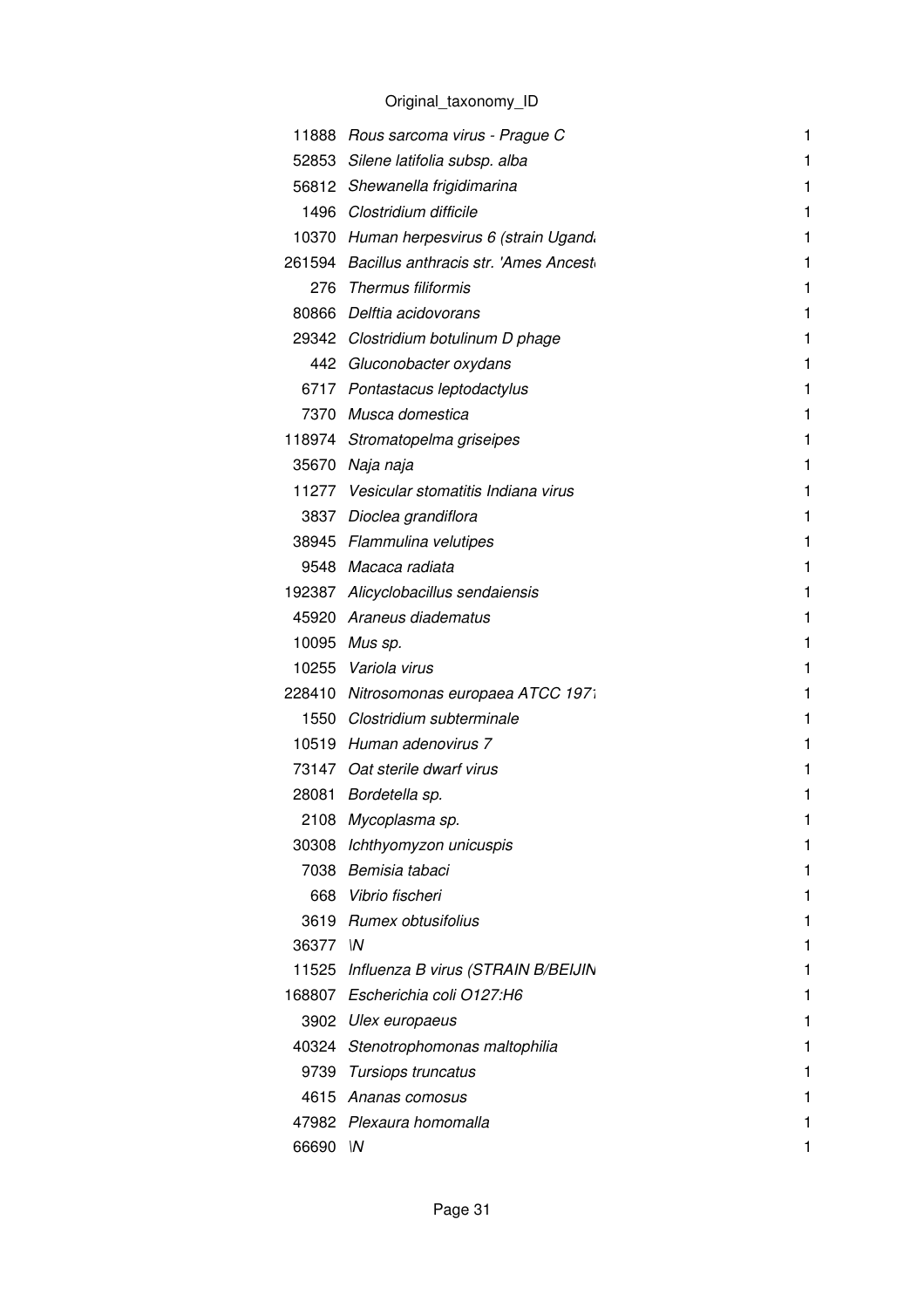|          | 12538 Mokola virus                         | 1 |
|----------|--------------------------------------------|---|
| 361      | Agrobacterium sp.                          | 1 |
|          | 10714 Corynephage omega                    | 1 |
| 7141     | Choristoneura fumiferana                   | 1 |
| 3053 IN  |                                            | 1 |
|          | 34413 Humicola insolens                    | 1 |
|          | 11195 Sendai virus (strain Fushimi)        | 1 |
|          | 144185 Leifsonia aquatica                  | 1 |
|          | 3693 Populus tremuloides                   | 1 |
|          | 37501 Maackia amurensis                    | 1 |
|          | 185447 Parkia platycephala                 | 1 |
|          | 212017 Lethocerus indicus                  | 1 |
|          | 4920 Pichia farinosa                       | 1 |
|          | 52861 Tabernaemontana divaricata           | 1 |
|          | 58217 Loxosceles laeta                     | 1 |
| 70174 IN |                                            | 1 |
|          | 13249 Rhodnius prolixus                    | 1 |
|          | 315277 Chlamydia trachomatis A/HAR-13      | 1 |
|          | 1938 Streptomyces viridochromogenes        | 1 |
|          | 29388 Staphylococcus capitis               | 1 |
| 471      | Acinetobacter calcoaceticus                | 1 |
|          | 10829 Squash leaf curl virus               | 1 |
|          | 6728 Procambarus clarkii                   | 1 |
| 93061    | Staphylococcus aureus subsp. aure          | 1 |
|          | 32049 Synechococcus sp. PCC 7002           | 1 |
|          | 7389 Hypoderma lineatum                    | 1 |
|          | 35688 Porphyridium purpureum               | 1 |
|          | 11280 Vesicular stomatitis New Jersey viru | 1 |
|          | 8665 Ophiophagus hannah                    | 1 |
|          | 39152 Methanococcus maripaludis            | 1 |
|          | 9556 Papio cynocephalus                    | 1 |
|          | 192952 Methanosarcina mazei Go1            | 1 |
|          | 4232 Helianthus annuus                     | 1 |
|          | 1388 Alicyclobacillus acidocaldarius subs  | 1 |
|          | 10114 Rattus                               | 1 |
|          | 229992 SARS coronavirus Frankfurt 1        | 1 |
|          | 5319 Irpex lacteus                         | 1 |
|          | 63559 Penicillium amagasakiense            | 1 |
|          | 12287 Flock house virus                    | 1 |
| 68       | Lysobacter                                 | 1 |
|          | 28278 Human adenovirus 19                  |   |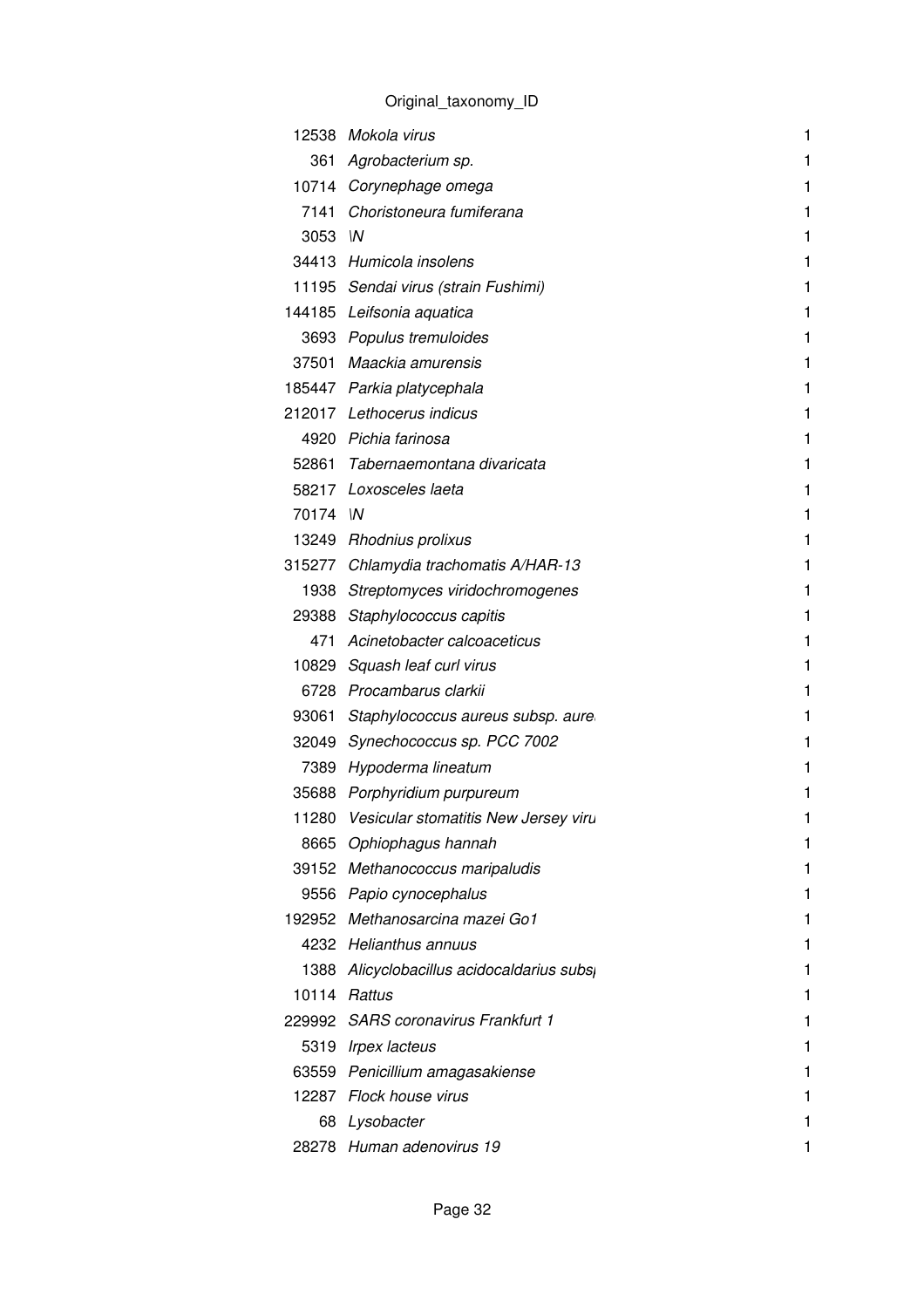|        | 10679 Enterobacteria phage P2                | 1 |
|--------|----------------------------------------------|---|
|        | 10886 Mammalian orthoreovirus 3 Dearing      | 1 |
|        | 101510 Rhodococcus jostii RHA1               | 1 |
|        | 2337 Thermotoga neapolitana                  | 1 |
| 33806  | W                                            | 1 |
|        | 7957 Carassius auratus                       | 1 |
|        | 130081 Galdieria sulphuraria                 | 1 |
|        | 3625 Actinidia chinensis                     | 1 |
|        | 940 Hydrogenobacter thermophilus             | 1 |
|        | 11531 Influenza B virus (STRAIN B/HONG       | 1 |
|        | 1288 Staphylococcus xylosus                  | 1 |
|        | 9749 Delphinapterus leucas                   | 1 |
|        | 198215 Shigella flexneri 2a str. 2457T       | 1 |
|        | 4641 Musa acuminata                          | 1 |
|        | 1434 Bacillus thuringiensis serovar berline  | 1 |
|        | 10329 Equine herpesvirus type 1 (strain Ke   | 1 |
|        | 243277 Vibrio cholerae O1 biovar El Tor str. | 1 |
| 66691  | $\mathsf{M}$                                 | 1 |
|        | 12541 Nudaurelia capensis omega virus        | 1 |
|        | 77763 Banna virus                            | 1 |
|        | 28896 Thermoanaerobacterium saccharoly       | 1 |
|        | 10715 Staphylococcus phage 42D.m             | 1 |
|        | 90370 Salmonella enterica subsp. enterica    | 1 |
|        | 563 Escherichia blattae                      | 1 |
|        | 34631 Rhipicephalus appendiculatus           | 1 |
| 781    | Rickettsia conorii                           | 1 |
|        | 9267 Didelphis virginiana                    | 1 |
|        | 44270 Leishmania mexicana mexicana           |   |
| 9939   | Ovis sp.                                     | 1 |
| 213804 | Janthinobacterium sp. J3                     |   |
|        | 52969 Ascophyllum nodosum                    | 1 |
| 5079   | Penicillium janthinellum                     | 1 |
| 58226  | Comamonas sp. JS765                          | 1 |
| 12222  | Soybean mosaic virus                         | 1 |
| 262724 | Thermus thermophilus HB27                    | 1 |
| 13616  | Monodelphis domestica                        | 1 |
| 6282   | Onchocerca volvulus                          | 1 |
|        | 81841 Pseudomonas sp. 130                    |   |
| 1950   | Streptomyces peucetius                       | 1 |
| 29390  | Streptococcus gordonii str. Challis          | 1 |
| 476    | Moraxella bovis                              | 1 |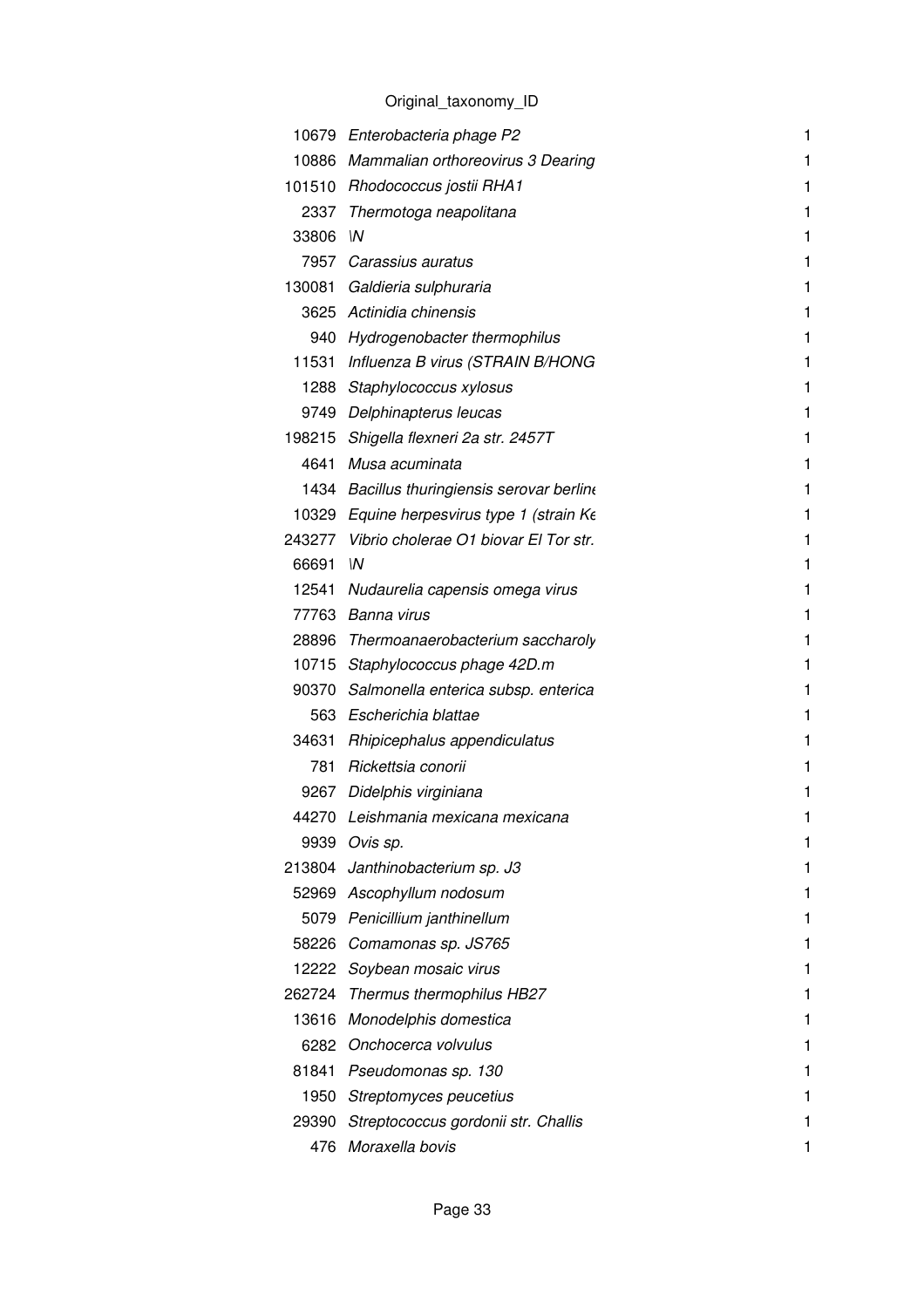|       | 6772 Celuca pugilator                        | 1 |
|-------|----------------------------------------------|---|
|       | 93934 Coturnix japonica                      | 1 |
|       | 2277 Pyrobaculum islandicum                  | 1 |
|       | 11073 Japanese encephalitis virus strain S   | 1 |
|       | 7460 Apis mellifera                          | 1 |
|       | 3496 Maclura pomifera                        |   |
|       | 35703 Citrobacter amalonaticus               | 1 |
|       | 160268 Clonostachys                          | 1 |
|       | 39300 Ectatomma tuberculatum                 | 1 |
|       | 11708 Human immunodeficiency virus type      | 1 |
|       | 4265 Cynara cardunculus                      | 1 |
|       | 46018 Human echovirus 7                      | 1 |
|       | 12054 unidentified tobacco necrosis virus    | 1 |
|       | 224914 Brucella melitensis by. 1 str. 16M    | 1 |
|       | 230105 Methylophaga aminisulfidivorans       | 1 |
|       | 5322 Pleurotus ostreatus                     | 1 |
|       | 64091 Halobacterium sp. NRC-1                | 1 |
|       | 10529 Human adenovirus 31                    | 1 |
|       | 73475 Chicken anemia virus Cuxhaven-1/       | 1 |
|       | 322 Pseudomonas syringae pv. tabaci          |   |
|       | 10680 Enterobacteria phage P4                | 1 |
|       | 6431 Urechis caupo                           | 1 |
|       | 85232 Morus nigra                            | 1 |
|       | 2130 Ureaplasma urealyticum                  | 1 |
|       | 30608 Microcebus murinus                     |   |
|       | 7070 Tribolium castaneum                     | 1 |
|       | 102203 Favia favus                           | 1 |
| 2378  | Sporomusa ovata                              |   |
| 33900 | Streptomyces murinus                         | 1 |
|       | 7962 Cyprinus carpio                         |   |
|       | 964 Herbaspirillum seropedicae               |   |
|       | 3911 Vicia villosa                           |   |
|       | 11863 Avian erythroblastosis virus (strain S | 1 |
|       | 4670 Galanthus nivalis                       |   |
|       | 1445 Bacillus alcalophilus                   |   |
|       | 10331 Equid herpesvirus 4                    |   |
|       | 243365 Chromobacterium violaceum ATCC        | 1 |
|       | 5539 Scytalidium lignicola                   |   |
|       | 67723 Amanita phalloides                     |   |
|       | 12558 Sesbania mosaic virus                  |   |
|       | 228 Pseudoalteromonas haloplanktis           | 1 |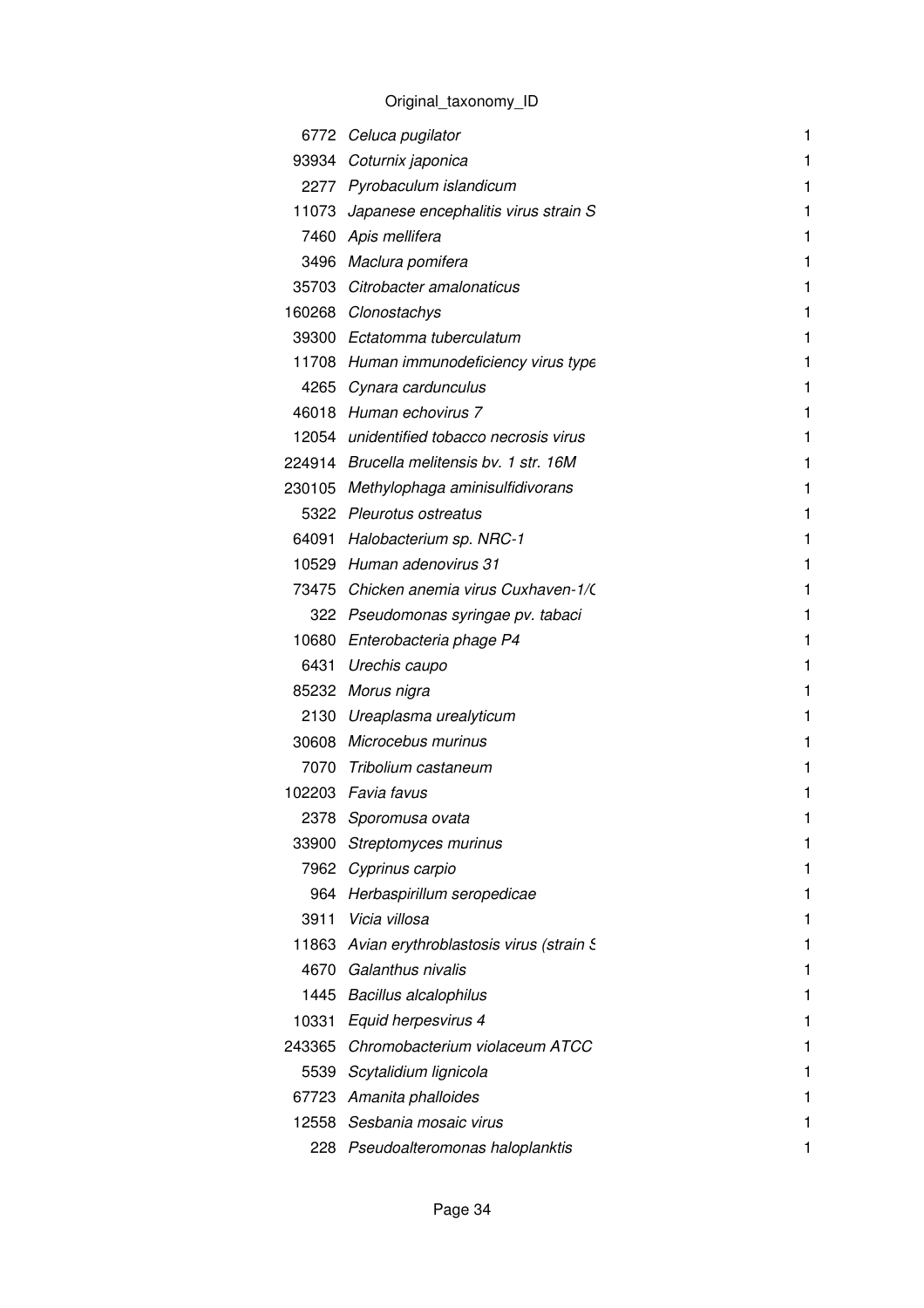|        | 6118 Entacmaea quadricolor                   | 1 |
|--------|----------------------------------------------|---|
|        | 78245 Xanthobacter autotrophicus Py2         | 1 |
|        | 435895 Human herpesvirus 8 type M            | 1 |
|        | 6561 Scapharca inaequivalvis                 | 1 |
|        | 11036 Venezuelan equine encephalitis viru    | 1 |
|        | 3088 Scenedesmus obliquus                    | 1 |
| 34649  | Mesobuthus martensii                         | 1 |
| 813    | Chlamydia trachomatis                        | 1 |
| 37632  | Amycolatopsis sp.                            | 1 |
| 9347   | Eutheria                                     | 1 |
|        | 186538 Zaire ebolavirus                      | 1 |
| 11914  | $\mathsf{M}$                                 | 1 |
|        | 214092 Yersinia pestis CO92                  | 1 |
|        | 53412 Pseudomonas resinovorans               | 1 |
|        | 5699 Trypanosoma vivax                       | 1 |
| 1760   | Actinobacteria (class)                       | 1 |
|        | 13686 Solenopsis invicta                     | 1 |
|        | 6334 Trichinella spiralis                    | 1 |
|        | 82300 Adeno-associated virus - 5             | 1 |
|        | 29438 Pseudomonas savastanoi                 | 1 |
|        | 95649 Bothrops neuwiedi pauloensis           | 1 |
|        | 32059 Phormidium laminosum                   | 1 |
|        | 119856 Francisella tularensis subsp. tularen | 1 |
|        | 3501 Urtica dioica                           | 1 |
|        | 160488 Pseudomonas putida KT2440             | 1 |
|        | 39443 Carnation Italian ringspot virus       | 1 |
|        | 230624 Trametes ochracea                     | 1 |
|        | 84 Hyphomicrobium methylovorum               |   |
| 272626 | Listeria innocua Clip11262                   | 1 |
| 5827   | Plasmodium cynomolgi                         |   |
| 10683  | Bacillus phage PBS1                          | 1 |
| 85698  | Achromobacter xylosoxidans                   | 1 |
| 536    | Chromobacterium violaceum                    |   |
| 10896  | W                                            | 1 |
| 2465   | Plasmid F                                    | 1 |
| 33903  | Streptomyces avermitilis                     |   |
| 672    | Vibrio vulnificus                            | 1 |
| 7998   | Ictalurus punctatus                          |   |
| 130309 | Human adenovirus F                           | 1 |
| 3654   | Citrullus lanatus                            |   |
|        | 36659 Volvariella volvacea                   | 1 |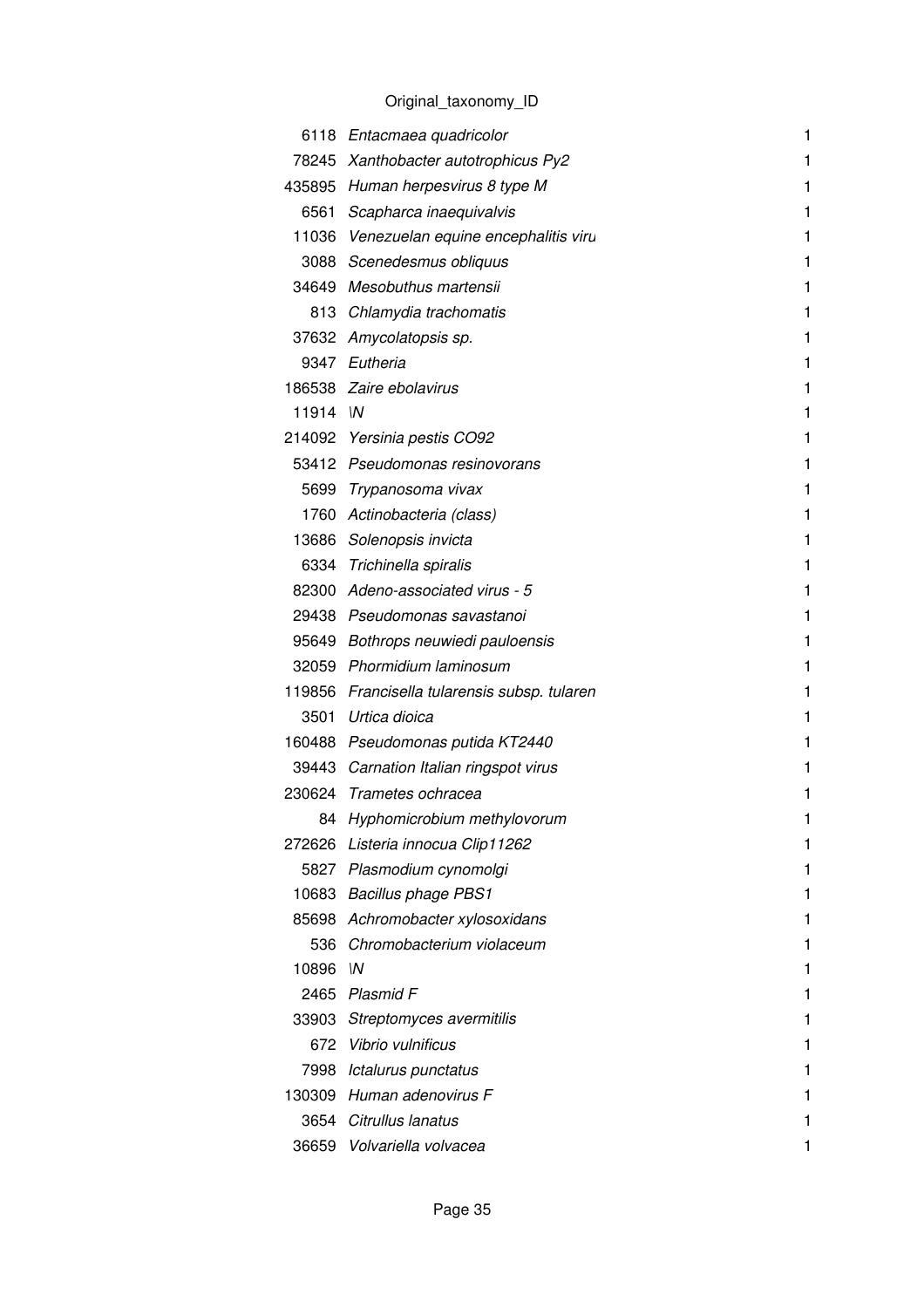| 175771 | Heteractis crispa                    | 1 |
|--------|--------------------------------------|---|
| 3914   | Vigna angularis                      | 1 |
| 4679   | Allium cepa                          | 1 |
| 49577  | Cheilocostus speciosus               | 1 |
| 1449   | Amphibacillus xylanus                | 1 |
| 5541   | Thermomyces lanuginosus              | 1 |
| 293055 | Influenza A virus (A/mallard/Ohio/55 | 1 |
|        | 78447 Corallina pilulifera           | 1 |
|        | 10726 Enterobacteria phage T5        | 1 |
| 437607 | Influenza A virus (A/hvPR8/34(H1N:   | 1 |
| 90973  | Bacillus sp. TA2.A1                  | 1 |
|        | 31744 Rice yellow mottle virus       | 1 |
| 11047  | Equine arteritis virus               | 1 |
| 113192 | Bothrops pirajai                     | 1 |
| 3120   | Ulva pertusa                         | 1 |
| 34839  | Chinchilla lanigera                  | 1 |
| 8400   | Rana catesbeiana                     | 1 |
| 37682  | Aegilops tauschii                    | 1 |
| 9430   | Desmodus rotundus                    | 1 |
| 44822  | Microcystis viridis                  | 1 |
| 1334   | Streptococcus dysgalactiae           | 1 |
| 216371 | Penicillium stoloniferum virus S     | 1 |